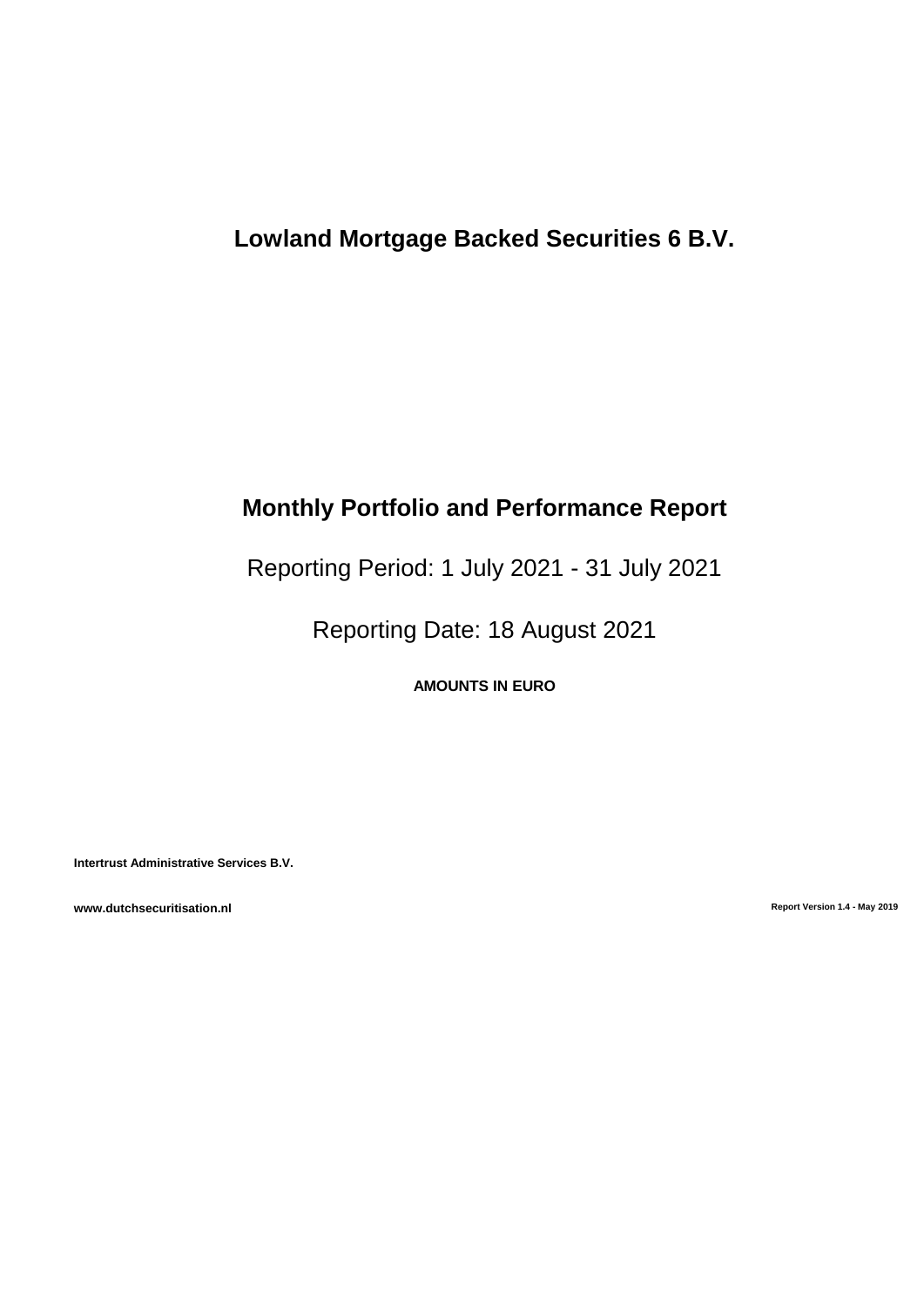## **Table of Contents**

|                                        | Page |
|----------------------------------------|------|
| <b>Key Dates</b>                       | 3    |
| The Mortgage Loan Portfolio            | 4    |
| Delinquencies                          | 5    |
| <b>Foreclosure Statistics - Total</b>  | 6    |
| Foreclosure Statistics - NHG Loans     |      |
| Foreclosure Statistics - Non NHG Loans | 9    |
| <b>Performance Ratios</b>              | 10   |
| Key Characteristics                    | 11   |
| <b>Stratification Tables</b>           | 12   |
| Glossary                               | 47   |
| <b>Contact Information</b>             | 50   |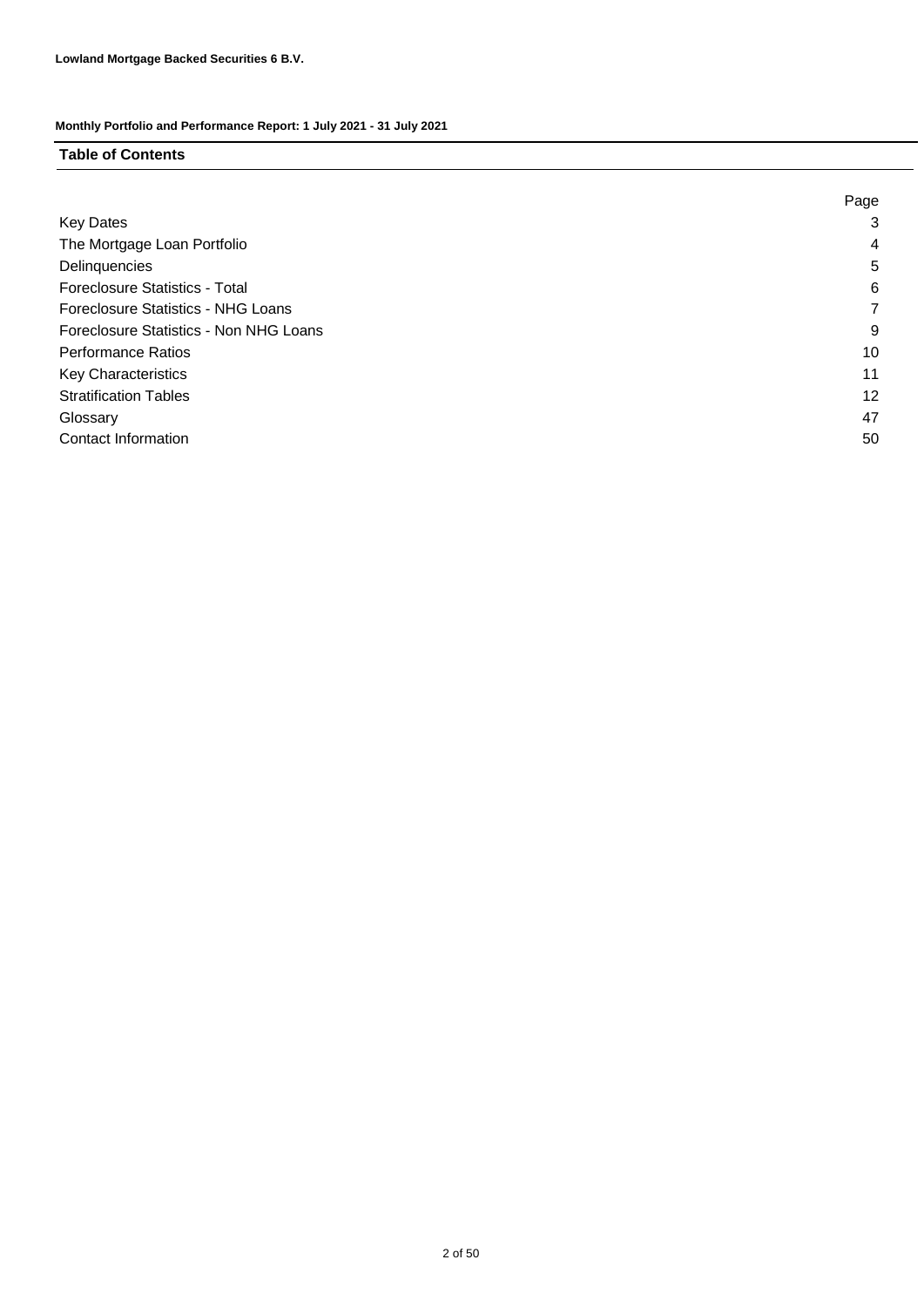| <b>Key Dates</b>                      |                             |                           |                             |                           |                           |                             |
|---------------------------------------|-----------------------------|---------------------------|-----------------------------|---------------------------|---------------------------|-----------------------------|
| <b>Note Class</b>                     | Class A1                    | Class A2                  | <b>Class B</b>              | Class C                   | Class D                   | Class E                     |
|                                       |                             |                           |                             |                           |                           |                             |
| <b>Key Dates</b>                      |                             |                           |                             |                           |                           |                             |
| <b>Closing Date</b>                   | 22 Oct 2018                 | 22 Oct 2018               | 22 Oct 2018                 | 22 Oct 2018               | 22 Oct 2018               | 22 Oct 2018                 |
| <b>First Optional Redemption Date</b> | 18 Oct 2023                 | 18 Oct 2023               | 18 Oct 2023                 | 18 Oct 2023               | 18 Oct 2023               | 18 Oct 2023                 |
| Step Up Date                          | N/A                         | N/A                       | N/A                         | N/A                       | N/A                       | N/A                         |
| Original Weighted Average Life        | N/A                         | N/A                       | N/A                         | N/A                       | N/A                       | N/A                         |
| (expected)<br>Legal Maturity Date     | 18 Oct 2055                 | 18 Oct 2055               | 18 Oct 2055                 | 18 Oct 2055               | 18 Oct 2055               | 18 Oct 2055                 |
|                                       |                             |                           |                             |                           |                           |                             |
| Portfolio Date                        | 31 Jul 2021                 | 31 Jul 2021               | 31 Jul 2021                 | 31 Jul 2021               | 31 Jul 2021               | 31 Jul 2021                 |
| <b>Determination Date</b>             | 16 Aug 2021                 | 16 Aug 2021               | 16 Aug 2021                 | 16 Aug 2021               | 16 Aug 2021               | 16 Aug 2021                 |
| <b>Interest Payment Date</b>          | 18 Aug 2021                 | 18 Aug 2021               | N/A                         | N/A                       | N/A                       | N/A                         |
| <b>Principal Payment Date</b>         | 18 Aug 2021                 | 18 Aug 2021               | 18 Aug 2021                 | 18 Aug 2021               | 18 Aug 2021               | 18 Aug 2021                 |
| <b>Current Reporting Period</b>       | 1 Jul 2021 -                | 1 Jul 2021                | 1 Jul 2021                  | 1 Jul 2021                | 1 Jul 2021                | 1 Jul 2021                  |
| <b>Previous Reporting Period</b>      | 31 Jul 2021<br>1 Jun 2021 - | 31 Jul 2021<br>1 Jun 2021 | 31 Jul 2021<br>1 Jun 2021 - | 31 Jul 2021<br>1 Jun 2021 | 31 Jul 2021<br>1 Jun 2021 | 31 Jul 2021<br>1 Jun 2021 - |
|                                       | 30 Jun 2021                 | 30 Jun 2021               | 30 Jun 2021                 | 30 Jun 2021               | 30 Jun 2021               | 30 Jun 2021                 |
| <b>Accrual Start Date</b>             | 19 Jul 2021                 | 19 Jul 2021               | N/A                         | N/A                       | N/A                       | N/A                         |
| <b>Accrual End Date</b>               | 18 Aug 2021                 | 18 Aug 2021               | N/A                         | N/A                       | N/A                       | N/A                         |
| Accrual Period (in days)              | 30                          | 30                        | N/A                         | N/A                       | N/A                       | N/A                         |
| Fixing Date Reference Rate            | 15 Jul 2021                 | N/A                       | N/A                         | N/A                       | N/A                       | N/A                         |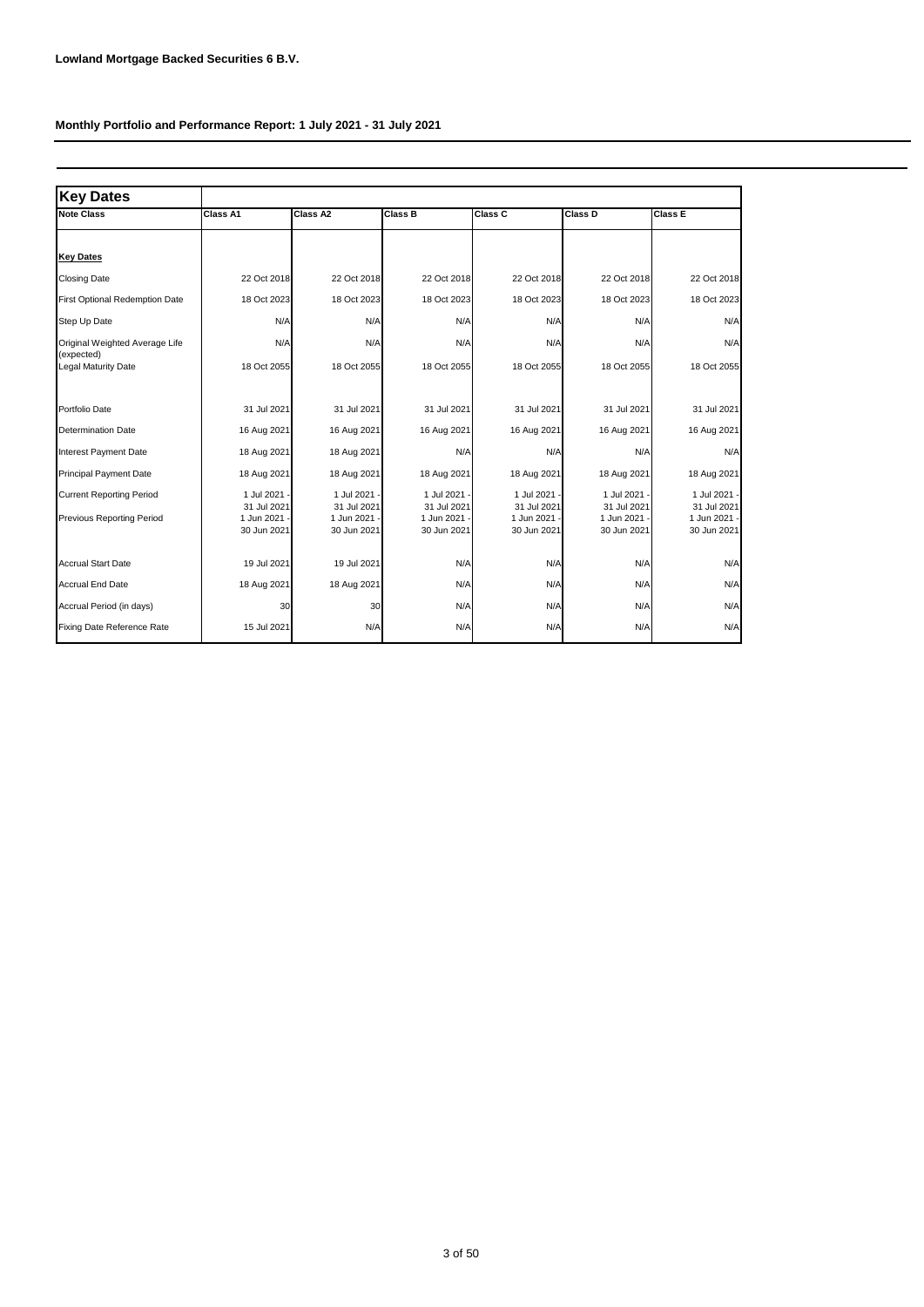| The Mortgage Loan Portfolio                                               |       |                  |
|---------------------------------------------------------------------------|-------|------------------|
| <b>Number of Mortgage Loans</b>                                           |       |                  |
| Number of Mortgage Loans at the beginning of the Reporting Period         |       | 12,537           |
| Matured Mortgage Loans                                                    | $-/-$ | $\mathbf 0$      |
| Prepaid Mortgage Loans                                                    | $-/-$ | 303              |
| Further Advances / Modified Mortgage Loans                                |       | $\mathbf 0$      |
| Replacements                                                              |       | $\mathbf 0$      |
| Replenishments                                                            |       | 396              |
| Loans repurchased by the Seller                                           | -/-   | 52               |
| Foreclosed Mortgage Loans                                                 | -/-   | $\mathbf 0$      |
| Others                                                                    |       | $\Omega$         |
| Number of Mortgage Loans at the end of the Reporting Period               |       | 12,578           |
| <b>Amounts</b>                                                            |       |                  |
| Net Outstanding balance at the beginning of the Reporting Period          |       | 2,499,999,438.73 |
| <b>Scheduled Principal Receipts</b>                                       | -/-   | 4,475,695.94     |
| Prepayments                                                               | -/-   | 68,702,254.92    |
| Further Advances / Modified Mortgage Loans                                |       | 0.00             |
| Replacements                                                              |       | 0.00             |
| Replenishments                                                            |       | 86,637,813.56    |
| Loans repurchased by the Seller                                           | -/-   | 13,459,305.37    |
| Foreclosed Mortgage Loans                                                 | $-/-$ | 0.00             |
| Others                                                                    |       | 0.00             |
| Rounding                                                                  |       | 0.00             |
| Net Outstanding balance at the end of the Reporting Period                |       | 2,499,999,996.06 |
| <b>Amount of Construction Deposit Obligations</b>                         |       |                  |
| Construction Deposit Obligations at the beginning of the Reporting Period |       | 27,303,680.00    |
| Changes in Construction Deposit Obligations                               |       | -7,379,945.18    |
| Construction Deposit Obligations at the end of the Reporting Period       |       | 19,923,734.82    |
| <b>Amount of Saving Deposits</b>                                          |       |                  |
| Saving Deposit at the beginning of the Reporting Period                   |       | -52,279,787.01   |
| Changes in Saving Deposits                                                |       | -484,997.75      |

Saving Deposits at the end of the Reporting Period **Accord 2016** -52,764,784.76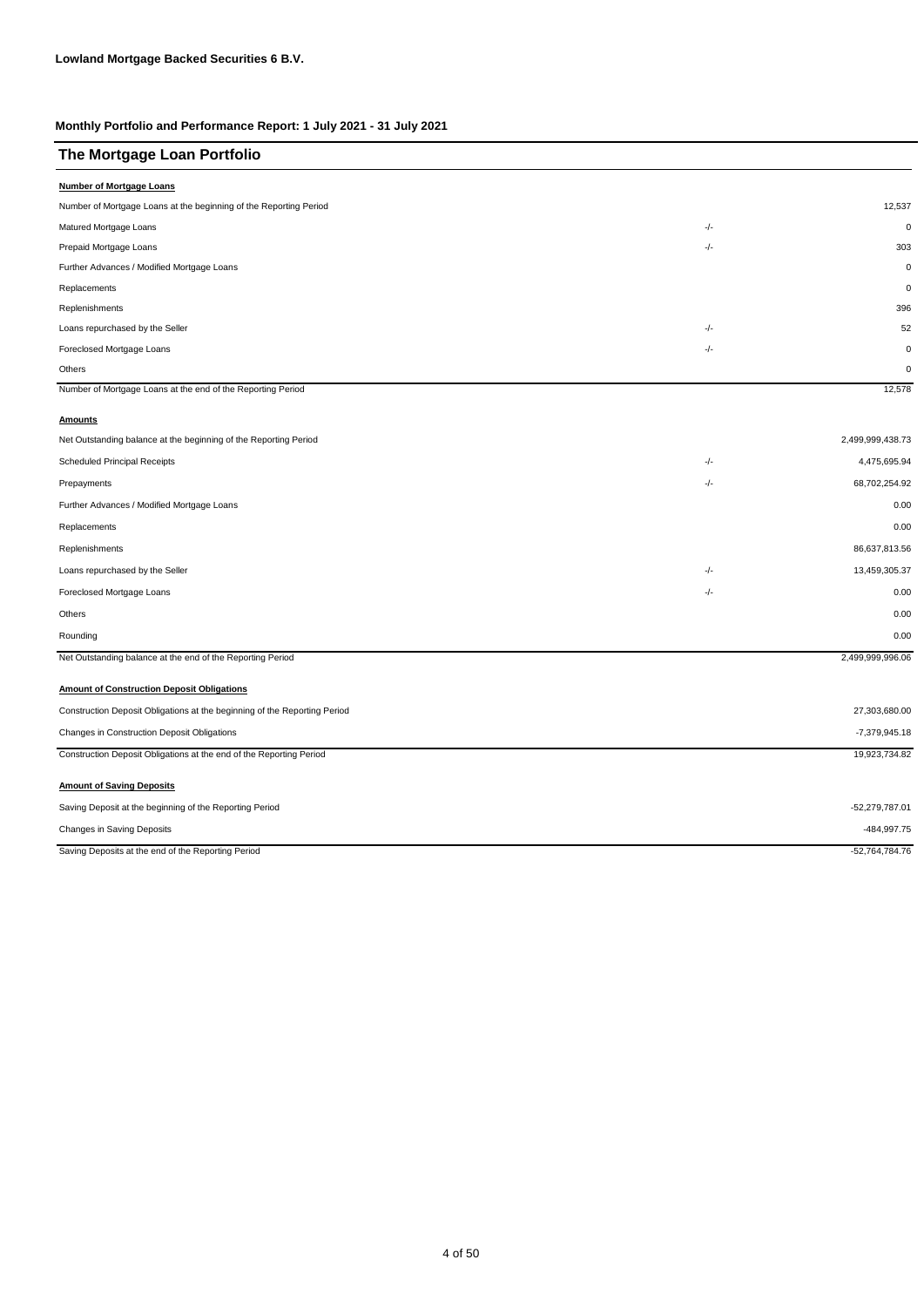| <b>Delinguencies</b> |                  |                       |                                                |            |                         |            |                                   |                                        |                                          |
|----------------------|------------------|-----------------------|------------------------------------------------|------------|-------------------------|------------|-----------------------------------|----------------------------------------|------------------------------------------|
| From $(>=)$          | Until $($ <= $)$ | <b>Arrears Amount</b> | Aggregate<br><b>Outstanding Not.</b><br>Amount | % of Total | Nr of Mortgage<br>Loans | % of Total | Weighted<br><b>Average Coupon</b> | Weighted<br>Average<br><b>Maturity</b> | <b>Weighted Average</b><br><b>CLTOMV</b> |
| Performing           |                  | 0.00                  | 2,480,407,062.07                               | 99.22%     | 12,460                  | 99.06%     | 2.23%                             | 23.75                                  | 81.33%                                   |
| $\leq$               | 29 days          | 0.00                  | 0.00                                           | 0.00%      | 0                       | 0.00%      | 0.00%                             | 0.00                                   | 0.00%                                    |
| 30 days              | 59 days          | 29.550.41             | 9,184,582.49                                   | 0.37%      | 52                      | 0.41%      | 2.41%                             | 22.01                                  | 90.28%                                   |
| 60 days              | 89 days          | 23,240.35             | 3,823,452.84                                   | 0.15%      | 23                      | 0.18%      | 2.58%                             | 19.66                                  | 91.72%                                   |
| 90 days              | 119 days         | 9,882.06              | 1,124,039.76                                   | 0.04%      | 8                       | 0.06%      | 2.34%                             | 17.78                                  | 91.49%                                   |
| 120 days             | 149 days         | 22,668.32             | 1,522,098.74                                   | 0.06%      | 10                      | 0.08%      | 2.67%                             | 17.98                                  | 88.25%                                   |
| 150 days             | 179 days         | 33,768.87             | 1,378,966.17                                   | 0.06%      | $\overline{7}$          | 0.06%      | 2.35%                             | 24.73                                  | 92.01%                                   |
| 180 days             | $\geq$           | 120,508.98            | 2,559,793.99                                   | 0.10%      | 18                      | 0.14%      | 2.66%                             | 18.52                                  | 91.99%                                   |
|                      | <b>Total</b>     | 239,618.99            | 2,499,999,996.06                               | 100.00%    | 12,578                  | 100.00%    | 2.23%                             | 23.73                                  | 81.42%                                   |

| <b>Weighted Average</b> | 2,316.22  |
|-------------------------|-----------|
| Minimum                 | 61.78     |
| Maximum                 | 18,349.17 |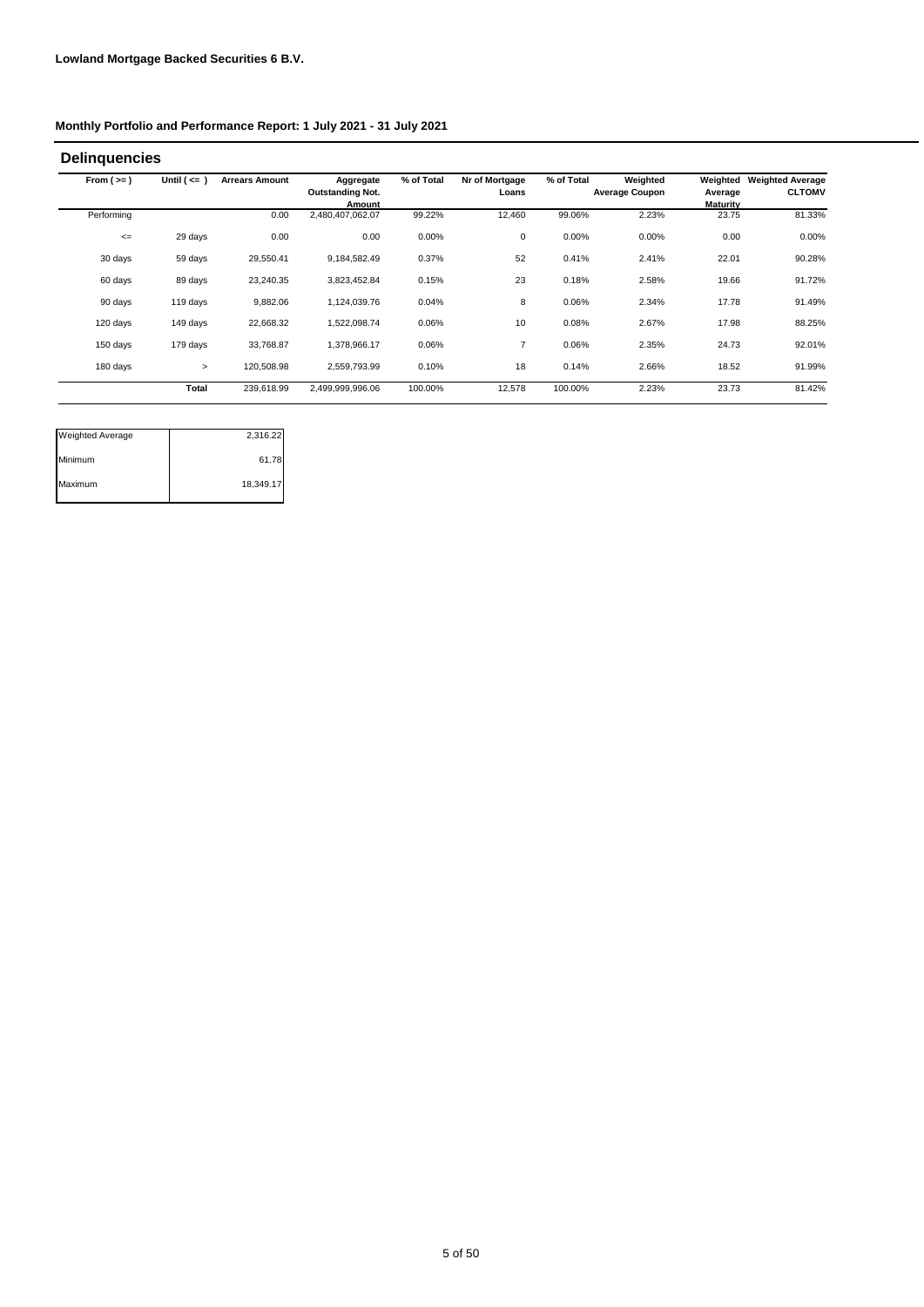| <b>Foreclosure Statistics - Total</b>                                                                   |       |                 |                       |
|---------------------------------------------------------------------------------------------------------|-------|-----------------|-----------------------|
|                                                                                                         |       | Previous Period | <b>Current Period</b> |
| Foreclosures reporting periodically                                                                     |       |                 |                       |
| Number of Mortgage Loans foreclosed during the Reporting Period                                         |       | $\mathbf 0$     | $\pmb{0}$             |
| Net principal balance of Mortgage Loans foreclosed during the Reporting Period                          |       | 0.00            | 0.00                  |
| Other foreclosed amounts (e.g. interest in arrears and penalties) during the Reporting Period           |       | 0.00            | 0.00                  |
| Total amount of foreclosures / defaults of Mortgage Loans during the Reporting Period                   |       | 0.00            | 0.00                  |
| Recoveries from sales on Foreclosed Mortgage Loans during the Reporting Period                          | $-/-$ | 0.00            | 0.00                  |
| Total amount of losses on Foreclosed Mortgage Loans during the Reporting Period                         |       | 0.00            | 0.00                  |
| Post-Foreclosure recoveries on Foreclosed Mortgage Loans during the Reporting Period                    | -/-   | 0.00            | 0.00                  |
| Losses minus recoveries during the Reporting Period                                                     |       | 0.00            | 0.00                  |
| Average loss severity during the Reporting Period                                                       |       | 0.00            | 0.00                  |
| <b>Foreclosures since Closing Date</b>                                                                  |       |                 |                       |
| Number of Mortgage Loans foreclosed since the Closing Date                                              |       | 8               | 8                     |
| Percentage of number of Mortgage Loans at Closing Date (%, including replenished loans)                 |       | 0.032%          | 0.032%                |
| Net principal balance of Mortgage Loans foreclosed since the Closing Date                               |       | 2,182,915.33    | 2,182,915.33          |
| Percentage of net principal balance at the Closing Date (%, including replenished loans)                |       | 0.086%          | 0.086%                |
| Net principal balance of Mortgage Loans foreclosed since the Closing Date                               |       | 2,182,915.33    | 2,182,915.33          |
| Other foreclosed amounts (e.g. interest in arrears and penalties) since the Closing Date                |       | 0.00            | 0.00                  |
| Total amount of foreclosures / defaults of Mortgage Loans since the Closing Date                        |       | 2,182,915.33    | 2,182,915.33          |
| Recoveries from sales on Foreclosed Mortgage Loans since the Closing Date                               | -/-   | 1,897,075.20    | 1,897,075.20          |
| Total amount of losses on Mortgage Loans foreclosed since the Closing Date                              |       | 285,840.13      | 285,840.13            |
| Post-Foreclosure recoveries on Mortgage Loans Foreclosed since the Closing Date                         | -/-   | 0.00            | 0.00                  |
| Losses minus recoveries since the Closing Date                                                          |       | 285,840.13      | 285,840.13            |
| Average loss severity since the Closing Date                                                            |       | 0.13            | 0.13                  |
| <b>Foreclosures</b>                                                                                     |       |                 |                       |
| Number of Mortgage Loans in foreclosure at the beginning of the Reporting Period                        |       | $\mathbf 0$     | 0                     |
| Number of new Mortgage Loans in foreclosure during the Reporting Period                                 |       | 0               | $\mathbf 0$           |
| Number of Mortgage Loans for which foreclosure was completed in the Reporting Period                    | $-/-$ | 0               | $\pmb{0}$             |
| Number of Mortgage Loans in foreclosure at the end of the Reporting Period                              |       | 0               | $\mathbf 0$           |
| Net principal balance of Mortgage Loans in foreclosure at the beginning of the Reporting Period         |       | 0.00            | 0.00                  |
| Net principal balance of new Mortgage Loans in foreclosure during the Reporting Period                  |       | 0.00            | 0.00                  |
| Net principal balance of Mortgage Loans for which foreclosure was completed during the Reporting Period | -/-   | 0.00            | 0.00                  |
| Net principal balance of Mortgage Loans in foreclosure at the end of the Reporting Period               |       | 0.00            | 0.00                  |

#### **Constant Default Rate**

| Constant Default Rate current month    | 0.00000% | 0.00000% |
|----------------------------------------|----------|----------|
| Constant Default Rate 3-month average  | 0.00000% | 0.00000% |
| Constant Default Rate 6-month average  | 0.00000% | 0.00000% |
| Constant Default Rate 12-month average | 0.04163% | 0.01372% |
| Constant Default Rate to date          | 0.08631% | 0.08631% |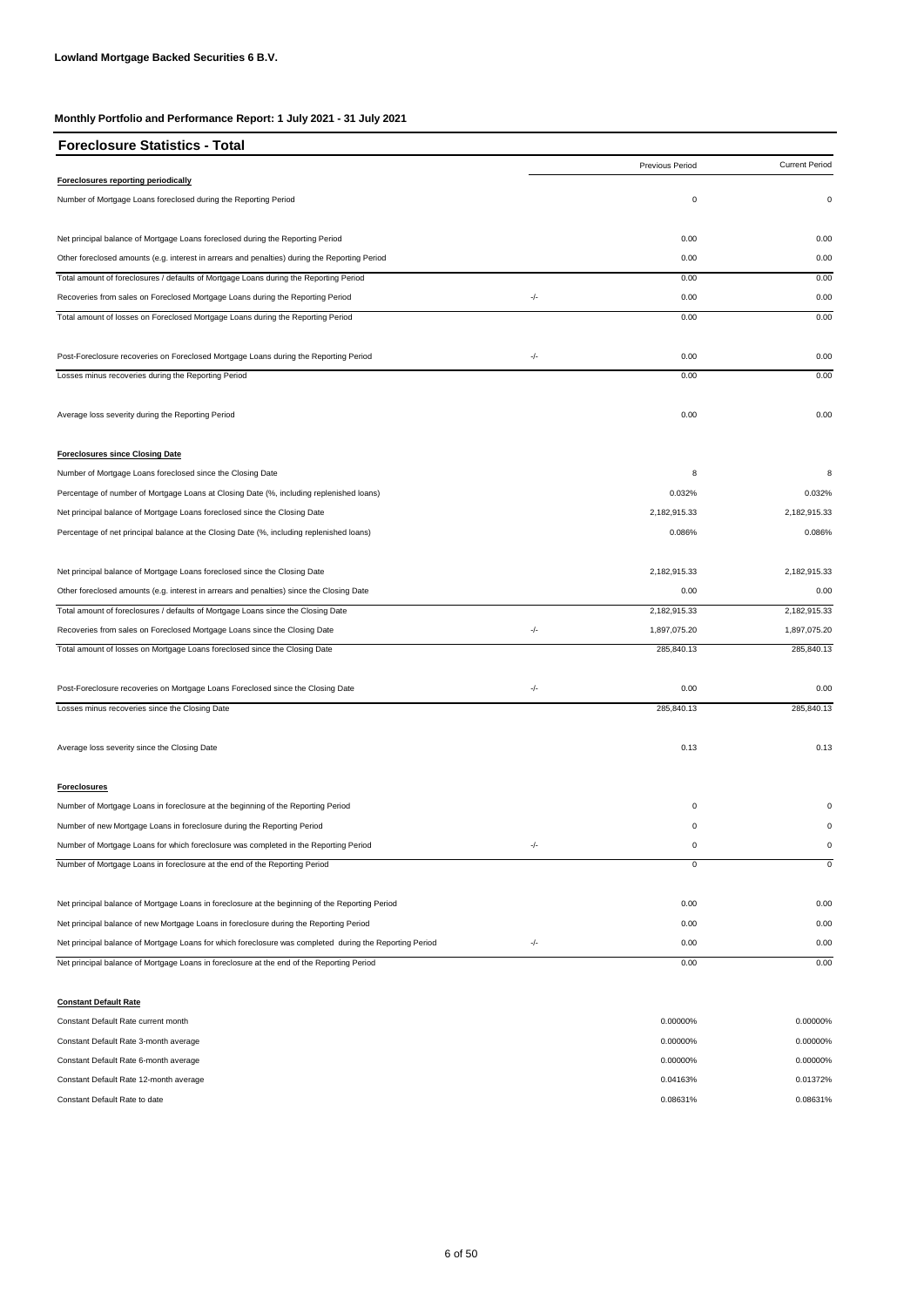| <b>Foreclosure Statistics - NHG Loans</b>                                                             |               |                 |                       |
|-------------------------------------------------------------------------------------------------------|---------------|-----------------|-----------------------|
|                                                                                                       |               | Previous Period | <b>Current Period</b> |
| Foreclosures reporting periodically                                                                   |               |                 |                       |
| Number of NHG Loans foreclosed during the Reporting Period                                            |               | $\mathsf 0$     | 0                     |
| Net principal balance of NHG Loans foreclosed during the Reporting Period                             |               | 0.00            | 0.00                  |
| Other foreclosed amounts of NHG Loans (e.g. interest in arrears and penalties) during the Reporting   |               | 0.00            | 0.00                  |
| Total amount of foreclosures / defaults on Foreclosed NHG Loans during the Reporting Period           |               | 0.00            | 0.00                  |
| Recoveries from sales on Foreclosed NHG Loans during the Reporting Period                             | -/-           | 0.00            | 0.00                  |
| Total amount of losses on Foreclosed NHG Loans during the Reporting Period                            |               | 0.00            | 0.00                  |
| Post-foreclosure recoveries on foreclosed NHG loans during the Reporting Period                       | -/-           | 0.00            | 0.00                  |
| Losses minus recoveries during the Reporting Period                                                   |               | 0.00            | 0.00                  |
| Average loss severity NHG Loans during the Reporting Period                                           |               | 0.00            | 0.00                  |
| <b>Foreclosures since Closing Date</b>                                                                |               |                 |                       |
| Net principal balance of NHG Loans foreclosed since the Closing Date                                  |               | 200,587.06      | 200,587.06            |
| Other foreclosed amounts of NHG Loans (e.g. interest in arrears and penalties) since the Closing Date |               | 0.00            | 0.00                  |
| Total amount of foreclosures / defaults of NHG Loans since the Closing Date                           |               | 200,587.06      | 200,587.06            |
| Recoveries from sales on foreclosed NHG Loans since the Closing Date                                  | $\frac{1}{2}$ | 192,967.53      | 192,967.53            |
| Total amount of losses on NHG Loans foreclosed since the Closing Date                                 |               | 7,619.53        | 7,619.53              |
| Post-Foreclosure recoveries on NHG Loans foreclosed since the Closing Date                            | -/-           | 0.00            | 0.00                  |
| Losses minus recoveries since the Closing Date                                                        |               | 7,619.53        | 7,619.53              |
| Average loss severity NHG Loans since the Closing Date                                                |               | 0.04            | 0.04                  |
| <b>Foreclosures</b>                                                                                   |               |                 |                       |
| Number of NHG Loans in foreclosure at the beginning of the Reporting Period                           |               | $\mathsf 0$     |                       |
| Number of new NHG Loans in foreclosure during the Reporting Period                                    |               | $\mathbf 0$     |                       |
| Number of NHG Loans for which foreclosure was completed in the Reporting Period                       | -/-           | $\mathsf 0$     | 0                     |
| Number of NHG Loans in foreclosure at the end of the Reporting Period                                 |               | $\overline{0}$  | $\mathbf 0$           |
| Net principal balance of NHG Loans in foreclosure at the beginning of the Reporting Period            |               | 0.00            | 0.00                  |
| Net principal balance of new NHG Loans in foreclosure during the Reporting Period                     |               | 0.00            | 0.00                  |
| Net principal balance of NHG Loans for which foreclosure was completed during the Reporting Period    | $-/-$         | 0.00            | 0.00                  |
| Net principal balance of NHG Loans in foreclosure at the end of the Reporting Period                  |               | 0.00            | 0.00                  |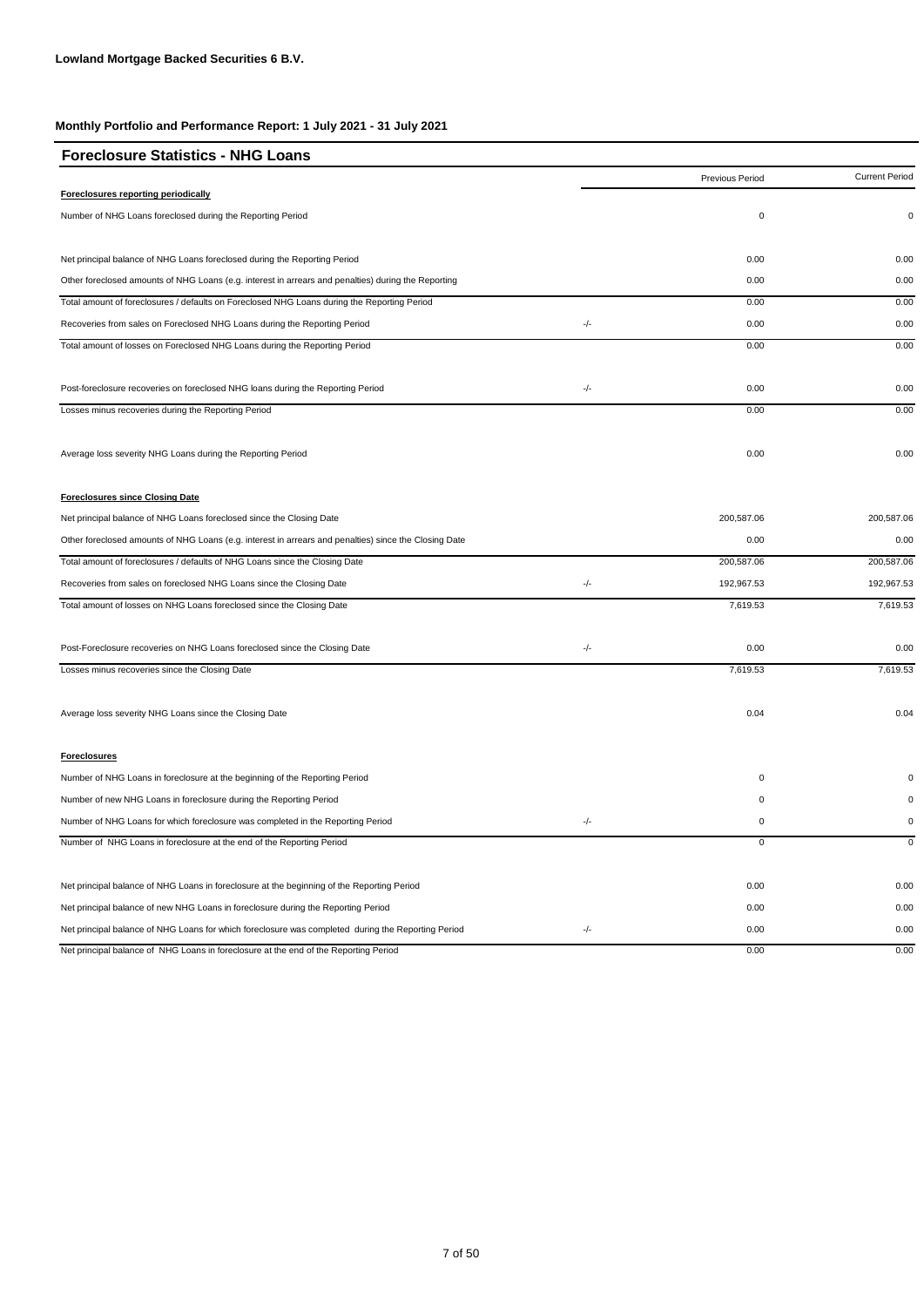| <b>WEW Claims periodically</b>                                            |               |             |             |
|---------------------------------------------------------------------------|---------------|-------------|-------------|
| Number of claims to WEW at the beginning of the Reporting Period          |               | $\mathsf 0$ | $\Omega$    |
| New claims to WEW during the Reporting Period                             |               | $\mathsf 0$ | $\Omega$    |
| Finalised claims with WEW during the Reporting Period                     | $-/-$         | $\mathsf 0$ | $\pmb{0}$   |
| Number of claims to WEW at the end of the Reporting Period                |               | $\mathsf 0$ | $\mathbf 0$ |
| Notional amount of claims to WEW at the beginning of the Reporting Period |               | 0.00        | 0.00        |
| Notional amount of new claims to WEW during the Reporting Period          |               | 0.00        | 0.00        |
| Notional amount of finalised claims with WEW during the Reporting Period  | $-/-$         | 0.00        | 0.00        |
| Notional amount of claims to WEW at the end of the Reporting Period       |               | 0.00        | 0.00        |
| Notional amount of finalised claims with WEW during the Reporting Period  |               | 0.00        | 0.00        |
| Amount paid out by WEW during the Reporting Period                        |               | 0.00        | 0.00        |
| Payout ratio WEW during the Reporting Period                              |               | 0.00        | 0.00        |
| <b>WEW Claims since Closing</b>                                           |               |             |             |
| Number of finalised claims to WEW since the Closing Date                  |               | $\pmb{0}$   | $\mathbf 0$ |
| Amount of finalised claims with WEW since the Closing Date                |               | 0.00        | 0.00        |
| Amount paid out by WEW since the Closing Date                             | $\frac{1}{2}$ | 0.00        | 0.00        |
| Payout ratio WEW since the Closing Date                                   |               | 0.00        | 0.00        |
| Reasons for non payout as percentage of non recovered claim amount        |               |             |             |
| Amount of finalised claims with WEW since the Closing Date                |               | 0.00        | 0.00        |
| Amount paid out by WEW since the Closing Date                             | $-/-$         | 0.00        | 0.00        |
| Non recovered amount of WEW since the Closing Date                        |               | 0.00        | 0.00        |
| Insufficient guaranteed amount due to decrease with annuity amount        |               | 0.00%       | 0.00%       |
| Loan does not comply with NHG criteria at origination                     |               | 0.00%       | 0.00%       |
| Other administrative reasons                                              |               | 0.00%       | 0.00%       |
| Other                                                                     |               | 0.00%       | 0.00%       |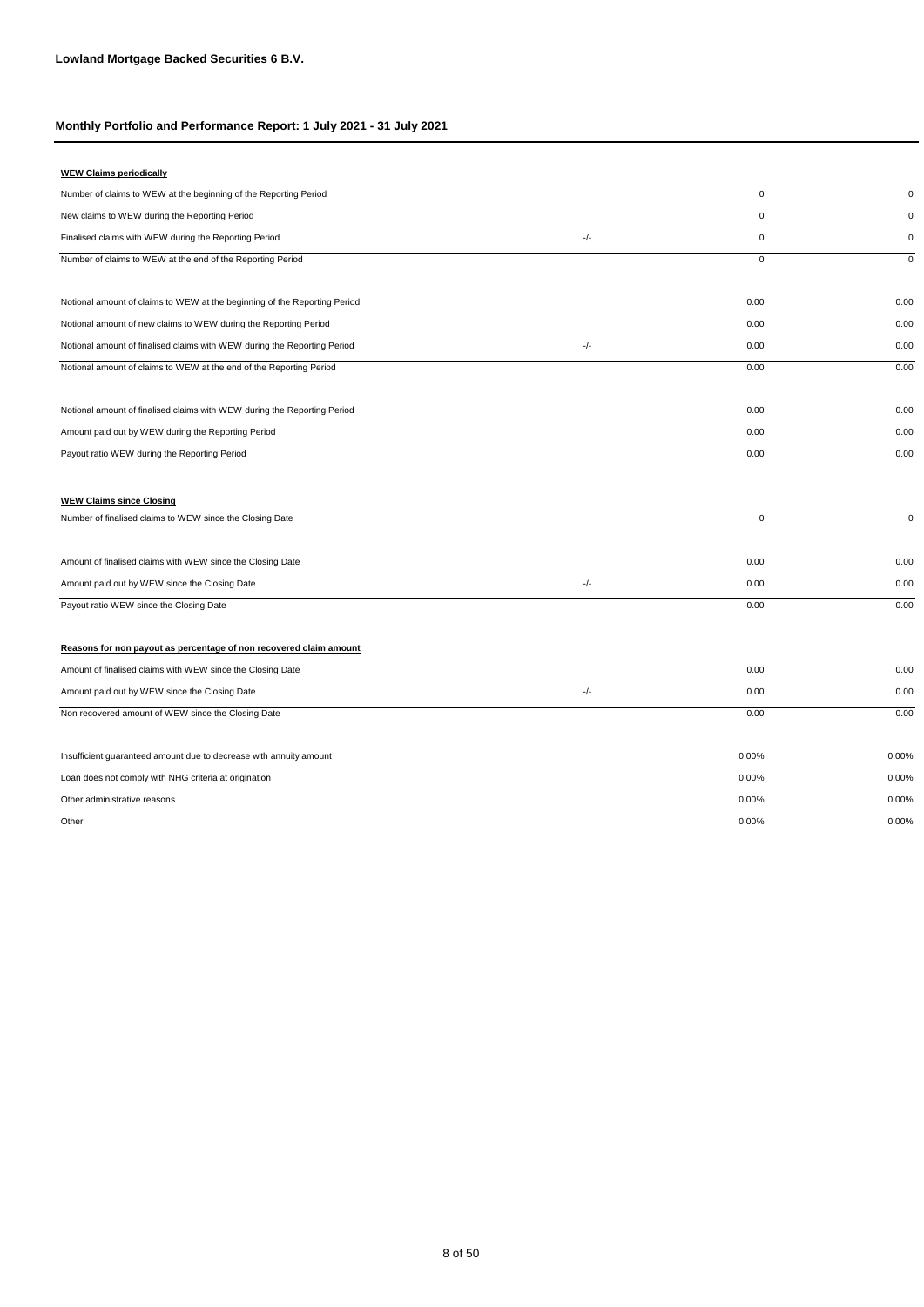| <b>Foreclosure Statistics - Non NHG Loans</b>                                                                  |       |                 |                       |
|----------------------------------------------------------------------------------------------------------------|-------|-----------------|-----------------------|
|                                                                                                                |       | Previous Period | <b>Current Period</b> |
| Foreclosures reporting periodically                                                                            |       |                 |                       |
| Number of Non NHG Loans foreclosed during the Reporting Period                                                 |       | $\pmb{0}$       | $\mathbf 0$           |
| Net principal balance of Non NHG Loans foreclosed during the Reporting Period                                  |       | 0.00            | 0.00                  |
| Other foreclosed amounts of Non NHG Loans (e.g. interest in arrears and penalties) during the Reporting Period |       | 0.00            | 0.00                  |
| Total amount of foreclosures / defaults on Non Foreclosed NHG Loans during the Reporting Period                |       | 0.00            | 0.00                  |
| Recoveries from sales on Foreclosed Non NHG Loans during the Reporting Period                                  | $-/-$ | 0.00            | 0.00                  |
| Total amount of losses on Foreclosed Non NHG Loans during the Reporting Period                                 |       | 0.00            | 0.00                  |
| Post-foreclosure recoveries on Foreclosed Non NHG Loans during the Reporting Period                            | -/-   | 0.00            | 0.00                  |
| Losses minus recoveries during the Reporting Period                                                            |       | 0.00            | 0.00                  |
| Average loss severity Non NHG Loans during the Reporting Period                                                |       | 0.00            | 0.00                  |
| <b>Foreclosures since Closing Date</b>                                                                         |       |                 |                       |
| Net principal balance of Non NHG loans foreclosed since the Closing Date                                       |       | 1,982,328.27    | 1,982,328.27          |
| Other foreclosed amounts of non Non NHG Loans (e.g. interest in arrears and penalties) since the Closing Date  |       | 0.00            | 0.00                  |
| Total amount of foreclosures / defaults of non Non NHG Loans since the Closing Date                            |       | 1,982,328.27    | 1,982,328.27          |
| Recoveries from sales on foreclosed Non NHG Loans since the Closing Date                                       | $-/-$ | 1,704,107.67    | 1,704,107.67          |
| Total amount of losses on Non NHG Loans foreclosed since the Closing Date                                      |       | 278,220.60      | 278,220.60            |
| Post-Foreclosure recoveries on Non NHG Loans foreclosed since the Closing Date                                 | $-/-$ | 0.00            | 0.00                  |
| Losses minus recoveries since the Closing Date                                                                 |       | 278,220.60      | 278,220.60            |
| Average loss severity Non NHG Loans since the Closing Date                                                     |       | 0.14            | 0.14                  |
| <b>Foreclosures</b>                                                                                            |       |                 |                       |
| Number of Non NHG Loans in foreclosure at the beginning of the Reporting Period                                |       | 0               |                       |
| Number of new Non NHG Loans in foreclosure during the Reporting Period                                         |       | 0               | $\Omega$              |
| Number of Non NHG Loans for which foreclosure was completed in the Reporting Period                            | $-/-$ | 0               | 0                     |
| Number of Non NHG Loans in foreclosure at the end of the Reporting Period                                      |       | $\overline{0}$  | $\mathbf 0$           |
| Net principal balance of Non NHG Loans in foreclosure at the beginning of the Reporting Period                 |       | 0.00            | 0.00                  |
| Net principal balance of new Non NHG Loans in foreclosure during the Reporting Period                          |       | 0.00            | 0.00                  |
| Net principal balance of Non NHG Loans for which foreclosure was completed during the Reporting Period         | -/-   | 0.00            | 0.00                  |
| Net principal balance of Non NHG Loans in foreclosure at the end of the Reporting Period                       |       | 0.00            | 0.00                  |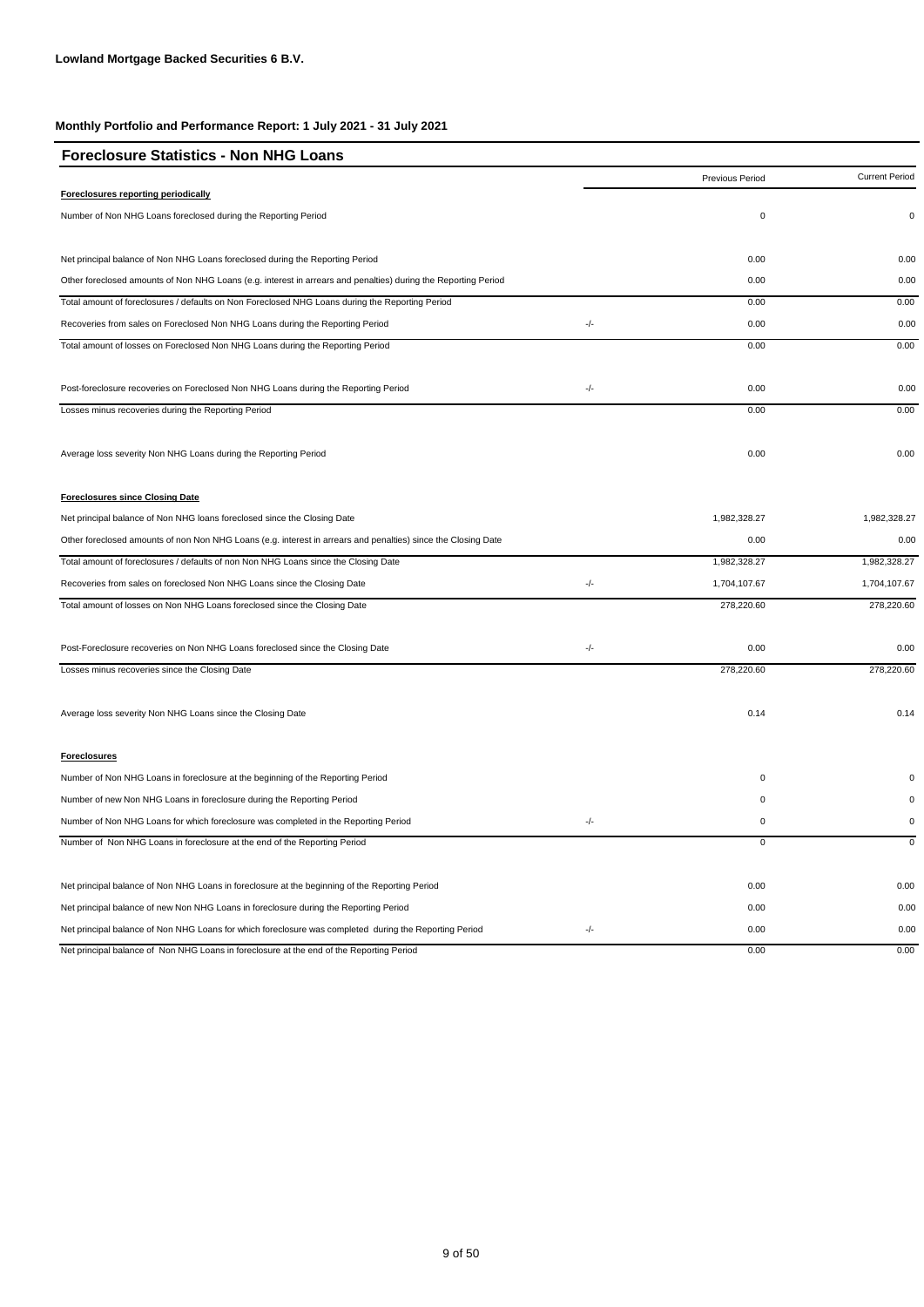| <b>Performance Ratios</b>             |                 |                       |
|---------------------------------------|-----------------|-----------------------|
|                                       | Previous Period | <b>Current Period</b> |
| <b>Constant Prepayment Rate (CPR)</b> |                 |                       |
| Annualized Life CPR                   | 9.0908%         | 9.7278%               |
| Annualized 1-month average CPR        | 14.1535%        | 28.4203%              |
| Annualized 3-month average CPR        | 11.5313%        | 17.8381%              |
| Annualized 6-month average CPR        | 11.9377%        | 14.7141%              |
| Annualized 12-month average CPR       | 11.9697%        | 13.4640%              |
|                                       |                 |                       |
| <b>Principal Payment Rate (PPR)</b>   |                 |                       |
| Annualized Life PPR                   | 1.8025%         | 1.8048%               |
| Annualized 1-month average PPR        | 1.8907%         | 1.8821%               |
| Annualized 3-month average PPR        | 1.8772%         | 1.8817%               |
| Annualized 6-month average PPR        | 1.8615%         | 1.8694%               |
| Annualized 12-month average PPR       | 1.8340%         | 1.8431%               |
|                                       |                 |                       |
| <b>Payment Ratio</b>                  |                 |                       |
| Periodic Payment Ratio                | 100.3720%       | 99.9756%              |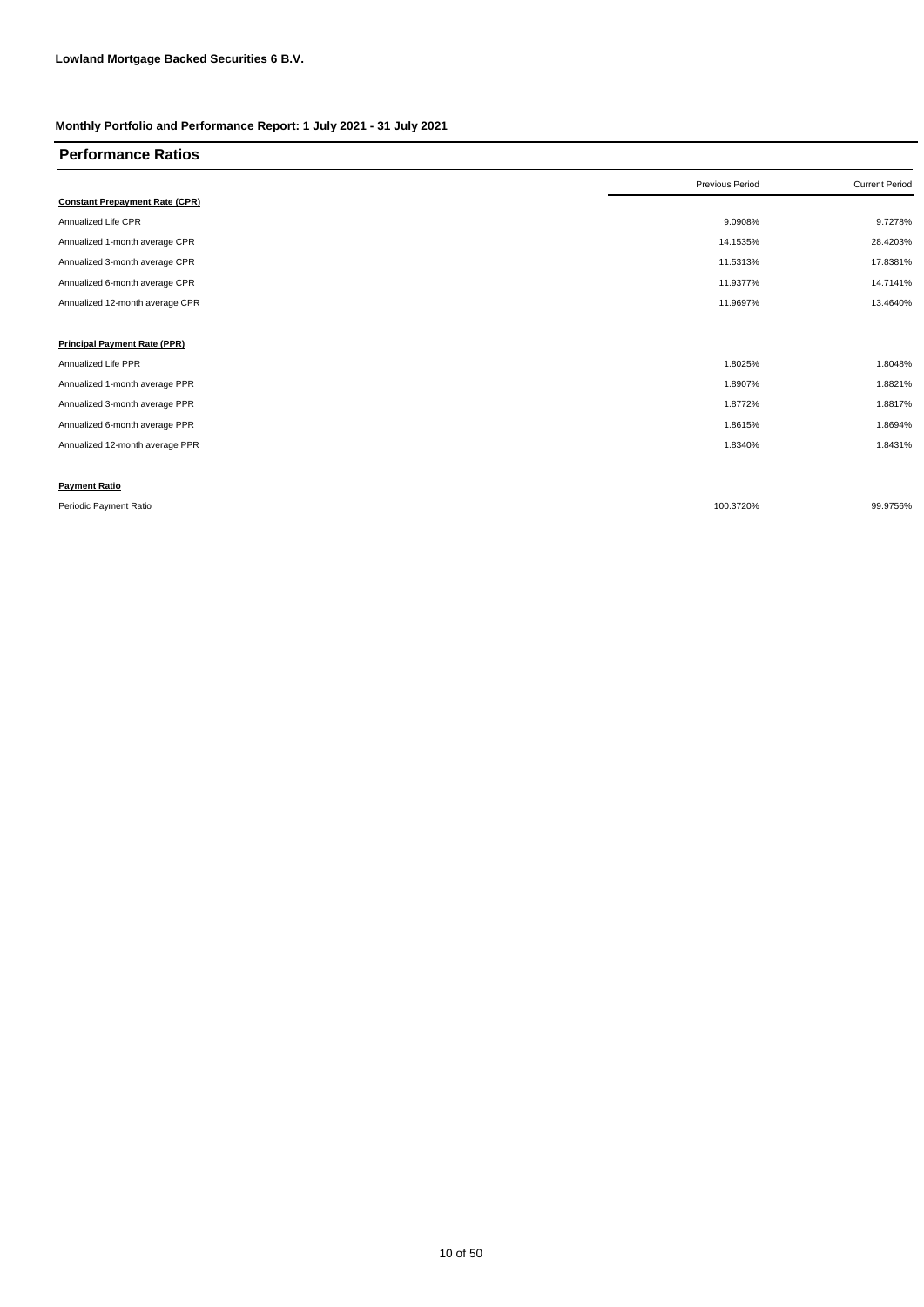#### **Stratifications**

# **1. Key Characteristics**

| <b>Description</b>                                                                | As per Reporting Date | As per Closing Date |
|-----------------------------------------------------------------------------------|-----------------------|---------------------|
| Principal amount                                                                  | 2,552,764,780.82      | 2,529,062,074.29    |
| Value of savings deposits                                                         | 52,764,784.76         | 31,839,347.82       |
| Net principal balance                                                             | 2,499,999,996.06      | 2,497,222,726.47    |
| <b>Construction Deposits</b>                                                      | 19,923,734.82         | 33,334,737.00       |
| Net principal balance excl. Construction and Saving Deposits                      | 2,480,076,261.24      | 2,463,887,989.47    |
| Negative balance                                                                  | 0.00                  | 0.00                |
| Net principal balance excl. Construction and Saving Deposits and Negative Balance | 2,480,076,261.24      | 2,463,887,989.47    |
| Number of loans                                                                   | 12,578                | 12,097              |
| Number of loanparts                                                               | 27,492                | 24,774              |
| Number of negative loanparts                                                      | 0                     | $\mathbf 0$         |
| Average principal balance (borrower)                                              | 198,759.74            | 206,433.23          |
| Weighted average current interest rate                                            | 2.23%                 | 2.52%               |
| Weighted average maturity (in years)                                              | 23.73                 | 25.73               |
| Weighted average remaining time to interest reset (in years)                      | 8.59                  | 9.37                |
| Weighted average seasoning (in years)                                             | 5.75                  | 3.71                |
| Weighted average CLTOMV                                                           | 81.42%                | 91.82%              |
| Weighted average CLTIMV                                                           | 64.79%                | 85.31%              |
| Weighted average CLTIFV                                                           | 73.62%                | 96.94%              |
| Weighted average OLTOMV                                                           | 89.89%                | 96.05%              |
|                                                                                   |                       |                     |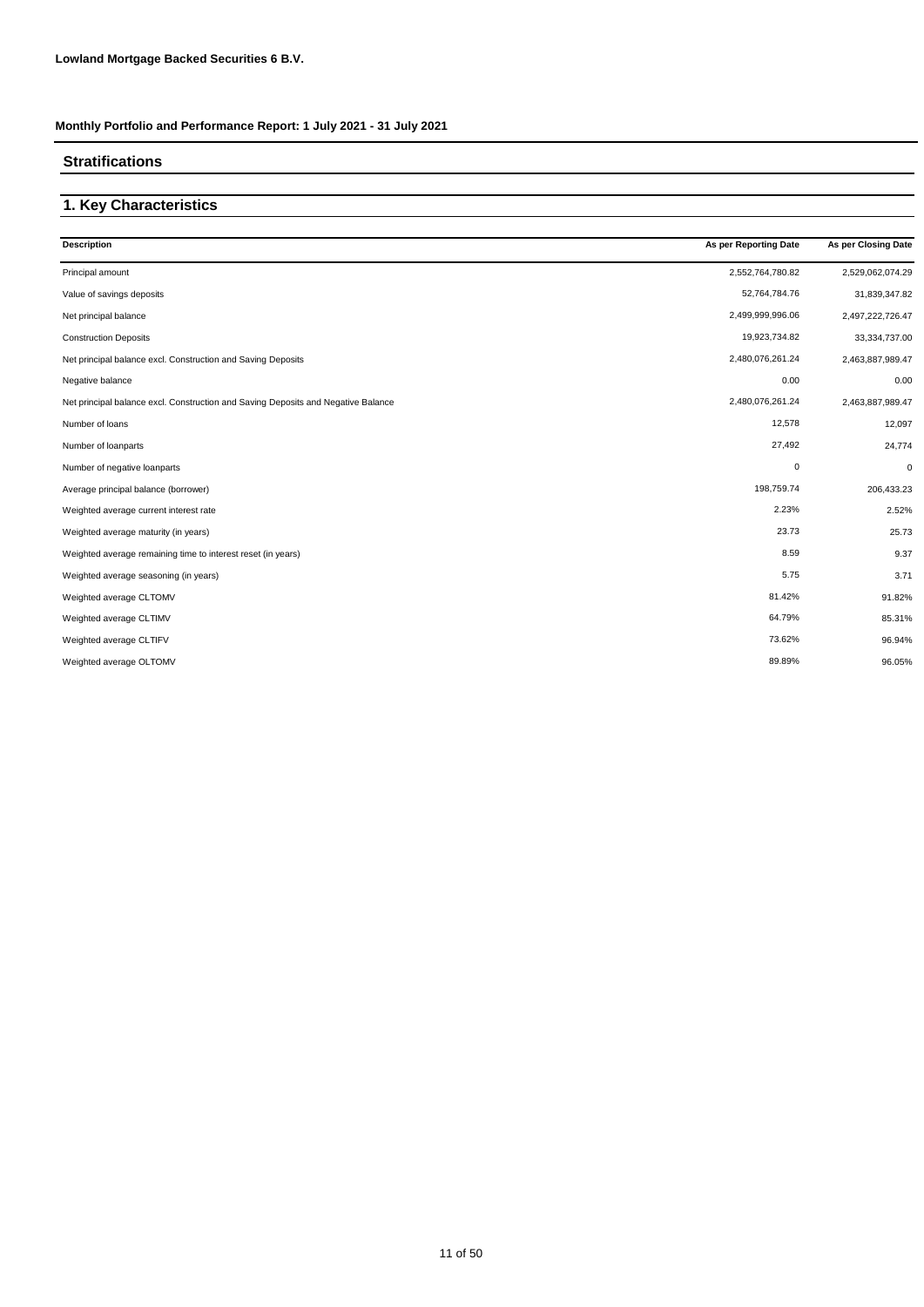# **2. Redemption Type**

| <b>Description</b>  |       | <b>Aggregate Outstanding</b><br>Amount | % of Total | Nr of<br>Loanparts | % of Total | Weighted<br>Average<br>Coupon | Weighted<br>Average<br><b>Maturity</b> | Weighted<br><b>CLTOMV</b> | % of Total<br>Average Not. Amount at<br><b>Closing Date</b> |
|---------------------|-------|----------------------------------------|------------|--------------------|------------|-------------------------------|----------------------------------------|---------------------------|-------------------------------------------------------------|
| Annuity             |       | 1,473,802,372.90                       | 58.95%     | 15,902             | 57.84%     | 2.08%                         | 25.69                                  | 81.91%                    | 58.29%                                                      |
| <b>Bank Savings</b> |       | 51,278,129.41                          | 2.05%      | 759                | 2.76%      | 2.87%                         | 16.73                                  | 74.89%                    | 2.39%                                                       |
| Interest only       |       | 767,055,843.00                         | 30.68%     | 7,968              | 28.98%     | 2.44%                         | 21.60                                  | 81.26%                    | 30.27%                                                      |
| Investment          |       | 64,393,620.88                          | 2.58%      | 609                | 2.22%      | 2.68%                         | 13.83                                  | 92.76%                    | 3.18%                                                       |
| Linear              |       | 105,924,460.48                         | 4.24%      | 1,482              | 5.39%      | 1.96%                         | 24.93                                  | 75.93%                    | 4.32%                                                       |
| Savings             |       | 37,545,569.39                          | 1.50%      | 772                | 2.81%      | 3.21%                         | 13.35                                  | 70.22%                    | 1.54%                                                       |
|                     | Total | 2,499,999,996.06                       | 100.00%    | 27,492             | 100.00%    | 2.23%                         | 23.73                                  | 81.42%                    | 100.00%                                                     |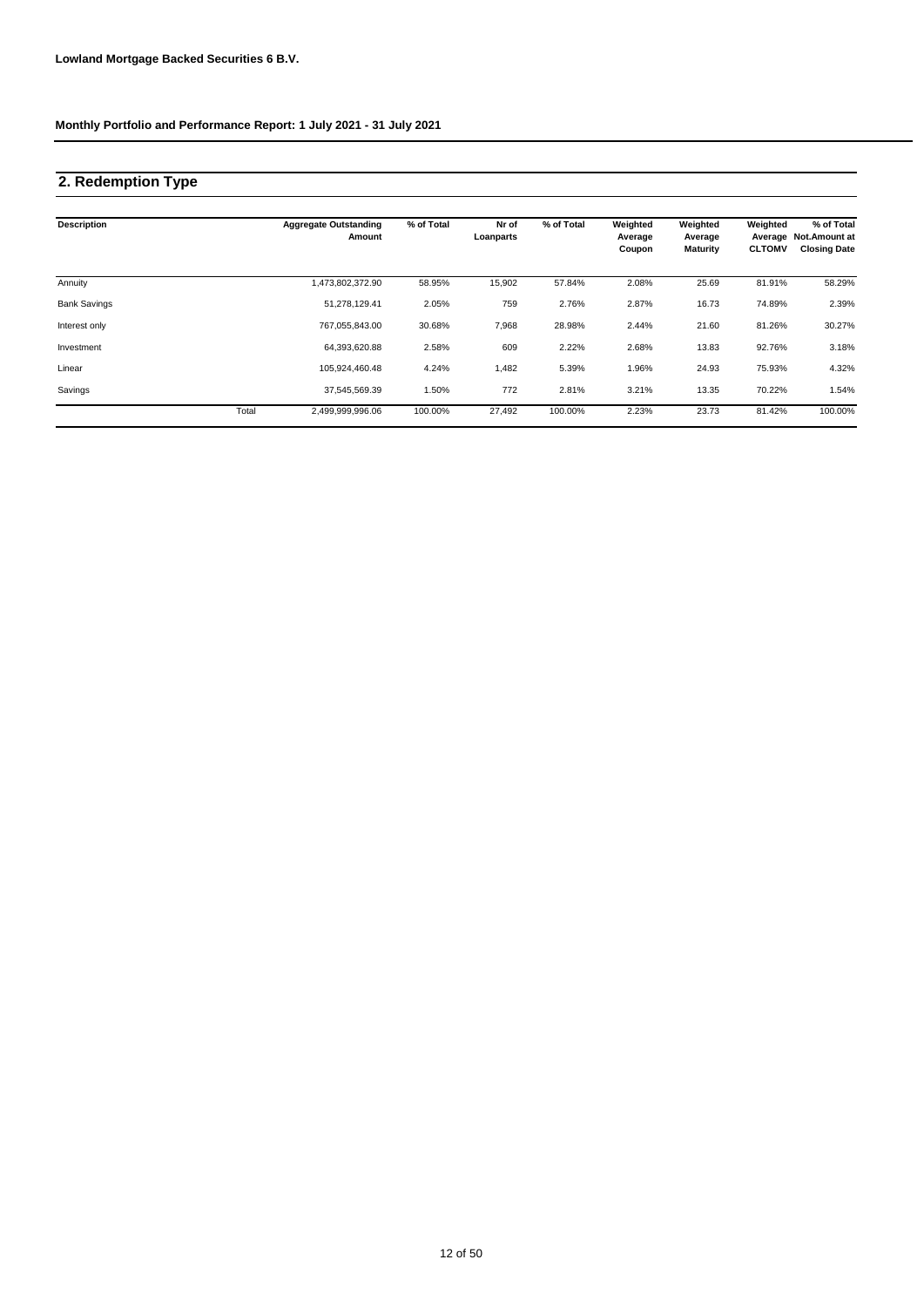# **3. Outstanding Loan Amount**

| From $(>=) -$ Until $(<)$ | <b>Aggregate Outstanding</b><br>Amount | % of Total | Nr of Loans    | % of Total | Weighted<br>Average<br>Coupon | Weighted<br>Average<br><b>Maturity</b> | Weighted<br><b>CLTOMV</b> | % of Total<br>Average Not. Amount at<br><b>Closing Date</b> |
|---------------------------|----------------------------------------|------------|----------------|------------|-------------------------------|----------------------------------------|---------------------------|-------------------------------------------------------------|
| < 25.000                  | 1,539,732.92                           | 0.06%      | 116            | 0.92%      | 2.60%                         | 11.97                                  | 10.88%                    | 0.02%                                                       |
| 25,000 - 50,000           | 5,287,024.02                           | 0.21%      | 144            | 1.14%      | 2.80%                         | 14.16                                  | 26.21%                    | 0.07%                                                       |
| $50,000 - 75,000$         | 15,542,921.01                          | 0.62%      | 243            | 1.93%      | 2.51%                         | 18.28                                  | 50.96%                    | 0.30%                                                       |
| 75,000 - 100,000          | 53,140,770.94                          | 2.13%      | 598            | 4.75%      | 2.45%                         | 20.64                                  | 69.63%                    | 1.50%                                                       |
| 100,000 - 150,000         | 405,518,858.41                         | 16.22%     | 3,187          | 25.34%     | 2.25%                         | 22.92                                  | 78.84%                    | 14.45%                                                      |
| 150,000 - 200,000         | 521,720,771.50                         | 20.87%     | 3,010          | 23.93%     | 2.28%                         | 22.96                                  | 82.97%                    | 23.79%                                                      |
| 200,000 - 250,000         | 557,871,244.18                         | 22.31%     | 2,489          | 19.79%     | 2.23%                         | 23.84                                  | 84.06%                    | 23.13%                                                      |
| 250,000 - 300,000         | 361, 171, 228.67                       | 14.45%     | 1,345          | 10.69%     | 2.15%                         | 24.71                                  | 83.23%                    | 12.64%                                                      |
| 300,000 - 350,000         | 186, 177, 264. 62                      | 7.45%      | 579            | 4.60%      | 2.23%                         | 24.65                                  | 81.25%                    | 8.20%                                                       |
| 350,000 - 400,000         | 123,397,546.52                         | 4.94%      | 331            | 2.63%      | 2.26%                         | 24.38                                  | 80.93%                    | 5.22%                                                       |
| 400,000 - 450,000         | 80,339,257.04                          | 3.21%      | 190            | 1.51%      | 2.29%                         | 24.46                                  | 80.98%                    | 3.64%                                                       |
| 450,000 - 500,000         | 65,815,673.98                          | 2.63%      | 138            | 1.10%      | 2.12%                         | 25.22                                  | 77.50%                    | 2.24%                                                       |
| 500,000 - 550,000         | 48,760,118.32                          | 1.95%      | 94             | 0.75%      | 2.16%                         | 25.84                                  | 81.90%                    | 1.51%                                                       |
| 550,000 - 600,000         | 25,727,866.71                          | 1.03%      | 45             | 0.36%      | 2.09%                         | 25.10                                  | 82.33%                    | 1.11%                                                       |
| 600,000 - 650,000         | 21, 167, 103. 10                       | 0.85%      | 34             | 0.27%      | 2.12%                         | 25.39                                  | 81.21%                    | 0.85%                                                       |
| 650,000 - 700,000         | 10,031,874.73                          | 0.40%      | 15             | 0.12%      | 1.95%                         | 25.96                                  | 81.64%                    | 0.67%                                                       |
| 700,000 - 750,000         | 6,549,554.67                           | 0.26%      | 9              | 0.07%      | 1.99%                         | 25.73                                  | 80.39%                    | 0.38%                                                       |
| 750,000 - 800,000         | 773,937.34                             | 0.03%      | $\overline{1}$ | 0.01%      | 1.92%                         | 26.92                                  | 66.95%                    | 0.15%                                                       |
| 800,000 - 850,000         | 2,461,675.03                           | 0.10%      | 3              | 0.02%      | 1.66%                         | 27.85                                  | 68.79%                    |                                                             |
| 850,000 - 900,000         | 888,691.13                             | 0.04%      | $\mathbf{1}$   | 0.01%      | 1.93%                         | 28.92                                  | 84.64%                    | 0.04%                                                       |
| 900,000 - 950,000         | 900,000.00                             | 0.04%      | $\mathbf{1}$   | 0.01%      | 2.20%                         | 12.75                                  | 96.59%                    | 0.04%                                                       |
| 950,000 - 1,000,000       | 1,934,172.72                           | 0.08%      | $\overline{2}$ | 0.02%      | 1.71%                         | 27.96                                  | 77.53%                    |                                                             |
| $= 1.000.000$             | 3,282,708.50                           | 0.13%      | 3              | 0.02%      | 1.86%                         | 22.62                                  | 76.94%                    | 0.04%                                                       |
| Unknown                   |                                        |            |                |            |                               |                                        |                           |                                                             |
|                           | 2,499,999,996.06<br>Total              | 100.00%    | 12,578         | 100.00%    | 2.23%                         | 23.73                                  | 81.42%                    | 100.00%                                                     |

| Average | 198,760   |
|---------|-----------|
| Minimum |           |
| Maximum | 1,252,012 |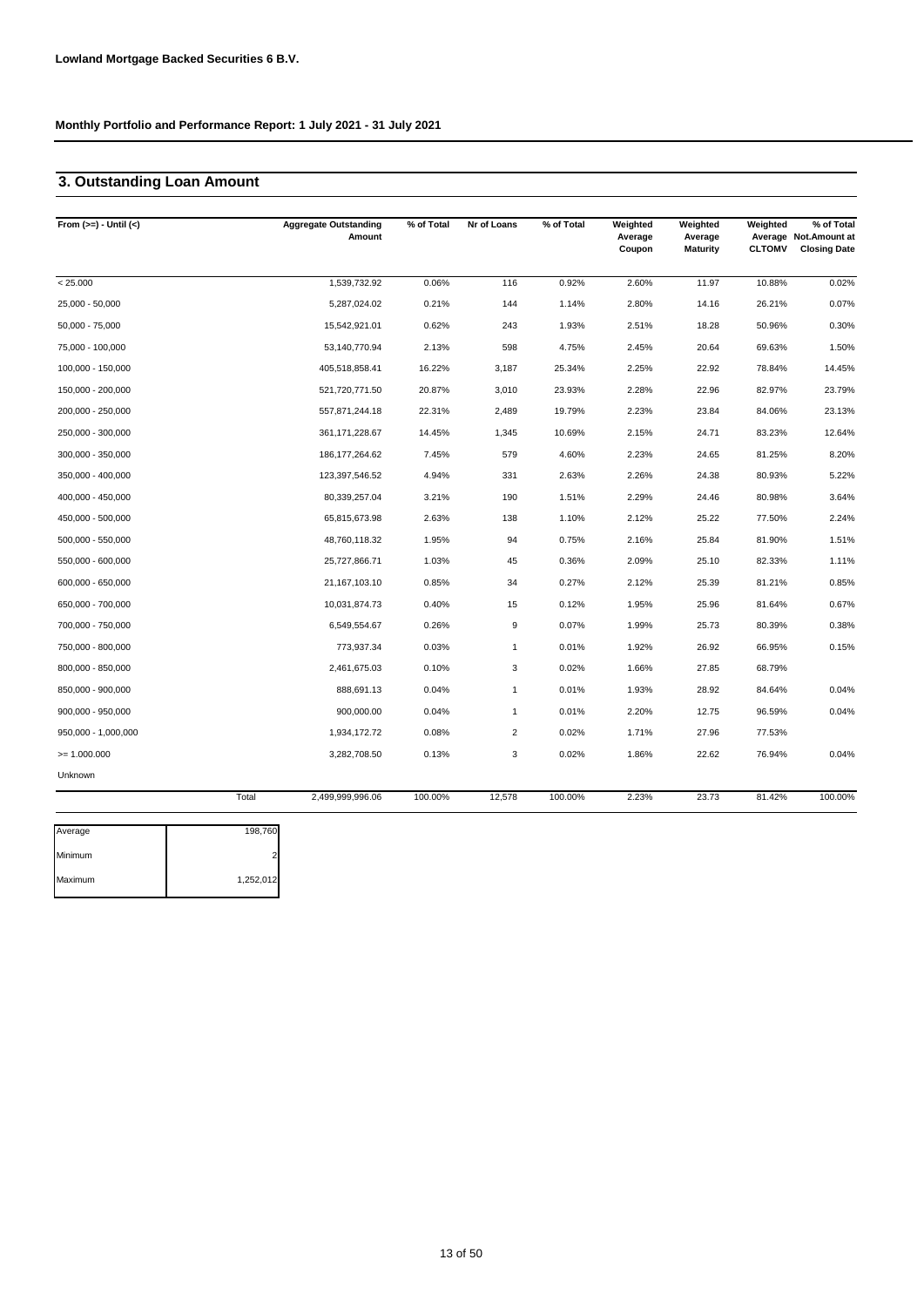## **4. Origination Year**

| From $(>=) -$ Until $(<)$ |       | <b>Aggregate Outstanding</b><br>Amount | % of Total | Nr of<br>Loanparts | % of Total | Weighted<br>Average<br>Coupon | Weighted<br>Average<br><b>Maturity</b> | Weighted<br><b>CLTOMV</b> | % of Total<br>Average Not. Amount at<br><b>Closing Date</b> |
|---------------------------|-------|----------------------------------------|------------|--------------------|------------|-------------------------------|----------------------------------------|---------------------------|-------------------------------------------------------------|
| < 2000                    |       | 6,579,888.89                           | 0.26%      | 139                | 0.51%      | 2.54%                         | 9.31                                   | 55.70%                    | 0.21%                                                       |
| 2000 - 2001               |       | 8,440,669.96                           | 0.34%      | 129                | 0.47%      | 2.45%                         | 9.46                                   | 66.33%                    | 0.35%                                                       |
| 2001 - 2002               |       | 10,004,245.13                          | 0.40%      | 152                | 0.55%      | 2.79%                         | 10.07                                  | 71.10%                    | 0.39%                                                       |
| 2002 - 2003               |       | 21,582,898.16                          | 0.86%      | 261                | 0.95%      | 2.79%                         | 11.32                                  | 79.28%                    | 0.72%                                                       |
| 2003 - 2004               |       | 22,357,399.61                          | 0.89%      | 259                | 0.94%      | 2.78%                         | 11.93                                  | 87.17%                    | 1.24%                                                       |
| 2004 - 2005               |       | 37,074,604.92                          | 1.48%      | 426                | 1.55%      | 2.61%                         | 12.80                                  | 84.32%                    | 1.65%                                                       |
| $2005 - 2006$             |       | 58,277,728.36                          | 2.33%      | 680                | 2.47%      | 2.58%                         | 13.73                                  | 89.17%                    | 3.15%                                                       |
| 2006 - 2007               |       | 67,515,883.69                          | 2.70%      | 713                | 2.59%      | 2.74%                         | 14.70                                  | 88.16%                    | 3.75%                                                       |
| 2007 - 2008               |       | 61,185,076.32                          | 2.45%      | 643                | 2.34%      | 2.89%                         | 15.62                                  | 86.48%                    | 3.13%                                                       |
| 2008 - 2009               |       | 50,572,437.53                          | 2.02%      | 584                | 2.12%      | 2.91%                         | 16.53                                  | 82.36%                    | 1.76%                                                       |
| 2009 - 2010               |       | 28,950,649.40                          | 1.16%      | 328                | 1.19%      | 2.78%                         | 17.30                                  | 77.48%                    | 1.33%                                                       |
| 2010 - 2011               |       | 28,619,410.06                          | 1.14%      | 349                | 1.27%      | 2.60%                         | 18.15                                  | 81.60%                    | 1.25%                                                       |
| 2011 - 2012               |       | 43,947,660.00                          | 1.76%      | 573                | 2.08%      | 2.52%                         | 18.47                                  | 76.34%                    | 1.53%                                                       |
| 2012 - 2013               |       | 11,204,957.27                          | 0.45%      | 193                | 0.70%      | 3.37%                         | 18.27                                  | 70.40%                    | 0.42%                                                       |
| 2013 - 2014               |       | 29,735,024.85                          | 1.19%      | 359                | 1.31%      | 3.36%                         | 20.48                                  | 76.75%                    | 1.24%                                                       |
| 2014 - 2015               |       | 81,599,017.44                          | 3.26%      | 893                | 3.25%      | 3.29%                         | 22.29                                  | 78.89%                    | 4.63%                                                       |
| $2015 - 2016$             |       | 105,952,750.59                         | 4.24%      | 1,101              | 4.00%      | 2.66%                         | 23.48                                  | 80.13%                    | 6.35%                                                       |
| 2016 - 2017               |       | 318,597,840.01                         | 12.74%     | 3,422              | 12.45%     | 2.31%                         | 24.54                                  | 81.17%                    | 16.29%                                                      |
| 2017 - 2018               |       | 544,675,211.57                         | 21.79%     | 5,699              | 20.73%     | 2.08%                         | 25.49                                  | 82.52%                    | 29.14%                                                      |
| 2018 - 2019               |       | 561,137,341.94                         | 22.45%     | 5,830              | 21.21%     | 2.04%                         | 26.14                                  | 79.81%                    | 21.49%                                                      |
| $2019 =$                  |       | 401,989,300.36                         | 16.08%     | 4,759              | 17.31%     | 1.66%                         | 27.85                                  | 82.06%                    |                                                             |
| <b>Unknown</b>            |       |                                        |            |                    |            |                               |                                        |                           |                                                             |
|                           | Total | 2,499,999,996.06                       | 100.00%    | 27,492             | 100.00%    | 2.23%                         | 23.73                                  | 81.42%                    | 100.00%                                                     |

| <b>Weighted Average</b> | 2015 |
|-------------------------|------|
| Minimum                 | 1999 |
| Maximum                 | 2021 |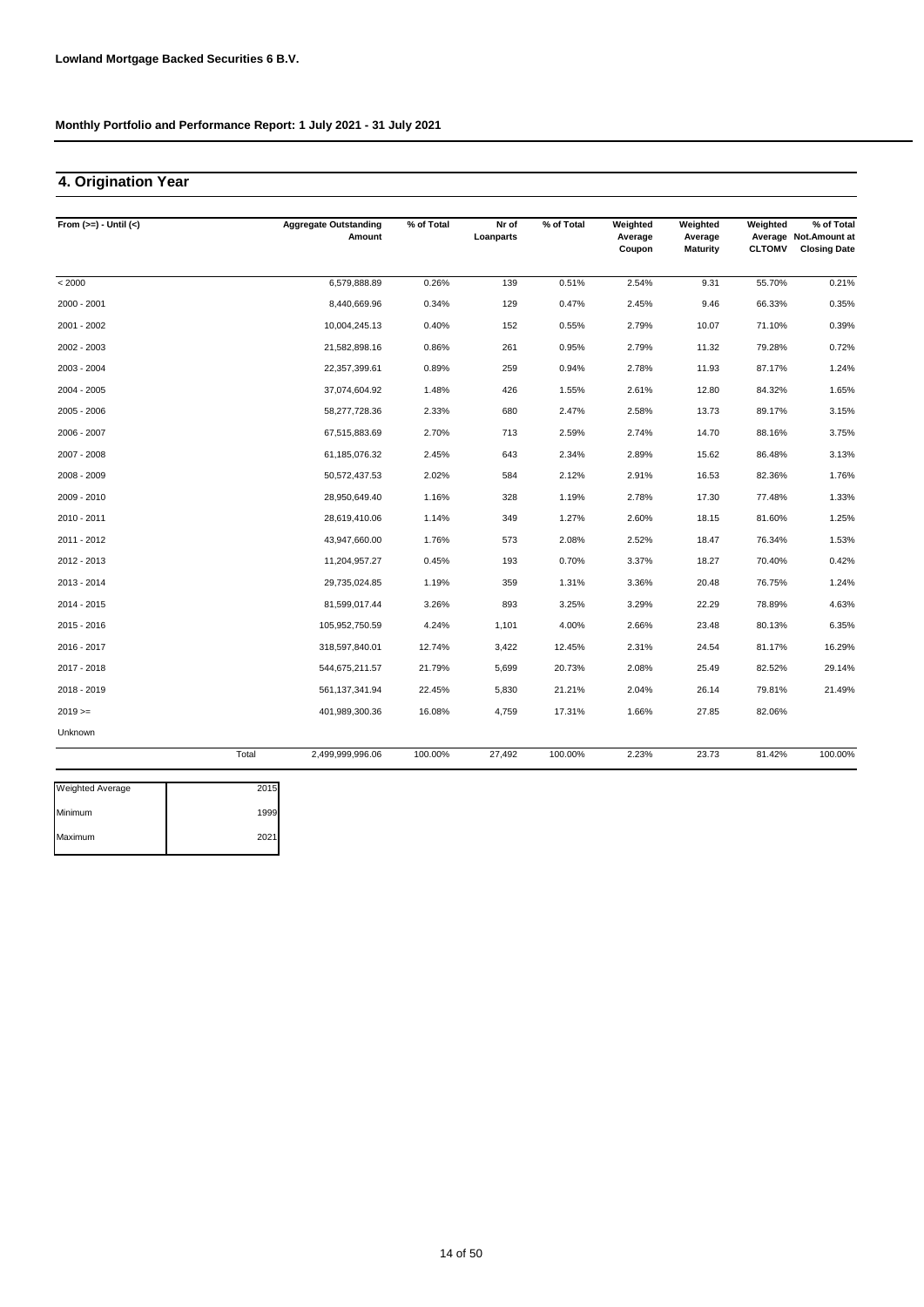# **5. Seasoning**

| From $(>=) -$ Until $(<)$   | <b>Aggregate Outstanding</b><br>Amount | % of Total | Nr of<br>Loanparts | % of Total | Weighted<br>Average<br>Coupon | Weighted<br>Average<br><b>Maturity</b> | Weighted<br><b>CLTOMV</b> | % of Total<br>Average Not. Amount at<br><b>Closing Date</b> |
|-----------------------------|----------------------------------------|------------|--------------------|------------|-------------------------------|----------------------------------------|---------------------------|-------------------------------------------------------------|
| 1 Year                      | 161,618,696.86                         | 6.46%      | 1,997              | 7.26%      | 1.56%                         | 28.31                                  | 82.26%                    | 29.48%                                                      |
| 1 year(s) - $2$ year(s)     | 180,878,480.57                         | 7.24%      | 2,011              | 7.31%      | 1.62%                         | 27.85                                  | 82.32%                    | 25.45%                                                      |
| $2$ year(s) - $3$ year(s)   | 131,021,990.97                         | 5.24%      | 1,523              | 5.54%      | 2.06%                         | 26.56                                  | 80.22%                    | 13.23%                                                      |
| $3$ year(s) - 4 year(s)     | 726,193,043.42                         | 29.05%     | 7,587              | 27.60%     | 2.05%                         | 25.96                                  | 80.62%                    | 6.32%                                                       |
| $4$ year(s) - 5 year(s)     | 447,104,258.20                         | 17.88%     | 4,659              | 16.95%     | 2.08%                         | 25.16                                  | 82.29%                    | 4.09%                                                       |
| $5$ year(s) - 6 year(s)     | 221,219,850.03                         | 8.85%      | 2,377              | 8.65%      | 2.51%                         | 24.27                                  | 80.68%                    | 0.66%                                                       |
| $6$ year(s) - 7 year(s)     | 96,878,465.20                          | 3.88%      | 1,047              | 3.81%      | 2.86%                         | 22.95                                  | 80.37%                    | 0.56%                                                       |
| $7$ year(s) - 8 year(s)     | 69,445,474.52                          | 2.78%      | 705                | 2.56%      | 3.41%                         | 22.00                                  | 78.49%                    | 1.60%                                                       |
| $8$ year(s) - $9$ year(s)   | 12,195,775.81                          | 0.49%      | 208                | 0.76%      | 3.05%                         | 18.20                                  | 71.67%                    | 1.22%                                                       |
| $9$ year(s) - 10 year(s)    | 18,012,661.90                          | 0.72%      | 272                | 0.99%      | 3.37%                         | 18.62                                  | 75.06%                    | 1.33%                                                       |
| 10 year(s) - 11 year(s)     | 45,662,282.65                          | 1.83%      | 592                | 2.15%      | 2.37%                         | 18.36                                  | 77.17%                    | 1.79%                                                       |
| 11 year(s) - 12 year(s)     | 29,042,925.25                          | 1.16%      | 331                | 1.20%      | 2.62%                         | 17.78                                  | 80.17%                    | 3.33%                                                       |
| 12 year(s) - 13 year(s)     | 34,615,921.67                          | 1.38%      | 435                | 1.58%      | 2.90%                         | 16.89                                  | 79.80%                    | 3.95%                                                       |
| 13 year(s) - 14 year(s)     | 50,674,515.63                          | 2.03%      | 540                | 1.96%      | 2.97%                         | 16.27                                  | 82.77%                    | 2.73%                                                       |
| 14 year(s) - 15 year(s)     | 63,024,928.43                          | 2.52%      | 654                | 2.38%      | 2.77%                         | 15.36                                  | 88.20%                    | 1.51%                                                       |
| 15 year(s) - 16 year(s)     | 72,071,915.57                          | 2.88%      | 789                | 2.87%      | 2.72%                         | 14.38                                  | 88.42%                    | 1.26%                                                       |
| 16 year(s) - 17 year(s)     | 46,098,454.38                          | 1.84%      | 550                | 2.00%      | 2.52%                         | 13.47                                  | 87.07%                    | 0.62%                                                       |
| 17 year(s) - 18 year(s)     | 31,202,371.36                          | 1.25%      | 359                | 1.31%      | 2.69%                         | 12.50                                  | 85.28%                    | 0.35%                                                       |
| 18 year(s) - 19 year(s)     | 23,702,320.27                          | 0.95%      | 250                | 0.91%      | 2.74%                         | 11.82                                  | 87.35%                    | 0.39%                                                       |
| 19 year(s) - 20 year(s)     | 18,727,951.03                          | 0.75%      | 250                | 0.91%      | 2.83%                         | 10.89                                  | 74.59%                    | 0.12%                                                       |
| 20 year(s) - 21 year(s)     | 8,647,190.64                           | 0.35%      | 126                | 0.46%      | 2.74%                         | 10.01                                  | 70.05%                    |                                                             |
| 21 year(s) - 22 year(s)     | 9,146,954.27                           | 0.37%      | 160                | 0.58%      | 2.35%                         | 9.29                                   | 62.32%                    |                                                             |
| $22$ year(s) - $23$ year(s) | 2,813,567.43                           | 0.11%      | 70                 | 0.25%      | 2.77%                         | 8.93                                   | 49.96%                    |                                                             |
| $23$ year(s) - 24 year(s)   |                                        |            |                    |            |                               |                                        |                           |                                                             |
| 24 year(s) - 25 year(s)     |                                        |            |                    |            |                               |                                        |                           |                                                             |
| 25 year(s) - 26 year(s)     |                                        |            |                    |            |                               |                                        |                           |                                                             |
| 26 year(s) - 27 year(s)     |                                        |            |                    |            |                               |                                        |                           |                                                             |
| $27$ year(s) - $28$ year(s) |                                        |            |                    |            |                               |                                        |                           |                                                             |
| $28$ year(s) - 29 year(s)   |                                        |            |                    |            |                               |                                        |                           |                                                             |
| $29$ year(s) - 30 year(s)   |                                        |            |                    |            |                               |                                        |                           |                                                             |

30 year(s) >=

Unknown

|                         | Total         | 2,499,999,996.06 | 100.00% | 27,492 | 100.00% | 2.23% | 23.73 | 81.42% | 100.00% |
|-------------------------|---------------|------------------|---------|--------|---------|-------|-------|--------|---------|
| <b>Weighted Average</b> | 5.75 year(s)  |                  |         |        |         |       |       |        |         |
| Minimum                 | $.08$ year(s) |                  |         |        |         |       |       |        |         |
| Maximum                 | 22.58 year(s) |                  |         |        |         |       |       |        |         |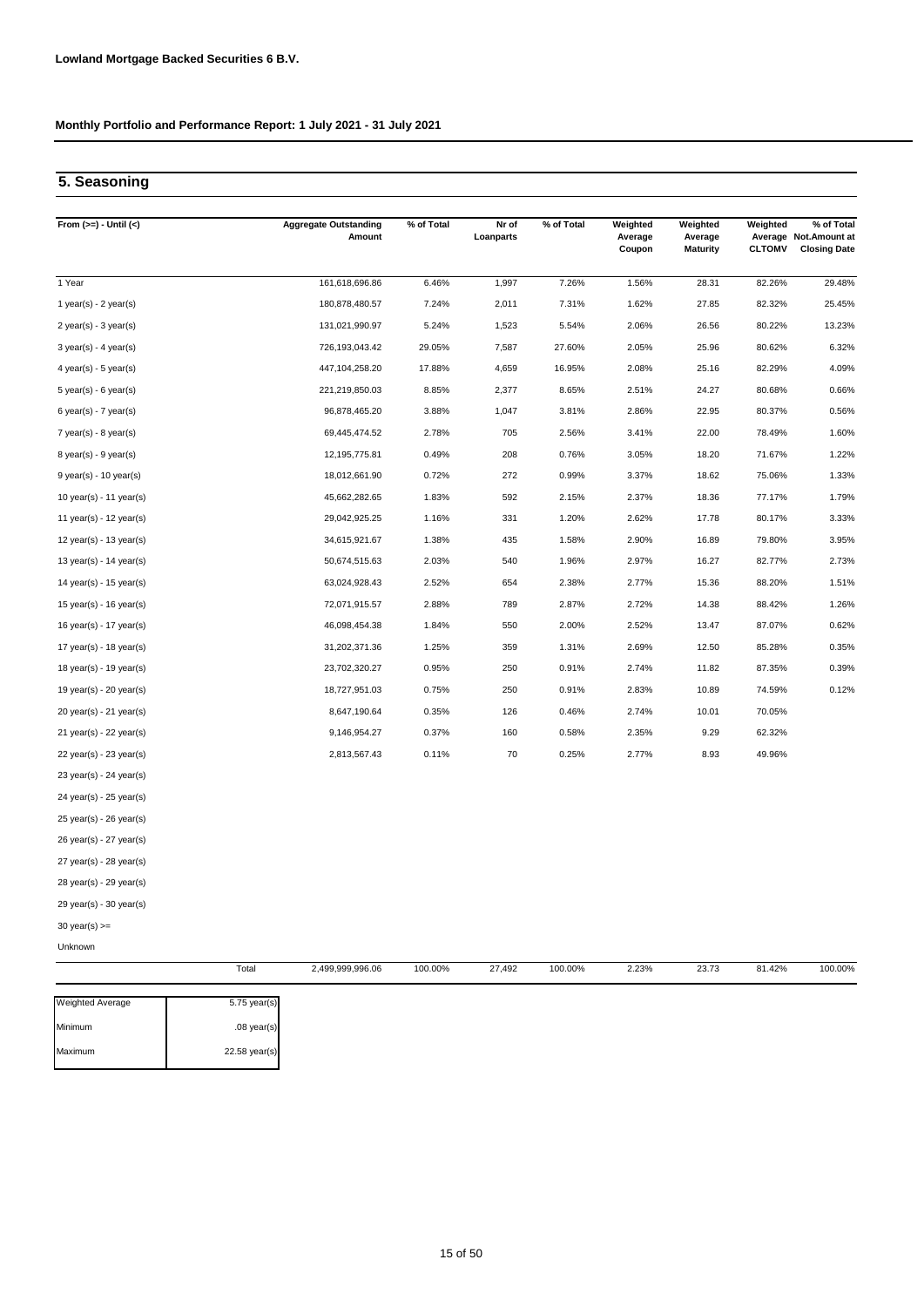## **6. Legal Maturity**

| From $(>=) -$ Until $(<)$ |       | <b>Aggregate Outstanding</b><br>Amount | % of Total | Nr of<br>Loanparts | % of Total | Weighted<br>Average<br>Coupon | Weighted<br>Average<br><b>Maturity</b> | Weighted<br><b>CLTOMV</b> | % of Total<br>Average Not. Amount at<br><b>Closing Date</b> |
|---------------------------|-------|----------------------------------------|------------|--------------------|------------|-------------------------------|----------------------------------------|---------------------------|-------------------------------------------------------------|
| 2020 - 2025               |       | 1,473,040.92                           | 0.06%      | 128                | 0.47%      | 2.83%                         | 2.46                                   | 55.62%                    | 0.06%                                                       |
| 2025 - 2030               |       | 17,865,342.62                          | 0.71%      | 538                | 1.96%      | 2.69%                         | 6.93                                   | 66.45%                    | 0.72%                                                       |
| 2030 - 2035               |       | 124,029,698.78                         | 4.96%      | 1,749              | 6.36%      | 2.68%                         | 11.43                                  | 79.41%                    | 5.51%                                                       |
| 2035 - 2040               |       | 305,120,180.03                         | 12.20%     | 3,591              | 13.06%     | 2.73%                         | 15.66                                  | 84.26%                    | 14.46%                                                      |
| 2040 - 2045               |       | 237,140,830.22                         | 9.49%      | 2,658              | 9.67%      | 2.69%                         | 21.44                                  | 77.53%                    | 10.19%                                                      |
| 2045 - 2050               |       | 1,551,074,689.50                       | 62.04%     | 15,861             | 57.69%     | 2.13%                         | 25.95                                  | 81.50%                    | 69.06%                                                      |
| 2050 - 2055               |       | 263,296,213.99                         | 10.53%     | 2,967              | 10.79%     | 1.57%                         | 29.14                                  | 83.25%                    |                                                             |
| 2055 - 2060               |       |                                        |            |                    |            |                               |                                        |                           |                                                             |
| 2060 - 2065               |       |                                        |            |                    |            |                               |                                        |                           |                                                             |
| 2065 - 2070               |       |                                        |            |                    |            |                               |                                        |                           |                                                             |
| 2070 - 2075               |       |                                        |            |                    |            |                               |                                        |                           |                                                             |
| 2075 - 2080               |       |                                        |            |                    |            |                               |                                        |                           |                                                             |
| 2080 - 2085               |       |                                        |            |                    |            |                               |                                        |                           |                                                             |
| 2085 - 2090               |       |                                        |            |                    |            |                               |                                        |                           |                                                             |
| 2090 - 2095               |       |                                        |            |                    |            |                               |                                        |                           |                                                             |
| 2095 - 2100               |       |                                        |            |                    |            |                               |                                        |                           |                                                             |
| $2100 >=$                 |       |                                        |            |                    |            |                               |                                        |                           |                                                             |
| Unknown                   |       |                                        |            |                    |            |                               |                                        |                           |                                                             |
|                           | Total | 2,499,999,996.06                       | 100.00%    | 27,492             | 100.00%    | 2.23%                         | 23.73                                  | 81.42%                    | 100.00%                                                     |
| Weighted Average          | 2045  |                                        |            |                    |            |                               |                                        |                           |                                                             |
| Minimum                   | 2021  |                                        |            |                    |            |                               |                                        |                           |                                                             |
| Maximum                   | 2052  |                                        |            |                    |            |                               |                                        |                           |                                                             |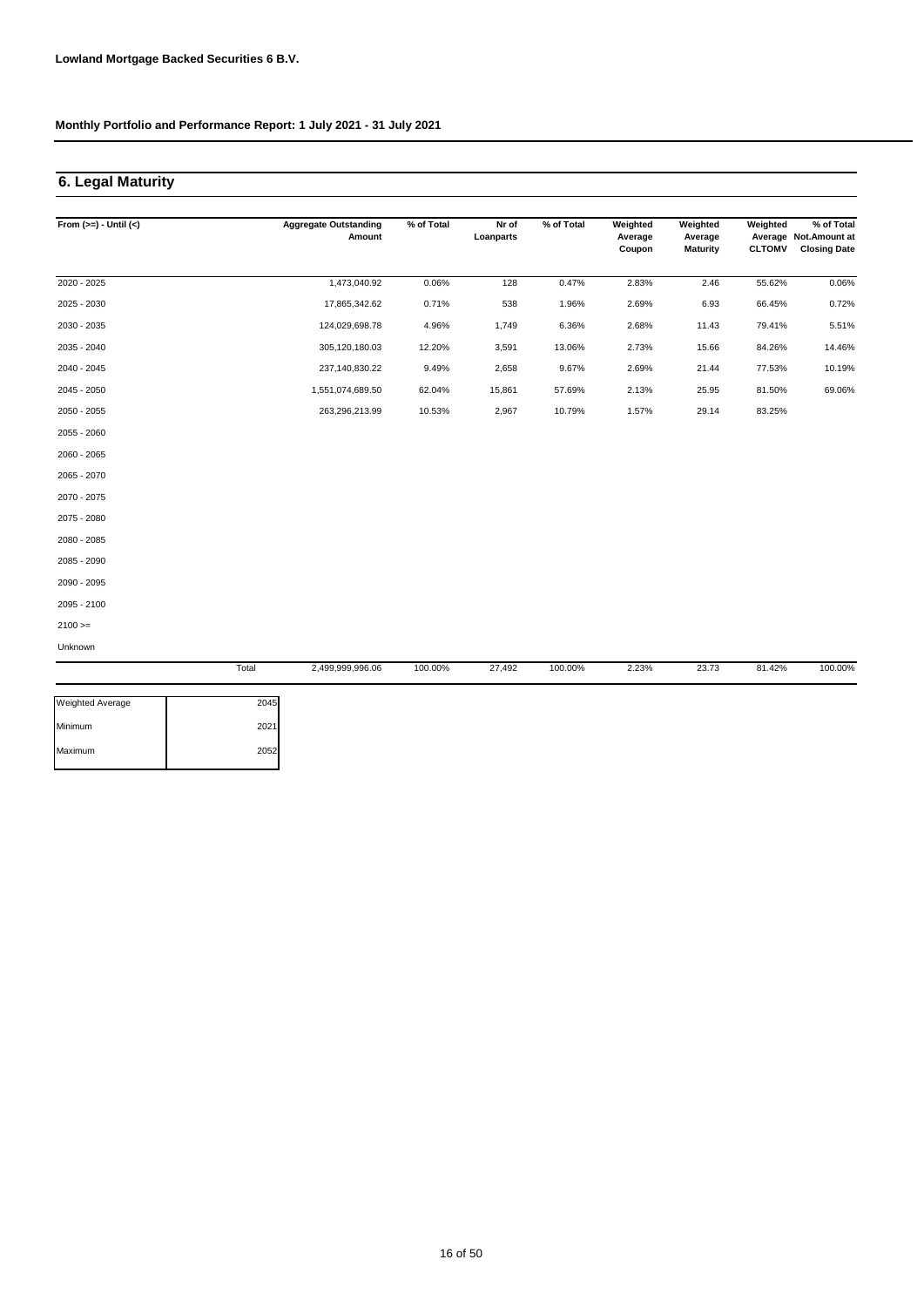## **7. Remaining Tenor**

| From $(>=) -$ Until $(<)$   |       | <b>Aggregate Outstanding</b><br>Amount | % of Total | Nr of<br>Loanparts | % of Total | Weighted<br>Average<br>Coupon | Weighted<br>Average<br><b>Maturity</b> | Weighted<br><b>CLTOMV</b> | % of Total<br>Average Not. Amount at<br><b>Closing Date</b> |
|-----------------------------|-------|----------------------------------------|------------|--------------------|------------|-------------------------------|----------------------------------------|---------------------------|-------------------------------------------------------------|
| 0 Year - 1 Year             |       | 55,598.72                              | 0.00%      | 30                 | 0.11%      | 3.35%                         | 0.67                                   | 47.45%                    |                                                             |
| 1 Year - 2 Years            |       | 424,401.99                             | 0.02%      | 34                 | 0.12%      | 2.56%                         | 1.58                                   | 55.71%                    |                                                             |
| 2 year(s) - $3$ year(s)     |       | 435,407.12                             | 0.02%      | 39                 | 0.14%      | 2.93%                         | 2.58                                   | 44.62%                    |                                                             |
| 3 year(s) - 4 year(s)       |       | 1,126,784.26                           | 0.05%      | 58                 | 0.21%      | 2.76%                         | 3.41                                   | 61.97%                    |                                                             |
| 4 year(s) - 5 year(s)       |       | 1,552,560.22                           | 0.06%      | 71                 | 0.26%      | 2.87%                         | 4.54                                   | 69.40%                    | 0.00%                                                       |
| 5 year(s) - 6 year(s)       |       | 2,248,308.87                           | 0.09%      | 93                 | 0.34%      | 2.78%                         | 5.37                                   | 71.74%                    | 0.04%                                                       |
| 6 year(s) - 7 year(s)       |       | 3,158,111.18                           | 0.13%      | 102                | 0.37%      | 2.72%                         | 6.55                                   | 66.59%                    | 0.05%                                                       |
| 7 year(s) - 8 year(s)       |       | 3,585,540.98                           | 0.14%      | 103                | 0.37%      | 2.91%                         | 7.43                                   | 66.09%                    | 0.10%                                                       |
| 8 year(s) - $9$ year(s)     |       | 13,264,444.45                          | 0.53%      | 258                | 0.94%      | 2.50%                         | 8.43                                   | 66.73%                    | 0.10%                                                       |
| $9$ year(s) - 10 year(s)    |       | 14,940,665.91                          | 0.60%      | 276                | 1.00%      | 2.68%                         | 9.50                                   | 69.97%                    | 0.13%                                                       |
| 10 $year(s) - 11$ $year(s)$ |       | 23,174,807.08                          | 0.93%      | 359                | 1.31%      | 2.81%                         | 10.48                                  | 72.41%                    | 0.23%                                                       |
| 11 year(s) - 12 year(s)     |       | 28,950,213.95                          | 1.16%      | 375                | 1.36%      | 2.68%                         | 11.49                                  | 85.02%                    | 0.56%                                                       |
| 12 $year(s) - 13 year(s)$   |       | 31,990,384.89                          | 1.28%      | 396                | 1.44%      | 2.74%                         | 12.53                                  | 83.62%                    | 0.70%                                                       |
| 13 year(s) - 14 year(s)     |       | 54,053,616.70                          | 2.16%      | 673                | 2.45%      | 2.50%                         | 13.50                                  | 85.01%                    | 0.86%                                                       |
| 14 $year(s) - 15$ $year(s)$ |       | 70,248,696.61                          | 2.81%      | 844                | 3.07%      | 2.68%                         | 14.47                                  | 86.44%                    | 1.46%                                                       |
| 15 year(s) - 16 year(s)     |       | 71,963,315.97                          | 2.88%      | 809                | 2.94%      | 2.72%                         | 15.41                                  | 86.27%                    | 1.61%                                                       |
| 16 year(s) - 17 year(s)     |       | 64,086,797.91                          | 2.56%      | 717                | 2.61%      | 2.86%                         | 16.42                                  | 82.78%                    | 2.70%                                                       |
| 17 $year(s) - 18$ $year(s)$ |       | 47,377,183.28                          | 1.90%      | 587                | 2.14%      | 2.80%                         | 17.39                                  | 80.55%                    | 4.07%                                                       |
| 18 year(s) - 19 year(s)     |       | 35,554,196.04                          | 1.42%      | 413                | 1.50%      | 2.61%                         | 18.43                                  | 78.82%                    | 3.65%                                                       |
| 19 year(s) - 20 year(s)     |       | 47,202,376.84                          | 1.89%      | 587                | 2.14%      | 2.26%                         | 19.56                                  | 77.43%                    | 2.33%                                                       |
| $20$ year(s) - $21$ year(s) |       | 24,394,032.03                          | 0.98%      | 325                | 1.18%      | 2.90%                         | 20.38                                  | 76.46%                    | 1.69%                                                       |
| $21$ year(s) - 22 year(s)   |       | 17,133,221.01                          | 0.69%      | 228                | 0.83%      | 2.33%                         | 21.57                                  | 75.22%                    | 1.43%                                                       |
| 22 year(s) - 23 year(s)     |       | 84,695,784.89                          | 3.39%      | 833                | 3.03%      | 2.95%                         | 22.52                                  | 78.29%                    | 1.74%                                                       |
| 23 year(s) - 24 year(s)     |       | 114,541,726.44                         | 4.58%      | 1,185              | 4.31%      | 2.66%                         | 23.48                                  | 78.98%                    | 0.79%                                                       |
| $24$ year(s) - $25$ year(s) |       | 194,310,365.90                         | 7.77%      | 1,979              | 7.20%      | 2.48%                         | 24.54                                  | 80.47%                    | 0.87%                                                       |
| $25$ year(s) - $26$ year(s) |       | 437,097,110.67                         | 17.48%     | 4,344              | 15.80%     | 2.08%                         | 25.48                                  | 82.21%                    | 4.42%                                                       |
| $26$ year(s) - 27 year(s)   |       | 669,845,434.24                         | 26.79%     | 6,766              | 24.61%     | 2.05%                         | 26.50                                  | 81.69%                    | 6.48%                                                       |
| $27$ year(s) - $28$ year(s) |       | 147,893,463.11                         | 5.92%      | 1,648              | 5.99%      | 2.05%                         | 27.29                                  | 80.44%                    | 11.68%                                                      |
| $28$ year(s) - $29$ year(s) |       | 125,086,208.77                         | 5.00%      | 1,353              | 4.92%      | 1.63%                         | 28.64                                  | 83.90%                    | 22.65%                                                      |
| 29 year(s) - 30 year(s)     |       | 169,138,698.04                         | 6.77%      | 1,993              | 7.25%      | 1.58%                         | 29.33                                  | 82.64%                    | 29.63%                                                      |
| 30 year(s) $>=$             |       | 470,537.99                             | 0.02%      | 14                 | 0.05%      | 1.61%                         | 30.19                                  | 50.16%                    | 0.01%                                                       |
| Unknown                     |       |                                        |            |                    |            |                               |                                        |                           |                                                             |
|                             | Total | 2,499,999,996.06                       | 100.00%    | 27,492             | 100.00%    | 2.23%                         | 23.73                                  | 81.42%                    | 100.00%                                                     |

| Weighted Average | $23.67$ year(s) |
|------------------|-----------------|
| Minimum          | year(s)         |
| Maximum          | 30.58 year(s)   |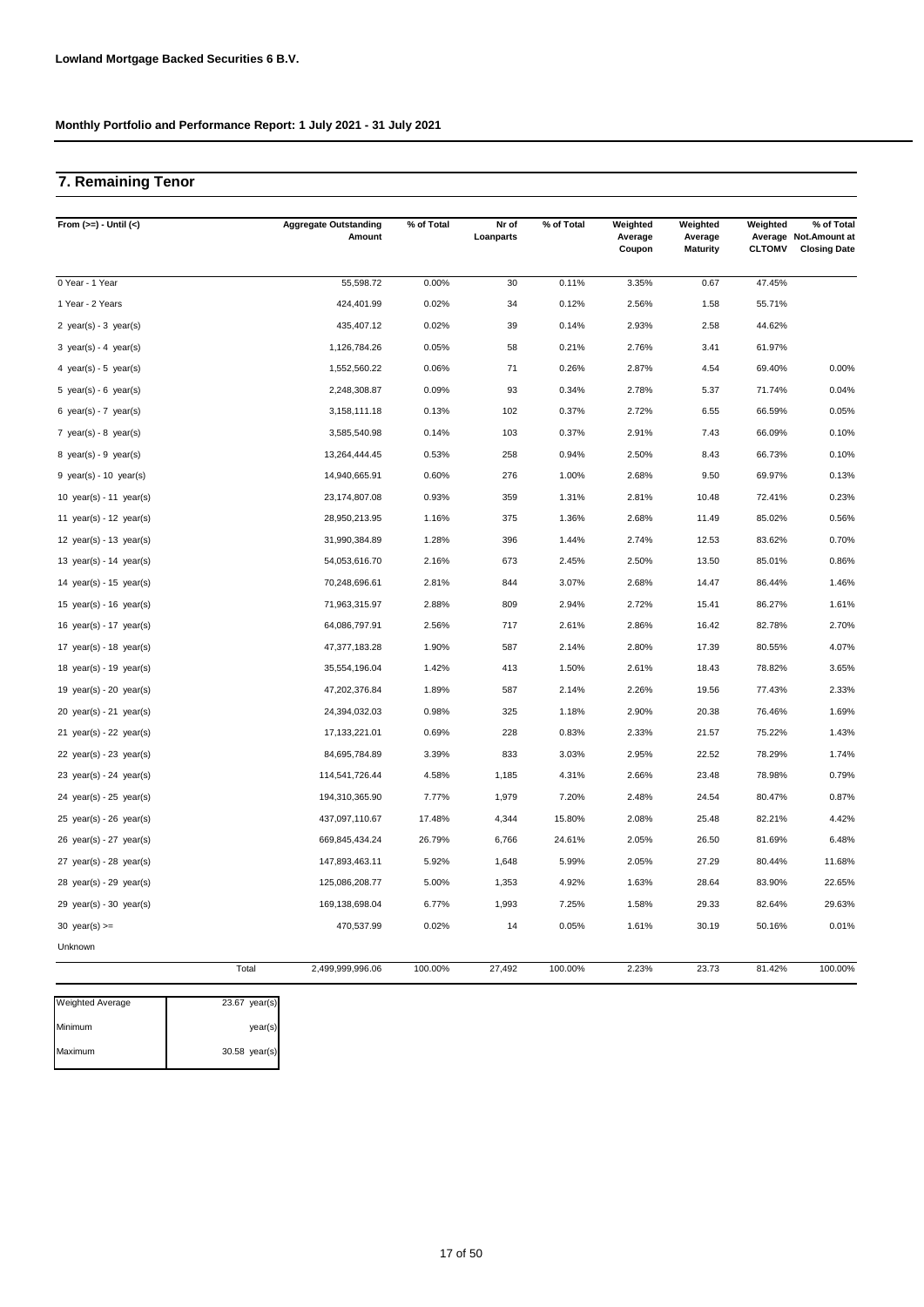## **8a. Original Loan To Original Foreclosure Value (Non-NHG)**

| From $(>=) -$ Until $(<)$ |       | <b>Aggregate Outstanding</b><br>Amount | % of Total | Nr of Loans | % of Total | Weighted<br>Average<br>Coupon | Weighted<br>Average<br><b>Maturity</b> | Weighted<br><b>CLTOMV</b> | % of Total<br>Average Not. Amount at<br><b>Closing Date</b> |
|---------------------------|-------|----------------------------------------|------------|-------------|------------|-------------------------------|----------------------------------------|---------------------------|-------------------------------------------------------------|
| <b>NHG</b>                |       | 1,072,588,603.39                       | 42.90%     | 6,648       | 52.85%     | 2.11%                         | 24.71                                  | 84.60%                    | 45.39%                                                      |
| < 10%                     |       | 496,952.56                             | 0.02%      | 8           | 0.06%      | 1.60%                         | 15.33                                  | 48.36%                    | 0.00%                                                       |
| 10% - 20%                 |       | 627,715.08                             | 0.03%      | 25          | 0.20%      | 2.32%                         | 19.04                                  | 11.26%                    | 0.02%                                                       |
| 20% - 30%                 |       | 1,891,689.50                           | 0.08%      | 38          | 0.30%      | 2.34%                         | 17.38                                  | 18.87%                    | 0.04%                                                       |
| 30% - 40%                 |       | 4,925,477.04                           | 0.20%      | 68          | 0.54%      | 2.13%                         | 20.52                                  | 25.97%                    | 0.05%                                                       |
| 40% - 50%                 |       | 12,212,055.23                          | 0.49%      | 99          | 0.79%      | 1.99%                         | 23.53                                  | 37.08%                    | 0.20%                                                       |
| 50% - 60%                 |       | 33,487,065.80                          | 1.34%      | 201         | 1.60%      | 2.04%                         | 23.78                                  | 44.22%                    | 0.52%                                                       |
| 60% - 70%                 |       | 58,698,533.21                          | 2.35%      | 294         | 2.34%      | 2.03%                         | 23.53                                  | 52.74%                    | 0.74%                                                       |
| 70% - 80%                 |       | 118,853,800.19                         | 4.75%      | 521         | 4.14%      | 2.12%                         | 23.85                                  | 60.59%                    | 1.60%                                                       |
| 80% - 90%                 |       | 182,360,449.98                         | 7.29%      | 676         | 5.37%      | 2.11%                         | 24.25                                  | 69.09%                    | 2.49%                                                       |
| 90% - 100%                |       | 312,869,936.63                         | 12.51%     | 1,168       | 9.29%      | 2.20%                         | 23.99                                  | 76.56%                    | 10.56%                                                      |
| 100% - 110%               |       | 236,083,679.92                         | 9.44%      | 866         | 6.89%      | 2.29%                         | 23.53                                  | 83.73%                    | 8.29%                                                       |
| 110% - 120%               |       | 309,049,156.72                         | 12.36%     | 1,189       | 9.45%      | 2.51%                         | 23.55                                  | 92.09%                    | 20.05%                                                      |
| 120% - 130%               |       | 153,903,019.25                         | 6.16%      | 767         | 6.10%      | 2.92%                         | 16.68                                  | 100.16%                   | 10.04%                                                      |
| 130% - 140%               |       | 535,541.86                             | 0.02%      | 3           | 0.02%      | 2.53%                         | 18.32                                  | 93.80%                    |                                                             |
| 140% - 150%               |       | 984,765.44                             | 0.04%      | 4           | 0.03%      | 3.21%                         | 22.49                                  | 91.74%                    |                                                             |
| $150\%>=$                 |       | 431,554.26                             | 0.02%      | 3           | 0.02%      | 3.24%                         | 23.96                                  | 92.69%                    |                                                             |
| Null values               |       |                                        |            |             |            |                               |                                        |                           |                                                             |
|                           | Total | 2,499,999,996.06                       | 100.00%    | 12,578      | 100.00%    | 2.23%                         | 23.73                                  | 81.42%                    | 100.00%                                                     |
| <b>Weighted Average</b>   | 102%  |                                        |            |             |            |                               |                                        |                           |                                                             |

| <b>Weighted Average</b> | 102% |
|-------------------------|------|
| Minimum                 | 0%   |
| Maximum                 | 208% |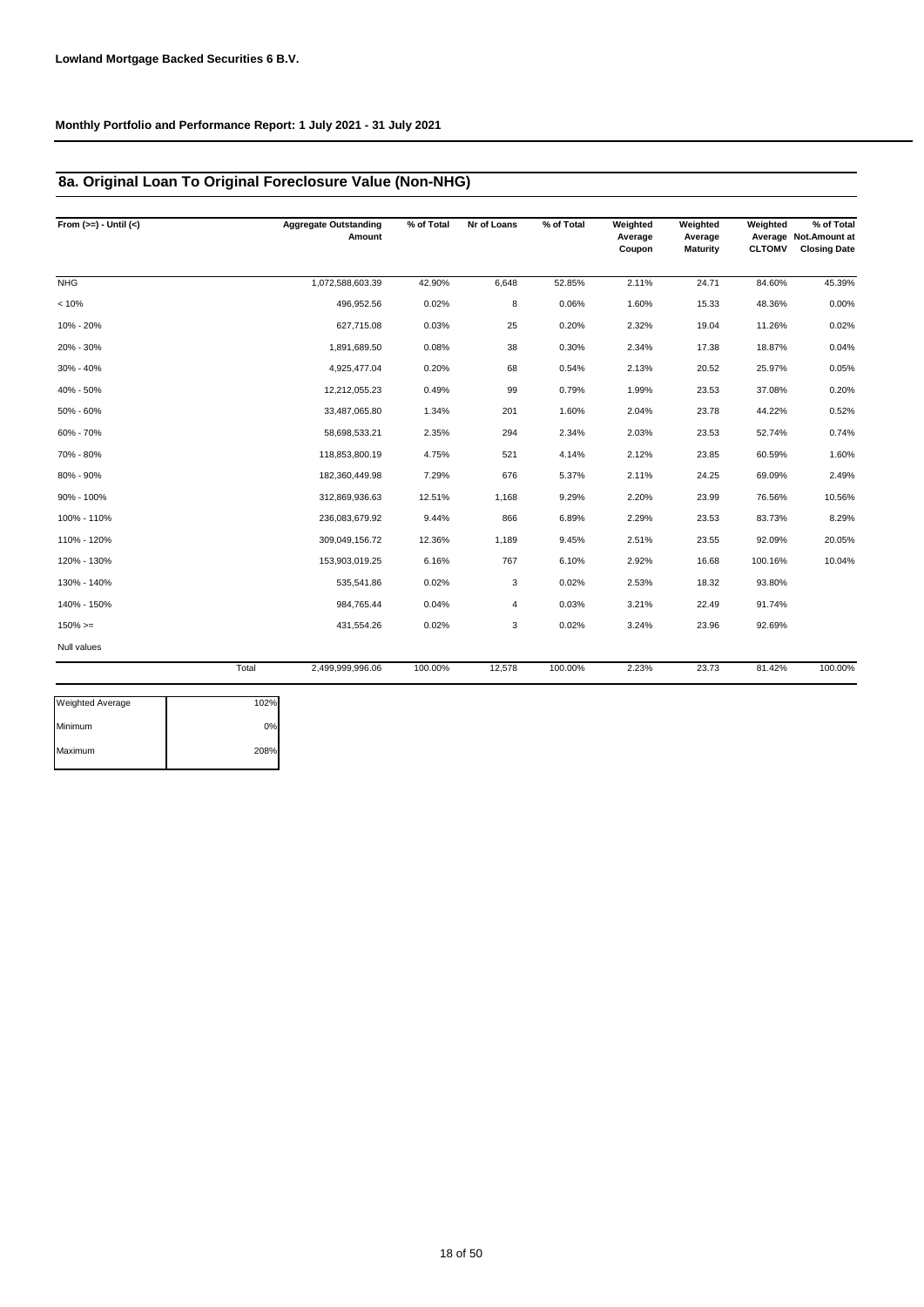# **8b. Original Loan To Original Foreclosure Value (NHG)**

| From $(>=) -$ Until $(<)$ |       | <b>Aggregate Outstanding</b><br>Amount | % of Total | Nr of Loans    | % of Total | Weighted<br>Average<br>Coupon | Weighted<br>Average<br><b>Maturity</b> | Weighted<br><b>CLTOMV</b> | % of Total<br>Average Not. Amount at<br><b>Closing Date</b> |
|---------------------------|-------|----------------------------------------|------------|----------------|------------|-------------------------------|----------------------------------------|---------------------------|-------------------------------------------------------------|
| Non-NHG                   |       | 1,427,411,392.67                       | 57.10%     | 5,930          | 47.15%     | 2.33%                         | 22.99                                  | 79.03%                    | 54.61%                                                      |
| < 10%                     |       |                                        |            |                |            |                               |                                        |                           |                                                             |
| 10% - 20%                 |       | 233,647.02                             | 0.01%      | 8              | 0.06%      | 2.31%                         | 14.02                                  | 11.14%                    | 0.01%                                                       |
| 20% - 30%                 |       | 274.514.33                             | 0.01%      | 11             | 0.09%      | 2.36%                         | 17.70                                  | 16.90%                    | 0.00%                                                       |
| 30% - 40%                 |       | 651,154.84                             | 0.03%      | 13             | 0.10%      | 2.19%                         | 17.66                                  | 22.38%                    | 0.00%                                                       |
| 40% - 50%                 |       | 2,776,090.63                           | 0.11%      | 28             | 0.22%      | 2.11%                         | 21.57                                  | 35.43%                    | 0.02%                                                       |
| 50% - 60%                 |       | 7,211,839.67                           | 0.29%      | 68             | 0.54%      | 1.98%                         | 23.67                                  | 44.68%                    | 0.04%                                                       |
| 60% - 70%                 |       | 15,149,149.37                          | 0.61%      | 117            | 0.93%      | 2.04%                         | 24.08                                  | 51.83%                    | 0.09%                                                       |
| 70% - 80%                 |       | 32,566,114.93                          | 1.30%      | 223            | 1.77%      | 2.00%                         | 24.49                                  | 59.61%                    | 0.35%                                                       |
| 80% - 90%                 |       | 51,090,016.28                          | 2.04%      | 330            | 2.62%      | 2.02%                         | 25.17                                  | 68.14%                    | 0.54%                                                       |
| 90% - 100%                |       | 124,718,180.05                         | 4.99%      | 812            | 6.46%      | 2.04%                         | 24.71                                  | 75.27%                    | 4.03%                                                       |
| 100% - 110%               |       | 178,785,104.73                         | 7.15%      | 1,064          | 8.46%      | 2.03%                         | 24.83                                  | 83.92%                    | 6.08%                                                       |
| 110% - 120%               |       | 606,943,867.50                         | 24.28%     | 3,663          | 29.12%     | 2.12%                         | 25.08                                  | 90.47%                    | 31.66%                                                      |
| 120% - 130%               |       | 50,201,274.87                          | 2.01%      | 300            | 2.39%      | 2.54%                         | 20.24                                  | 92.22%                    | 2.57%                                                       |
| 130% - 140%               |       | 708,930.93                             | 0.03%      | 4              | 0.03%      | 2.10%                         | 25.24                                  | 73.45%                    |                                                             |
| 140% - 150%               |       | 383,716.22                             | 0.02%      | $\overline{2}$ | 0.02%      | 1.97%                         | 20.11                                  | 81.34%                    |                                                             |
| $150\%>=$                 |       | 895,002.02                             | 0.04%      | 5              | 0.04%      | 2.11%                         | 26.15                                  | 87.47%                    |                                                             |
| Unknown                   |       |                                        |            |                |            |                               |                                        |                           |                                                             |
|                           | Total | 2,499,999,996.06                       | 100.00%    | 12,578         | 100.00%    | 2.23%                         | 23.73                                  | 81.42%                    | 100.00%                                                     |
| Weighted Average          | 102%  |                                        |            |                |            |                               |                                        |                           |                                                             |

| <b>Weighted Average</b> | 102% |
|-------------------------|------|
| Minimum                 | 0%   |
| Maximum                 | 208% |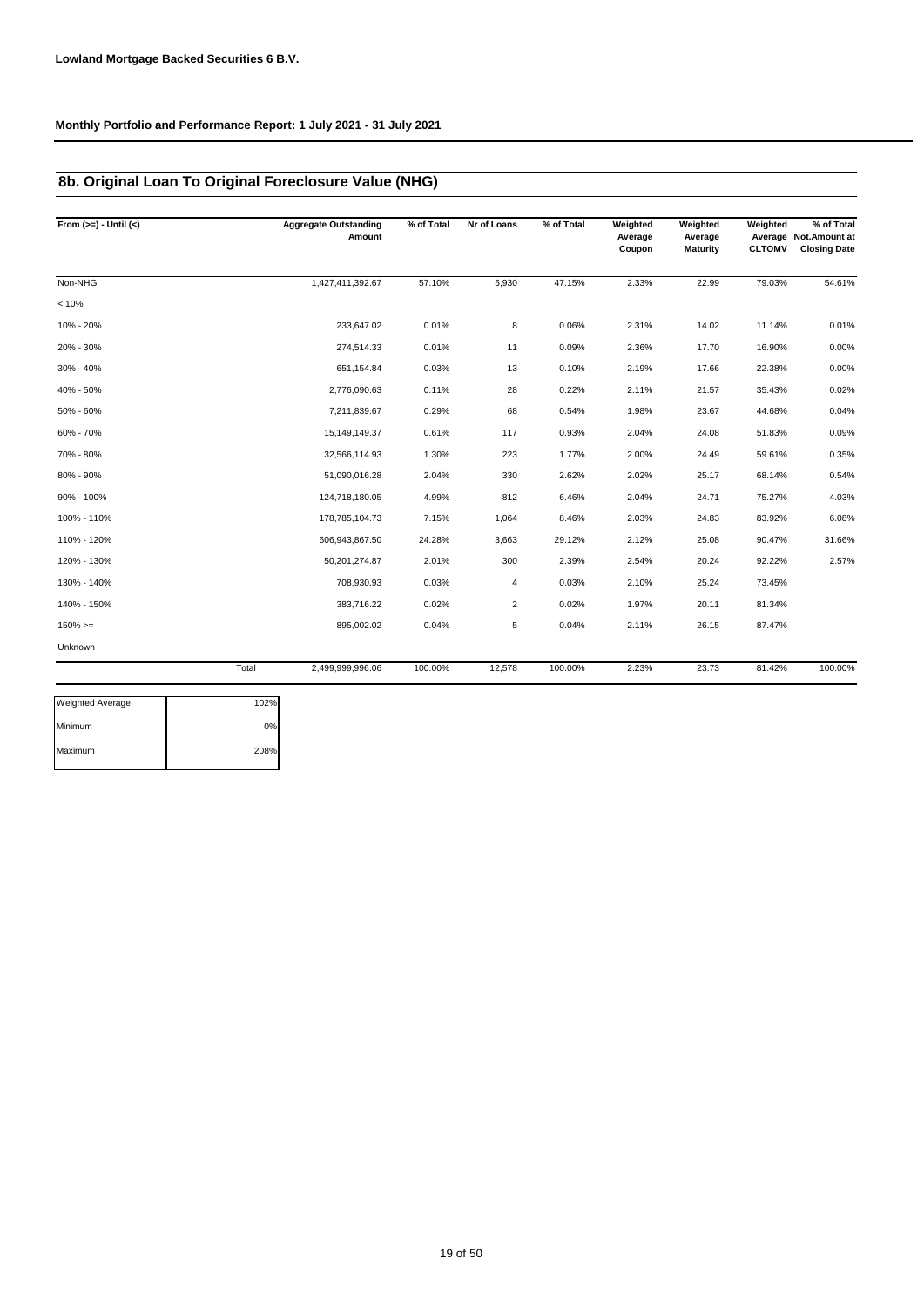## **9a. Current Loan To Original Foreclosure Value (Non-NHG)**

| From $(>=) -$ Until $(<)$ |       | <b>Aggregate Outstanding</b><br>Amount | % of Total | Nr of Loans | % of Total | Weighted<br>Average<br>Coupon | Weighted<br>Average<br><b>Maturity</b> | Weighted<br><b>CLTOMV</b> | % of Total<br>Average Not. Amount at<br><b>Closing Date</b> |
|---------------------------|-------|----------------------------------------|------------|-------------|------------|-------------------------------|----------------------------------------|---------------------------|-------------------------------------------------------------|
| <b>NHG</b>                |       | 1,072,588,603.39                       | 42.90%     | 6,648       | 52.85%     | 2.11%                         | 24.71                                  | 84.60%                    | 45.39%                                                      |
| < 10%                     |       | 760,013.82                             | 0.03%      | 60          | 0.48%      | 2.59%                         | 11.92                                  | 6.10%                     | 0.01%                                                       |
| 10% - 20%                 |       | 2,787,828.23                           | 0.11%      | 72          | 0.57%      | 2.58%                         | 17.34                                  | 13.93%                    | 0.05%                                                       |
| 20% - 30%                 |       | 5,410,410.44                           | 0.22%      | 79          | 0.63%      | 2.56%                         | 17.45                                  | 22.72%                    | 0.05%                                                       |
| 30% - 40%                 |       | 10,288,773.84                          | 0.41%      | 98          | 0.78%      | 2.05%                         | 19.92                                  | 31.65%                    | 0.11%                                                       |
| 40% - 50%                 |       | 23,495,685.07                          | 0.94%      | 161         | 1.28%      | 2.22%                         | 21.92                                  | 40.25%                    | 0.26%                                                       |
| 50% - 60%                 |       | 57,759,356.25                          | 2.31%      | 298         | 2.37%      | 2.09%                         | 22.85                                  | 48.79%                    | 0.63%                                                       |
| 60% - 70%                 |       | 109,640,200.95                         | 4.39%      | 485         | 3.86%      | 2.14%                         | 23.13                                  | 57.80%                    | 1.03%                                                       |
| 70% - 80%                 |       | 182,020,440.15                         | 7.28%      | 741         | 5.89%      | 2.18%                         | 23.51                                  | 66.21%                    | 2.32%                                                       |
| 80% - 90%                 |       | 288,237,838.27                         | 11.53%     | 1,086       | 8.63%      | 2.19%                         | 23.85                                  | 75.09%                    | 5.09%                                                       |
| 90% - 100%                |       | 272,410,585.61                         | 10.90%     | 1,000       | 7.95%      | 2.25%                         | 23.65                                  | 83.29%                    | 11.59%                                                      |
| 100% - 110%               |       | 297,682,647.82                         | 11.91%     | 1,089       | 8.66%      | 2.47%                         | 24.29                                  | 92.48%                    | 9.98%                                                       |
| 110% - 120%               |       | 107,795,955.75                         | 4.31%      | 434         | 3.45%      | 2.62%                         | 21.29                                  | 100.05%                   | 17.95%                                                      |
| 120% - 130%               |       | 68,983,992.23                          | 2.76%      | 326         | 2.59%      | 3.02%                         | 14.03                                  | 108.64%                   | 5.55%                                                       |
| 130% - 140%               |       | 137,664.24                             | 0.01%      | 1           | 0.01%      | 5.09%                         | 17.17                                  | 115.38%                   |                                                             |
| 140% - 150%               |       |                                        |            |             |            |                               |                                        |                           |                                                             |
| $150\%>=$                 |       |                                        |            |             |            |                               |                                        |                           |                                                             |
| Unknown                   |       |                                        |            |             |            |                               |                                        |                           |                                                             |
|                           | Total | 2,499,999,996.06                       | 100.00%    | 12,578      | 100.00%    | 2.23%                         | 23.73                                  | 81.42%                    | 100.00%                                                     |
| <b>Weighted Average</b>   | 93%   |                                        |            |             |            |                               |                                        |                           |                                                             |

| weighted Average | 93%  |
|------------------|------|
| Minimum          | 0%   |
| Maximum          | 131% |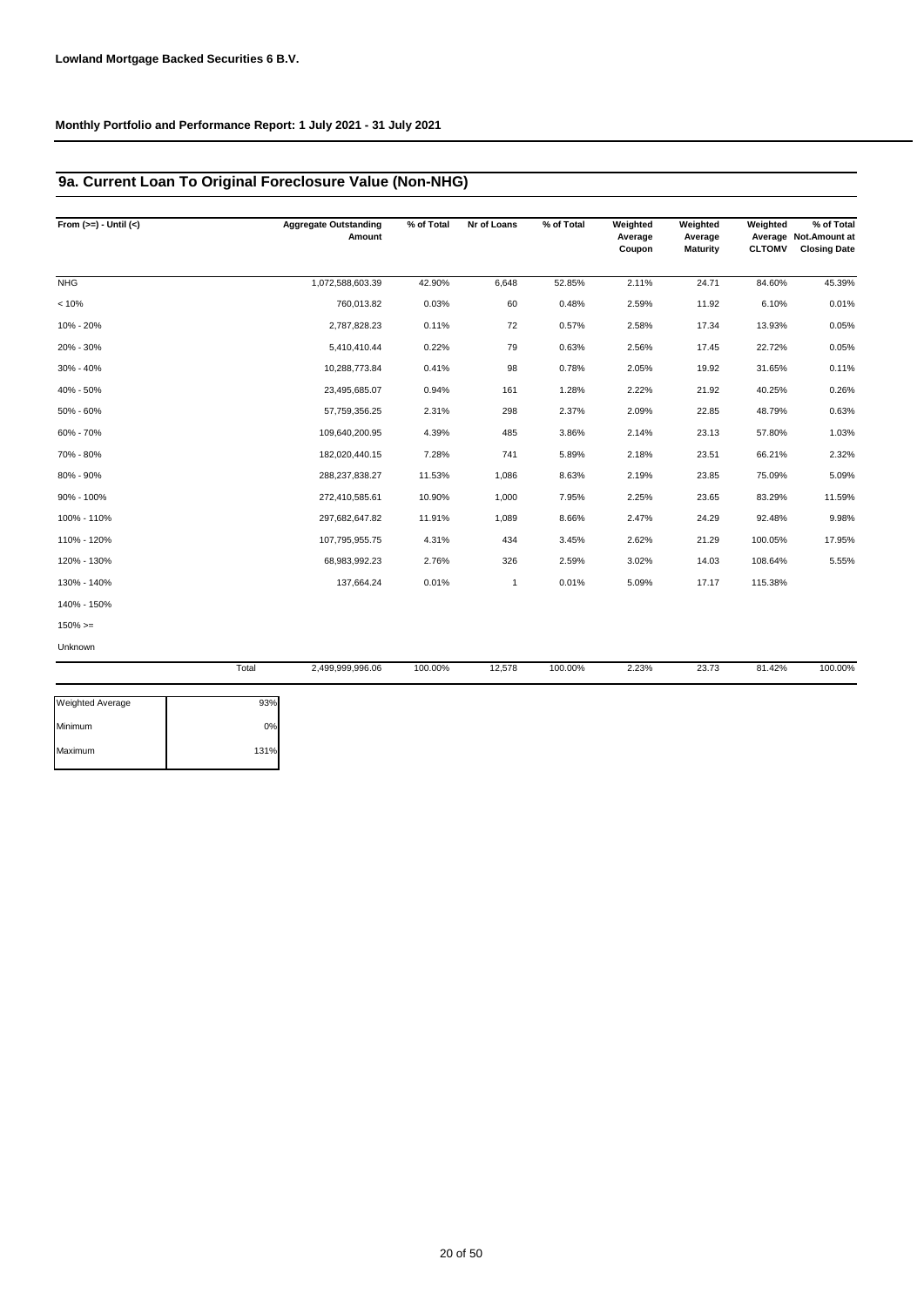## **9b. Current Loan To Original Foreclosure Value (NHG)**

| From $(>=) -$ Until $(<)$ |       | <b>Aggregate Outstanding</b><br>Amount | % of Total | Nr of Loans | % of Total | Weighted<br>Average<br>Coupon | Weighted<br>Average<br><b>Maturity</b> | Weighted<br><b>CLTOMV</b> | % of Total<br>Average Not. Amount at<br><b>Closing Date</b> |
|---------------------------|-------|----------------------------------------|------------|-------------|------------|-------------------------------|----------------------------------------|---------------------------|-------------------------------------------------------------|
| Non-NHG                   |       | 1,427,411,392.67                       | 57.10%     | 5,930       | 47.15%     | 2.33%                         | 22.99                                  | 79.03%                    | 54.61%                                                      |
| < 10%                     |       | 227,141.73                             | 0.01%      | 22          | 0.17%      | 2.40%                         | 16.00                                  | 6.49%                     | 0.00%                                                       |
| 10% - 20%                 |       | 893,995.63                             | 0.04%      | 30          | 0.24%      | 2.82%                         | 14.48                                  | 13.41%                    | 0.02%                                                       |
| 20% - 30%                 |       | 1,106,564.16                           | 0.04%      | 21          | 0.17%      | 2.64%                         | 14.75                                  | 22.65%                    | 0.00%                                                       |
| 30% - 40%                 |       | 2,806,645.56                           | 0.11%      | 38          | 0.30%      | 2.50%                         | 17.97                                  | 31.38%                    | 0.01%                                                       |
| 40% - 50%                 |       | 6,673,096.82                           | 0.27%      | 70          | 0.56%      | 2.38%                         | 20.17                                  | 40.13%                    | 0.04%                                                       |
| 50% - 60%                 |       | 18,905,248.73                          | 0.76%      | 161         | 1.28%      | 2.34%                         | 21.68                                  | 48.87%                    | 0.09%                                                       |
| 60% - 70%                 |       | 35,099,868.39                          | 1.40%      | 254         | 2.02%      | 2.21%                         | 22.95                                  | 57.88%                    | 0.23%                                                       |
| 70% - 80%                 |       | 68,057,731.83                          | 2.72%      | 470         | 3.74%      | 2.19%                         | 23.58                                  | 66.62%                    | 0.69%                                                       |
| 80% - 90%                 |       | 129,178,852.54                         | 5.17%      | 847         | 6.73%      | 2.17%                         | 23.94                                  | 75.21%                    | 2.19%                                                       |
| 90% - 100%                |       | 230, 122, 395. 24                      | 9.20%      | 1,424       | 11.32%     | 2.18%                         | 24.38                                  | 84.35%                    | 5.36%                                                       |
| 100% - 110%               |       | 498,984,945.46                         | 19.96%     | 2,948       | 23.44%     | 2.08%                         | 25.40                                  | 91.64%                    | 16.17%                                                      |
| 110% - 120%               |       | 75,813,015.46                          | 3.03%      | 338         | 2.69%      | 1.68%                         | 26.62                                  | 98.87%                    | 20.18%                                                      |
| 120% - 130%               |       | 4,719,101.84                           | 0.19%      | 25          | 0.20%      | 2.61%                         | 15.63                                  | 107.69%                   | 0.42%                                                       |
| 130% - 140%               |       |                                        |            |             |            |                               |                                        |                           |                                                             |
| 140% - 150%               |       |                                        |            |             |            |                               |                                        |                           |                                                             |
| $150\%>=$                 |       |                                        |            |             |            |                               |                                        |                           |                                                             |
| Unknown                   |       |                                        |            |             |            |                               |                                        |                           |                                                             |
|                           | Total | 2,499,999,996.06                       | 100.00%    | 12,578      | 100.00%    | 2.23%                         | 23.73                                  | 81.42%                    | 100.00%                                                     |
| Weighted Average          | 93%   |                                        |            |             |            |                               |                                        |                           |                                                             |

| <b>Weighted Average</b> | 93%  |
|-------------------------|------|
| Minimum                 | 0%   |
| Maximum                 | 131% |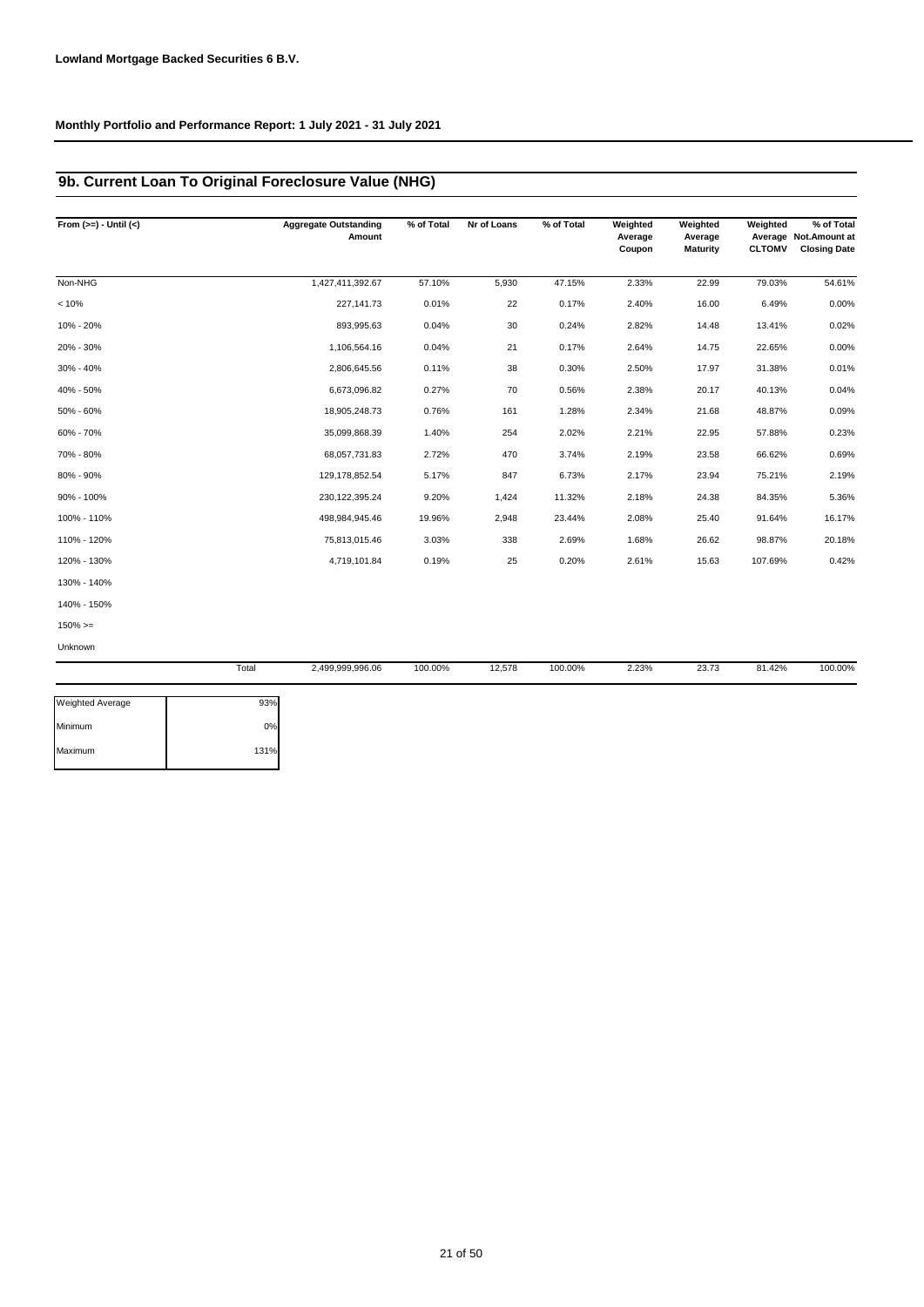## **10a. Current Loan To Indexed Foreclosure Value (Non-NHG)**

| From $(>=) -$ Until $(<)$ |       | <b>Aggregate Outstanding</b><br>Amount | % of Total | Nr of Loans | % of Total | Weighted<br>Average<br>Coupon | Weighted<br>Average<br><b>Maturity</b> | Weighted<br><b>CLTOMV</b> | % of Total<br>Average Not.Amount at<br><b>Closing Date</b> |
|---------------------------|-------|----------------------------------------|------------|-------------|------------|-------------------------------|----------------------------------------|---------------------------|------------------------------------------------------------|
| <b>NHG</b>                |       | 1,072,588,603.39                       | 42.90%     | 6,648       | 52.85%     | 2.11%                         | 24.71                                  | 84.60%                    | 45.39%                                                     |
| < 10%                     |       | 1,696,188.00                           | 0.07%      | 93          | 0.74%      | 2.79%                         | 13.42                                  | 9.04%                     | 0.01%                                                      |
| 10% - 20%                 |       | 4,728,744.98                           | 0.19%      | 95          | 0.76%      | 2.72%                         | 15.64                                  | 19.07%                    | 0.06%                                                      |
| 20% - 30%                 |       | 9,898,782.87                           | 0.40%      | 110         | 0.87%      | 2.21%                         | 17.77                                  | 30.25%                    | 0.06%                                                      |
| $30\% - 40\%$             |       | 27,842,812.19                          | 1.11%      | 201         | 1.60%      | 2.28%                         | 19.84                                  | 42.19%                    | 0.18%                                                      |
| 40% - 50%                 |       | 63,744,531.95                          | 2.55%      | 348         | 2.77%      | 2.26%                         | 21.28                                  | 52.13%                    | 0.34%                                                      |
| 50% - 60%                 |       | 149,270,032.27                         | 5.97%      | 695         | 5.53%      | 2.23%                         | 22.21                                  | 62.41%                    | 0.83%                                                      |
| 60% - 70%                 |       | 296,668,460.04                         | 11.87%     | 1,182       | 9.40%      | 2.29%                         | 23.17                                  | 73.59%                    | 1.63%                                                      |
| 70% - 80%                 |       | 402,798,730.10                         | 16.11%     | 1,508       | 11.99%     | 2.33%                         | 23.62                                  | 82.96%                    | 3.87%                                                      |
| 80% - 90%                 |       | 314,732,930.91                         | 12.59%     | 1,126       | 8.95%      | 2.40%                         | 23.48                                  | 89.51%                    | 8.77%                                                      |
| 90% - 100%                |       | 112,252,737.22                         | 4.49%      | 423         | 3.36%      | 2.38%                         | 22.02                                  | 96.13%                    | 14.30%                                                     |
| 100% - 110%               |       | 42,236,499.17                          | 1.69%      | 143         | 1.14%      | 2.26%                         | 24.61                                  | 99.88%                    | 15.20%                                                     |
| 110% - 120%               |       | 1,403,278.73                           | 0.06%      | 5           | 0.04%      | 1.98%                         | 24.64                                  | 100.39%                   | 7.16%                                                      |
| 120% - 130%               |       | 137,664.24                             | 0.01%      | 1           | 0.01%      | 5.09%                         | 17.17                                  | 115.38%                   | 1.95%                                                      |
| 130% - 140%               |       |                                        |            |             |            |                               |                                        |                           | 0.28%                                                      |
| 140% - 150%               |       |                                        |            |             |            |                               |                                        |                           |                                                            |
| $150\%>=$                 |       |                                        |            |             |            |                               |                                        |                           |                                                            |
| Unknown                   |       |                                        |            |             |            |                               |                                        |                           |                                                            |
|                           | Total | 2,499,999,996.06                       | 100.00%    | 12,578      | 100.00%    | 2.23%                         | 23.73                                  | 81.42%                    | 100.00%                                                    |

| <b>Weighted Average</b> | 74%  |
|-------------------------|------|
| Minimum                 | 0%   |
| Maximum                 | 123% |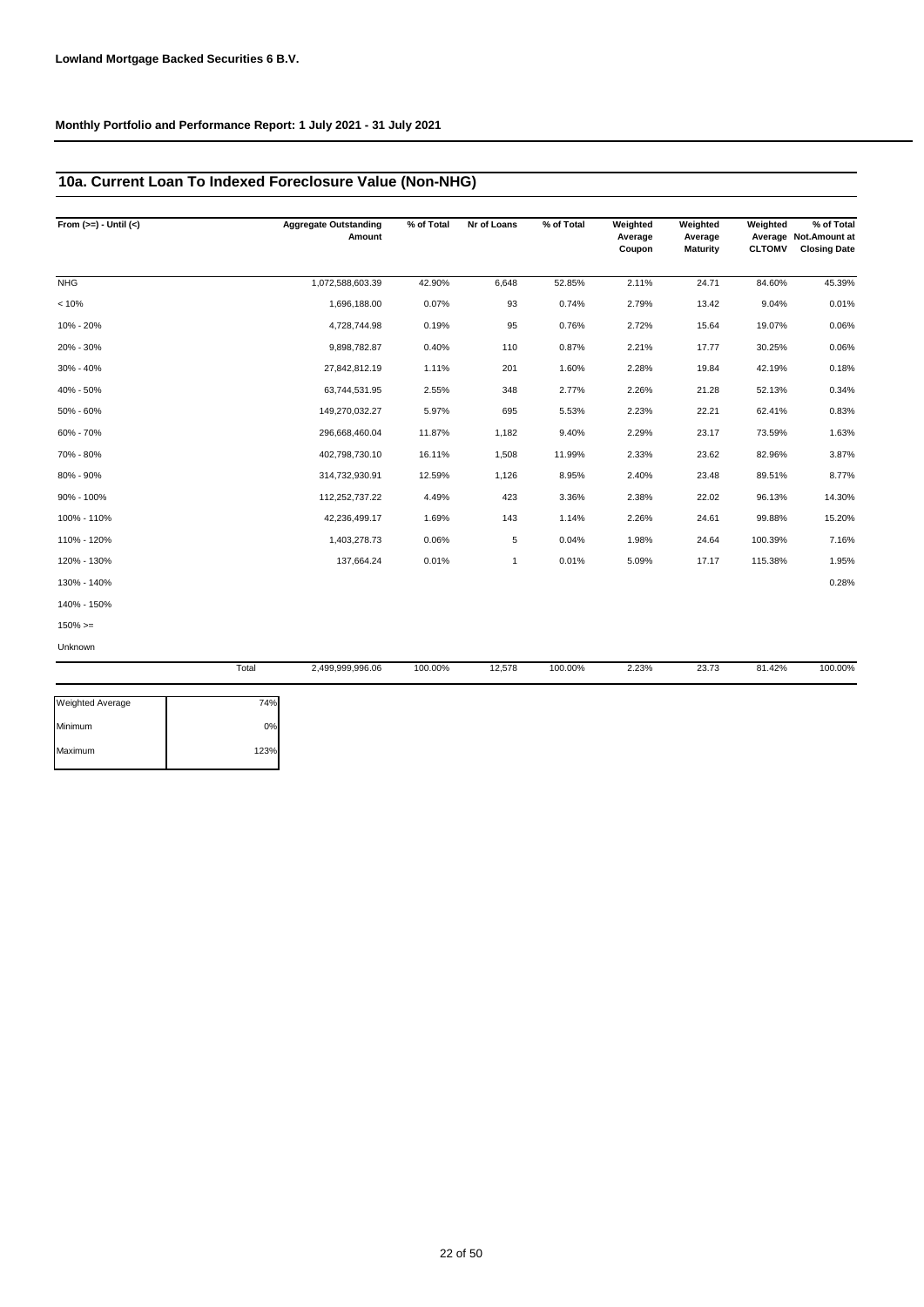## **10b. Current Loan To Indexed Foreclosure Value (NHG)**

| From $(>=) -$ Until $(<)$ |       | <b>Aggregate Outstanding</b><br>Amount | % of Total | Nr of Loans | % of Total | Weighted<br>Average<br>Coupon | Weighted<br>Average<br><b>Maturity</b> | Weighted<br><b>CLTOMV</b> | % of Total<br>Average Not. Amount at<br><b>Closing Date</b> |
|---------------------------|-------|----------------------------------------|------------|-------------|------------|-------------------------------|----------------------------------------|---------------------------|-------------------------------------------------------------|
| Non-NHG                   |       | 1,427,411,392.67                       | 57.10%     | 5,930       | 47.15%     | 2.33%                         | 22.99                                  | 79.03%                    | 54.61%                                                      |
| < 10%                     |       | 474,632.81                             | 0.02%      | 34          | 0.27%      | 2.59%                         | 14.09                                  | 9.05%                     | 0.00%                                                       |
| 10% - 20%                 |       | 1,555,075.23                           | 0.06%      | 38          | 0.30%      | 2.89%                         | 14.91                                  | 19.58%                    | 0.02%                                                       |
| 20% - 30%                 |       | 2,419,200.21                           | 0.10%      | 36          | 0.29%      | 2.48%                         | 16.00                                  | 31.30%                    | 0.00%                                                       |
| 30% - 40%                 |       | 10,032,987.70                          | 0.40%      | 105         | 0.83%      | 2.58%                         | 19.10                                  | 43.68%                    | 0.03%                                                       |
| 40% - 50%                 |       | 25,807,423.02                          | 1.03%      | 223         | 1.77%      | 2.43%                         | 20.72                                  | 55.51%                    | 0.06%                                                       |
| 50% - 60%                 |       | 81,650,280.23                          | 3.27%      | 589         | 4.68%      | 2.54%                         | 22.44                                  | 68.64%                    | 0.18%                                                       |
| 60% - 70%                 |       | 251,866,924.81                         | 10.07%     | 1,695       | 13.48%     | 2.42%                         | 23.70                                  | 81.17%                    | 0.59%                                                       |
| 70% - 80%                 |       | 375,186,171.84                         | 15.01%     | 2,319       | 18.44%     | 2.05%                         | 24.94                                  | 87.51%                    | 2.52%                                                       |
| 80% - 90%                 |       | 191,342,863.03                         | 7.65%      | 1,035       | 8.23%      | 1.95%                         | 25.43                                  | 90.39%                    | 6.60%                                                       |
| 90% - 100%                |       | 69,743,237.94                          | 2.79%      | 315         | 2.50%      | 1.66%                         | 27.04                                  | 92.73%                    | 14.60%                                                      |
| 100% - 110%               |       | 53,291,145.87                          | 2.13%      | 223         | 1.77%      | 1.40%                         | 28.68                                  | 97.42%                    | 15.14%                                                      |
| 110% - 120%               |       | 9,218,660.70                           | 0.37%      | 36          | 0.29%      | 1.18%                         | 29.56                                  | 100.16%                   | 5.39%                                                       |
| 120% - 130%               |       |                                        |            |             |            |                               |                                        |                           | 0.22%                                                       |
| 130% - 140%               |       |                                        |            |             |            |                               |                                        |                           | 0.03%                                                       |
| 140% - 150%               |       |                                        |            |             |            |                               |                                        |                           |                                                             |
| $150\%>=$                 |       |                                        |            |             |            |                               |                                        |                           |                                                             |
| Unknown                   |       |                                        |            |             |            |                               |                                        |                           |                                                             |
|                           | Total | 2,499,999,996.06                       | 100.00%    | 12,578      | 100.00%    | 2.23%                         | 23.73                                  | 81.42%                    | 100.00%                                                     |

| Weighted Average | 74%  |
|------------------|------|
| Minimum          | 0%   |
| Maximum          | 123% |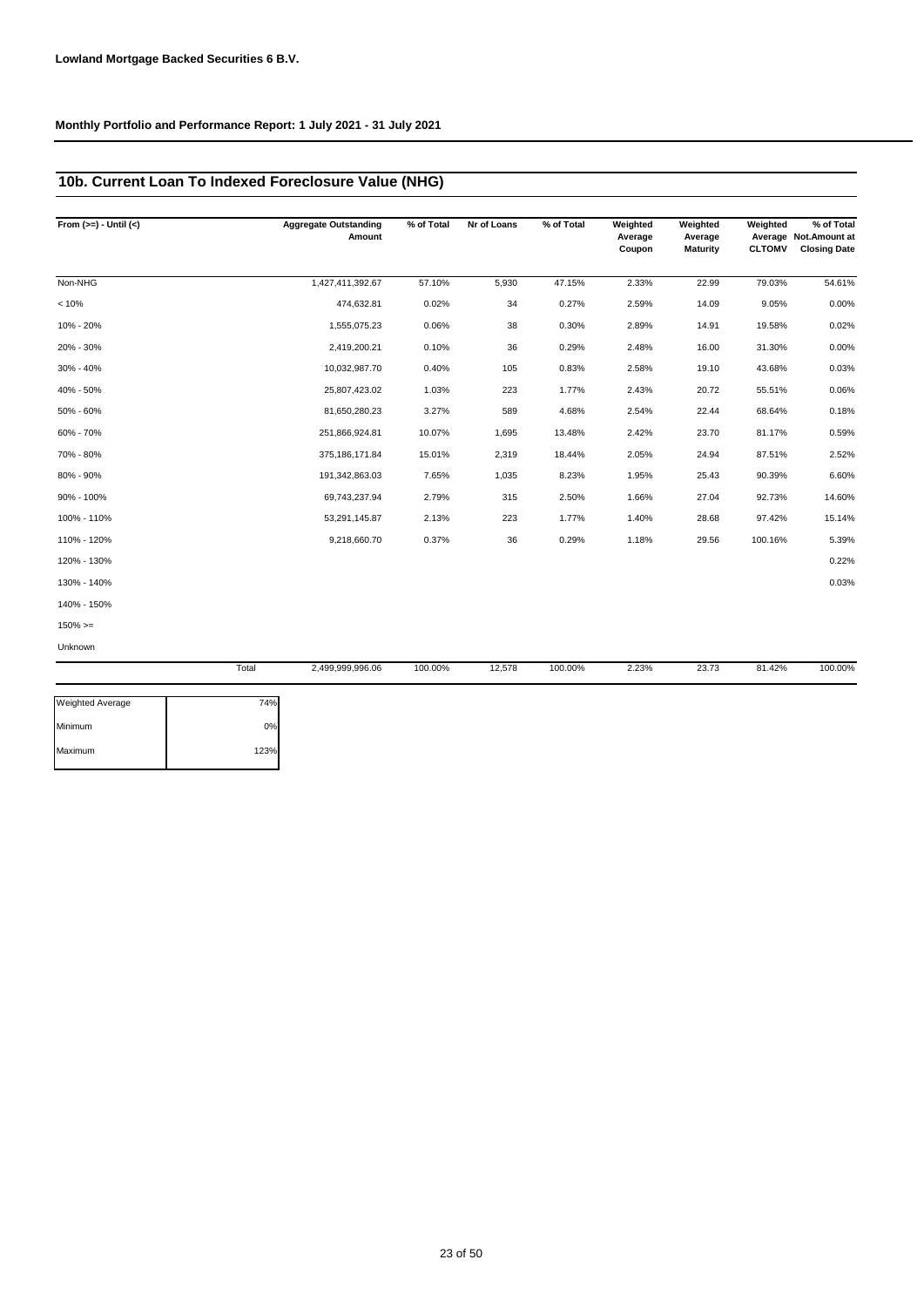# **11a. Original Loan To Original Market Value (Non-NHG)**

| From $(>=) -$ Until $(<)$ |       | <b>Aggregate Outstanding</b><br>Amount | % of Total | Nr of Loans | % of Total | Weighted<br>Average<br>Coupon | Weighted<br>Average<br><b>Maturity</b> | Weighted<br><b>CLTOMV</b> | % of Total<br>Average Not. Amount at<br><b>Closing Date</b> |
|---------------------------|-------|----------------------------------------|------------|-------------|------------|-------------------------------|----------------------------------------|---------------------------|-------------------------------------------------------------|
| <b>NHG</b>                |       | 1,072,588,603.39                       | 42.90%     | 6,648       | 52.85%     | 2.11%                         | 24.71                                  | 84.60%                    | 45.39%                                                      |
| < 10%                     |       | 568,829.29                             | 0.02%      | 12          | 0.10%      | 1.78%                         | 15.96                                  | 43.27%                    | 0.00%                                                       |
| 10% - 20%                 |       | 1,060,449.58                           | 0.04%      | 34          | 0.27%      | 2.33%                         | 18.01                                  | 13.91%                    | 0.03%                                                       |
| 20% - 30%                 |       | 3,515,306.51                           | 0.14%      | 59          | 0.47%      | 2.14%                         | 19.32                                  | 21.76%                    | 0.07%                                                       |
| 30% - 40%                 |       | 8,859,410.83                           | 0.35%      | 82          | 0.65%      | 2.07%                         | 22.20                                  | 32.71%                    | 0.15%                                                       |
| 40% - 50%                 |       | 28,727,216.60                          | 1.15%      | 192         | 1.53%      | 2.04%                         | 23.98                                  | 42.50%                    | 0.36%                                                       |
| 50% - 60%                 |       | 58,404,907.67                          | 2.34%      | 300         | 2.39%      | 2.00%                         | 23.48                                  | 50.95%                    | 0.80%                                                       |
| 60% - 70%                 |       | 124,476,563.88                         | 4.98%      | 550         | 4.37%      | 2.12%                         | 23.83                                  | 59.95%                    | 1.67%                                                       |
| 70% - 80%                 |       | 214,340,338.31                         | 8.57%      | 810         | 6.44%      | 2.10%                         | 24.17                                  | 69.42%                    | 3.28%                                                       |
| 80% - 90%                 |       | 359,978,981.66                         | 14.40%     | 1,319       | 10.49%     | 2.21%                         | 23.85                                  | 77.83%                    | 12.26%                                                      |
| 90% - 100%                |       | 253,490,978.07                         | 10.14%     | 961         | 7.64%      | 2.35%                         | 23.61                                  | 86.76%                    | 10.51%                                                      |
| 100% - 110%               |       | 355,543,251.45                         | 14.22%     | 1,518       | 12.07%     | 2.69%                         | 20.97                                  | 95.51%                    | 24.60%                                                      |
| 110% - 120%               |       | 16,797,052.50                          | 0.67%      | 85          | 0.68%      | 2.98%                         | 15.17                                  | 103.12%                   | 0.88%                                                       |
| 120% - 130%               |       | 1,001,070.88                           | 0.04%      | 4           | 0.03%      | 2.68%                         | 23.95                                  | 96.66%                    |                                                             |
| 130% - 140%               |       | 549,937.53                             | 0.02%      | 3           | 0.02%      | 3.96%                         | 20.29                                  | 91.27%                    |                                                             |
| 140% - 150%               |       |                                        |            |             |            |                               |                                        |                           |                                                             |
| $150\%>=$                 |       | 97,097.91                              | 0.00%      | 1           | 0.01%      | 2.84%                         | 27.25                                  | 100.10%                   |                                                             |
| Unknown                   |       |                                        |            |             |            |                               |                                        |                           |                                                             |
|                           | Total | 2,499,999,996.06                       | 100.00%    | 12,578      | 100.00%    | 2.23%                         | 23.73                                  | 81.42%                    | 100.00%                                                     |

| <b>Weighted Average</b> | 90%  |
|-------------------------|------|
| Minimum                 | 0%   |
| Maximum                 | 183% |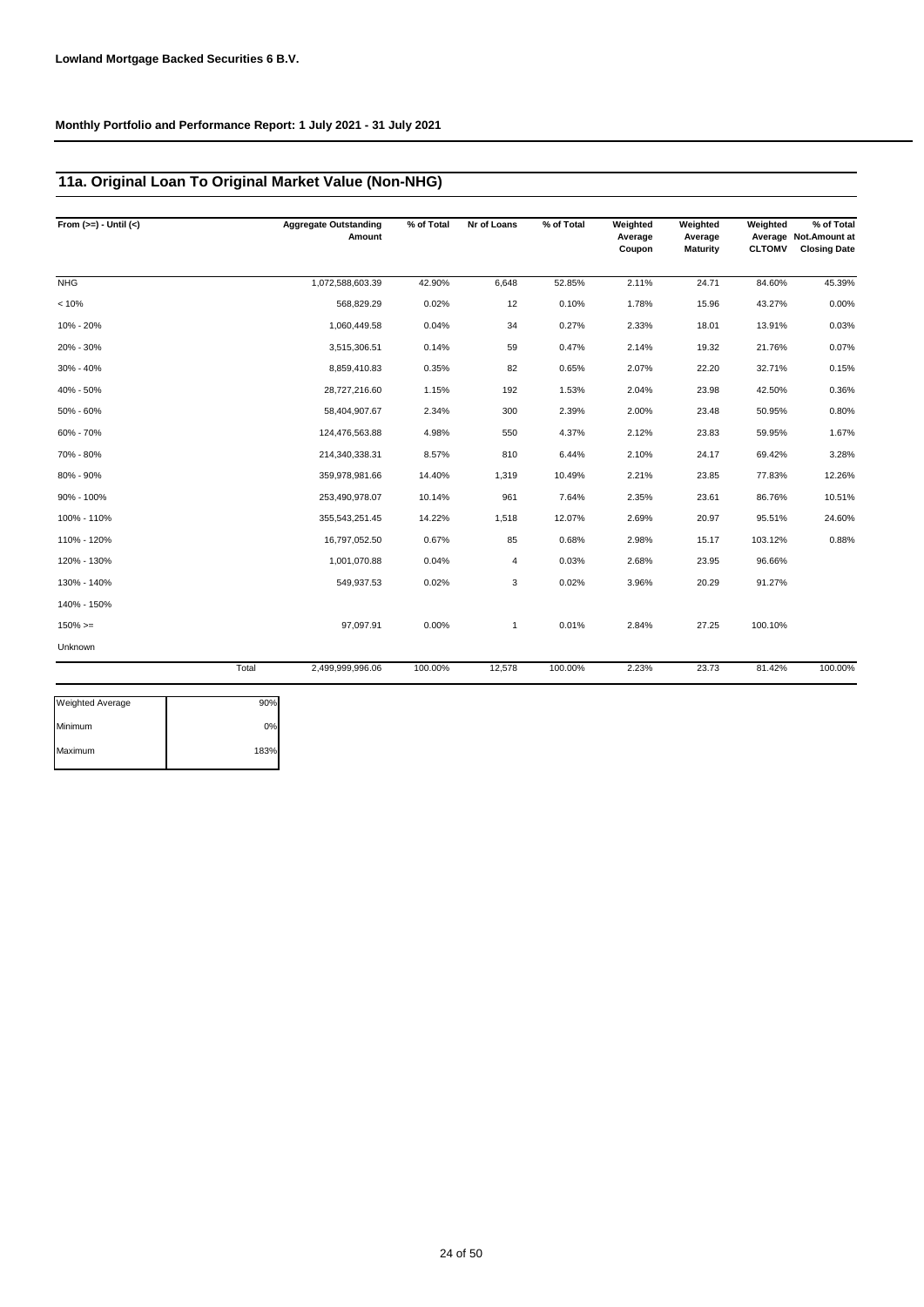# **11b. Original Loan To Original Market Value (NHG)**

| From $(>=) -$ Until $(<)$ |       | <b>Aggregate Outstanding</b><br>Amount | % of Total | Nr of Loans  | % of Total | Weighted<br>Average<br>Coupon | Weighted<br>Average<br><b>Maturity</b> | Weighted<br><b>CLTOMV</b> | % of Total<br>Average Not. Amount at<br><b>Closing Date</b> |
|---------------------------|-------|----------------------------------------|------------|--------------|------------|-------------------------------|----------------------------------------|---------------------------|-------------------------------------------------------------|
| Non-NHG                   |       | 1,427,411,392.67                       | 57.10%     | 5,930        | 47.15%     | 2.33%                         | 22.99                                  | 79.03%                    | 54.61%                                                      |
| < 10%                     |       |                                        |            |              |            |                               |                                        |                           |                                                             |
| 10% - 20%                 |       | 256,249.55                             | 0.01%      | 9            | 0.07%      | 2.52%                         | 13.69                                  | 11.13%                    | 0.01%                                                       |
| 20% - 30%                 |       | 443,271.23                             | 0.02%      | 14           | 0.11%      | 2.07%                         | 18.05                                  | 19.77%                    | 0.00%                                                       |
| 30% - 40%                 |       | 1,040,520.92                           | 0.04%      | 18           | 0.14%      | 2.17%                         | 18.22                                  | 27.85%                    | 0.01%                                                       |
| 40% - 50%                 |       | 5,552,617.93                           | 0.22%      | 56           | 0.45%      | 1.99%                         | 22.99                                  | 39.43%                    | 0.03%                                                       |
| 50% - 60%                 |       | 14,908,377.84                          | 0.60%      | 119          | 0.95%      | 2.07%                         | 23.88                                  | 49.69%                    | 0.07%                                                       |
| 60% - 70%                 |       | 34,542,927.37                          | 1.38%      | 238          | 1.89%      | 2.00%                         | 24.48                                  | 58.82%                    | 0.36%                                                       |
| 70% - 80%                 |       | 62,905,417.15                          | 2.52%      | 414          | 3.29%      | 2.01%                         | 25.11                                  | 68.43%                    | 0.89%                                                       |
| 80% - 90%                 |       | 150,859,514.16                         | 6.03%      | 962          | 7.65%      | 2.03%                         | 24.77                                  | 76.84%                    | 4.83%                                                       |
| 90% - 100%                |       | 290,126,926.45                         | 11.61%     | 1,691        | 13.44%     | 2.00%                         | 25.18                                  | 87.42%                    | 11.09%                                                      |
| 100% - 110%               |       | 508,675,013.53                         | 20.35%     | 3,106        | 24.69%     | 2.21%                         | 24.47                                  | 90.79%                    | 28.08%                                                      |
| 110% - 120%               |       | 1,722,107.23                           | 0.07%      | 12           | 0.10%      | 2.42%                         | 22.69                                  | 80.70%                    | 0.02%                                                       |
| 120% - 130%               |       | 660,658.01                             | 0.03%      | 4            | 0.03%      | 1.79%                         | 22.98                                  | 72.21%                    |                                                             |
| 130% - 140%               |       | 740,792.55                             | 0.03%      | 4            | 0.03%      | 2.04%                         | 26.05                                  | 87.33%                    |                                                             |
| 140% - 150%               |       | 154,209.47                             | 0.01%      | $\mathbf{1}$ | 0.01%      | 2.46%                         | 26.64                                  | 88.12%                    |                                                             |
| $150\%>=$                 |       |                                        |            |              |            |                               |                                        |                           |                                                             |
| Unknown                   |       |                                        |            |              |            |                               |                                        |                           |                                                             |
|                           | Total | 2,499,999,996.06                       | 100.00%    | 12,578       | 100.00%    | 2.23%                         | 23.73                                  | 81.42%                    | 100.00%                                                     |
| Weighted Average          | 90%   |                                        |            |              |            |                               |                                        |                           |                                                             |
| Minimum                   | 0%    |                                        |            |              |            |                               |                                        |                           |                                                             |
| Maximum                   | 183%  |                                        |            |              |            |                               |                                        |                           |                                                             |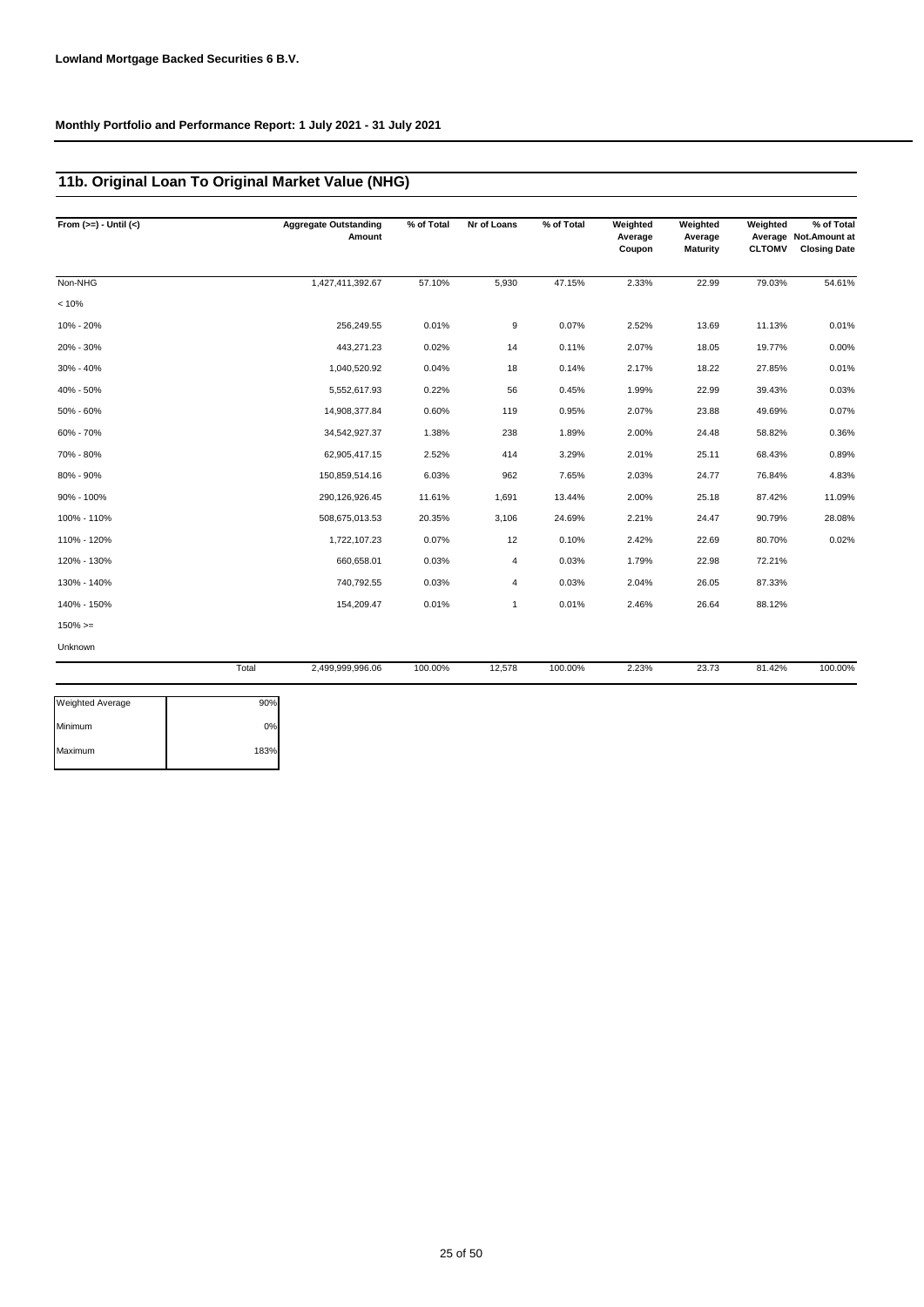Maximum 115%

## **12a. Current Loan To Original Market Value (Non-NHG)**

| From $(>=) -$ Until $(<)$ |       | <b>Aggregate Outstanding</b><br>Amount | % of Total | Nr of Loans | % of Total | Weighted<br>Average<br>Coupon | Weighted<br>Average<br><b>Maturity</b> | Weighted<br><b>CLTOMV</b> | % of Total<br>Average Not. Amount at<br><b>Closing Date</b> |
|---------------------------|-------|----------------------------------------|------------|-------------|------------|-------------------------------|----------------------------------------|---------------------------|-------------------------------------------------------------|
| <b>NHG</b>                |       | 1,072,588,603.39                       | 42.90%     | 6,648       | 52.85%     | 2.11%                         | 24.71                                  | 84.60%                    | 45.39%                                                      |
| < 10%                     |       | 957,732.42                             | 0.04%      | 67          | 0.53%      | 2.79%                         | 13.23                                  | 6.81%                     | 0.01%                                                       |
| 10% - 20%                 |       | 3,757,563.18                           | 0.15%      | 89          | 0.71%      | 2.70%                         | 16.49                                  | 15.67%                    | 0.06%                                                       |
| 20% - 30%                 |       | 6,988,412.01                           | 0.28%      | 89          | 0.71%      | 2.36%                         | 18.29                                  | 25.63%                    | 0.09%                                                       |
| 30% - 40%                 |       | 18,081,351.74                          | 0.72%      | 140         | 1.11%      | 2.06%                         | 20.87                                  | 35.78%                    | 0.21%                                                       |
| 40% - 50%                 |       | 49,880,869.98                          | 2.00%      | 279         | 2.22%      | 2.15%                         | 22.62                                  | 45.97%                    | 0.54%                                                       |
| 50% - 60%                 |       | 106,358,298.74                         | 4.25%      | 490         | 3.90%      | 2.12%                         | 23.21                                  | 55.89%                    | 1.03%                                                       |
| 60% - 70%                 |       | 196,290,710.46                         | 7.85%      | 799         | 6.35%      | 2.18%                         | 23.40                                  | 65.34%                    | 2.42%                                                       |
| 70% - 80%                 |       | 325, 187, 525. 23                      | 13.01%     | 1,225       | 9.74%      | 2.19%                         | 23.87                                  | 75.31%                    | 5.87%                                                       |
| 80% - 90%                 |       | 309,587,983.77                         | 12.38%     | 1,132       | 9.00%      | 2.28%                         | 23.57                                  | 84.80%                    | 12.74%                                                      |
| 90% - 100%                |       | 296,097,642.31                         | 11.84%     | 1,096       | 8.71%      | 2.48%                         | 24.27                                  | 94.48%                    | 20.47%                                                      |
| 100% - 110%               |       | 104,362,825.46                         | 4.17%      | 476         | 3.78%      | 2.97%                         | 15.94                                  | 105.83%                   | 10.65%                                                      |
| 110% - 120%               |       | 9,860,477.37                           | 0.39%      | 48          | 0.38%      | 3.00%                         | 14.32                                  | 110.16%                   | 0.53%                                                       |
| 120% - 130%               |       |                                        |            |             |            |                               |                                        |                           |                                                             |
| 130% - 140%               |       |                                        |            |             |            |                               |                                        |                           |                                                             |
| 140% - 150%               |       |                                        |            |             |            |                               |                                        |                           |                                                             |
| $150\%>=$                 |       |                                        |            |             |            |                               |                                        |                           |                                                             |
| Unknown                   |       |                                        |            |             |            |                               |                                        |                           |                                                             |
|                           | Total | 2,499,999,996.06                       | 100.00%    | 12,578      | 100.00%    | 2.23%                         | 23.73                                  | 81.42%                    | 100.00%                                                     |
| Weighted Average          | 81%   |                                        |            |             |            |                               |                                        |                           |                                                             |
| Minimum                   | 0%    |                                        |            |             |            |                               |                                        |                           |                                                             |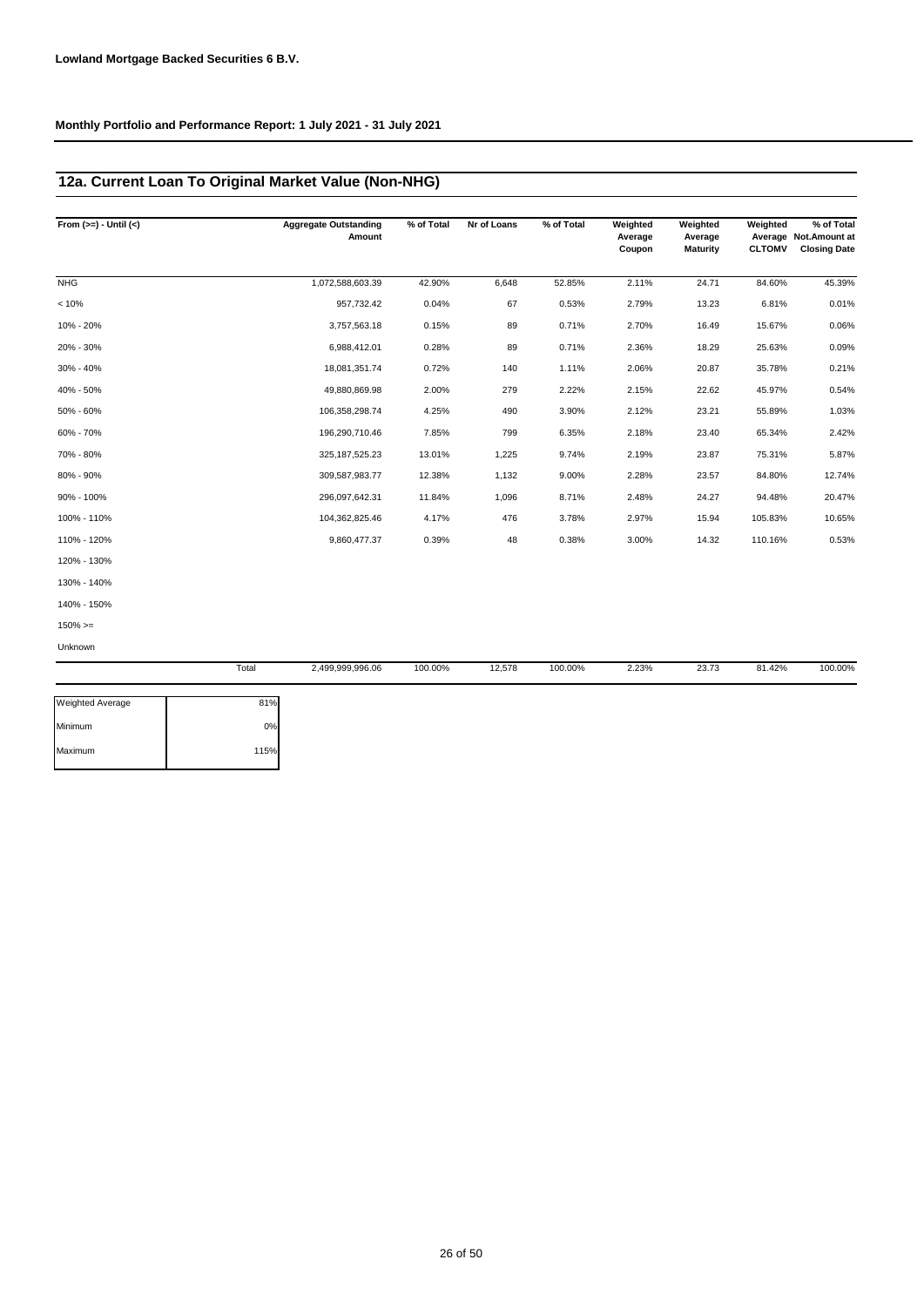# **12b. Current Loan To Original Market Value (NHG)**

| From $(>=) -$ Until $(<)$ |       | <b>Aggregate Outstanding</b><br>Amount | % of Total | Nr of Loans | % of Total | Weighted<br>Average<br>Coupon | Weighted<br>Average<br><b>Maturity</b> | Weighted<br><b>CLTOMV</b> | % of Total<br>Average Not. Amount at<br><b>Closing Date</b> |
|---------------------------|-------|----------------------------------------|------------|-------------|------------|-------------------------------|----------------------------------------|---------------------------|-------------------------------------------------------------|
| Non-NHG                   |       | 1,427,411,392.67                       | 57.10%     | 5,930       | 47.15%     | 2.33%                         | 22.99                                  | 79.03%                    | 54.61%                                                      |
| < 10%                     |       | 284,746.34                             | 0.01%      | 25          | 0.20%      | 2.47%                         | 15.66                                  | 7.08%                     | 0.00%                                                       |
| 10% - 20%                 |       | 916,820.46                             | 0.04%      | 29          | 0.23%      | 2.97%                         | 15.24                                  | 14.11%                    | 0.02%                                                       |
| 20% - 30%                 |       | 2,117,878.83                           | 0.08%      | 36          | 0.29%      | 2.44%                         | 16.18                                  | 25.68%                    | 0.00%                                                       |
| 30% - 40%                 |       | 4,698,858.39                           | 0.19%      | 51          | 0.41%      | 2.43%                         | 19.62                                  | 36.31%                    | 0.02%                                                       |
| 40% - 50%                 |       | 15,827,385.63                          | 0.63%      | 146         | 1.16%      | 2.36%                         | 20.97                                  | 46.22%                    | 0.06%                                                       |
| 50% - 60%                 |       | 33,368,571.21                          | 1.33%      | 251         | 2.00%      | 2.22%                         | 22.73                                  | 55.78%                    | 0.20%                                                       |
| 60% - 70%                 |       | 71,601,986.61                          | 2.86%      | 491         | 3.90%      | 2.20%                         | 23.56                                  | 65.69%                    | 0.74%                                                       |
| 70% - 80%                 |       | 147,637,813.42                         | 5.91%      | 967         | 7.69%      | 2.16%                         | 24.00                                  | 75.45%                    | 2.64%                                                       |
| 80% - 90%                 |       | 379,529,100.25                         | 15.18%     | 2,410       | 19.16%     | 2.21%                         | 24.49                                  | 86.54%                    | 6.59%                                                       |
| 90% - 100%                |       | 394,411,626.61                         | 15.78%     | 2,140       | 17.01%     | 1.96%                         | 25.97                                  | 93.66%                    | 32.31%                                                      |
| 100% - 110%               |       | 22,193,815.64                          | 0.89%      | 102         | 0.81%      | 1.93%                         | 22.72                                  | 102.87%                   | 2.80%                                                       |
| 110% - 120%               |       |                                        |            |             |            |                               |                                        |                           |                                                             |
| 120% - 130%               |       |                                        |            |             |            |                               |                                        |                           |                                                             |
| 130% - 140%               |       |                                        |            |             |            |                               |                                        |                           |                                                             |
| 140% - 150%               |       |                                        |            |             |            |                               |                                        |                           |                                                             |
| $150\%>=$                 |       |                                        |            |             |            |                               |                                        |                           |                                                             |
| Unknown                   |       |                                        |            |             |            |                               |                                        |                           |                                                             |
|                           | Total | 2,499,999,996.06                       | 100.00%    | 12,578      | 100.00%    | 2.23%                         | 23.73                                  | 81.42%                    | 100.00%                                                     |
| <b>Weighted Average</b>   | 81%   |                                        |            |             |            |                               |                                        |                           |                                                             |

| weighted Average | $O1$ 70 |
|------------------|---------|
| Minimum          | 0%      |
| Maximum          | 115%    |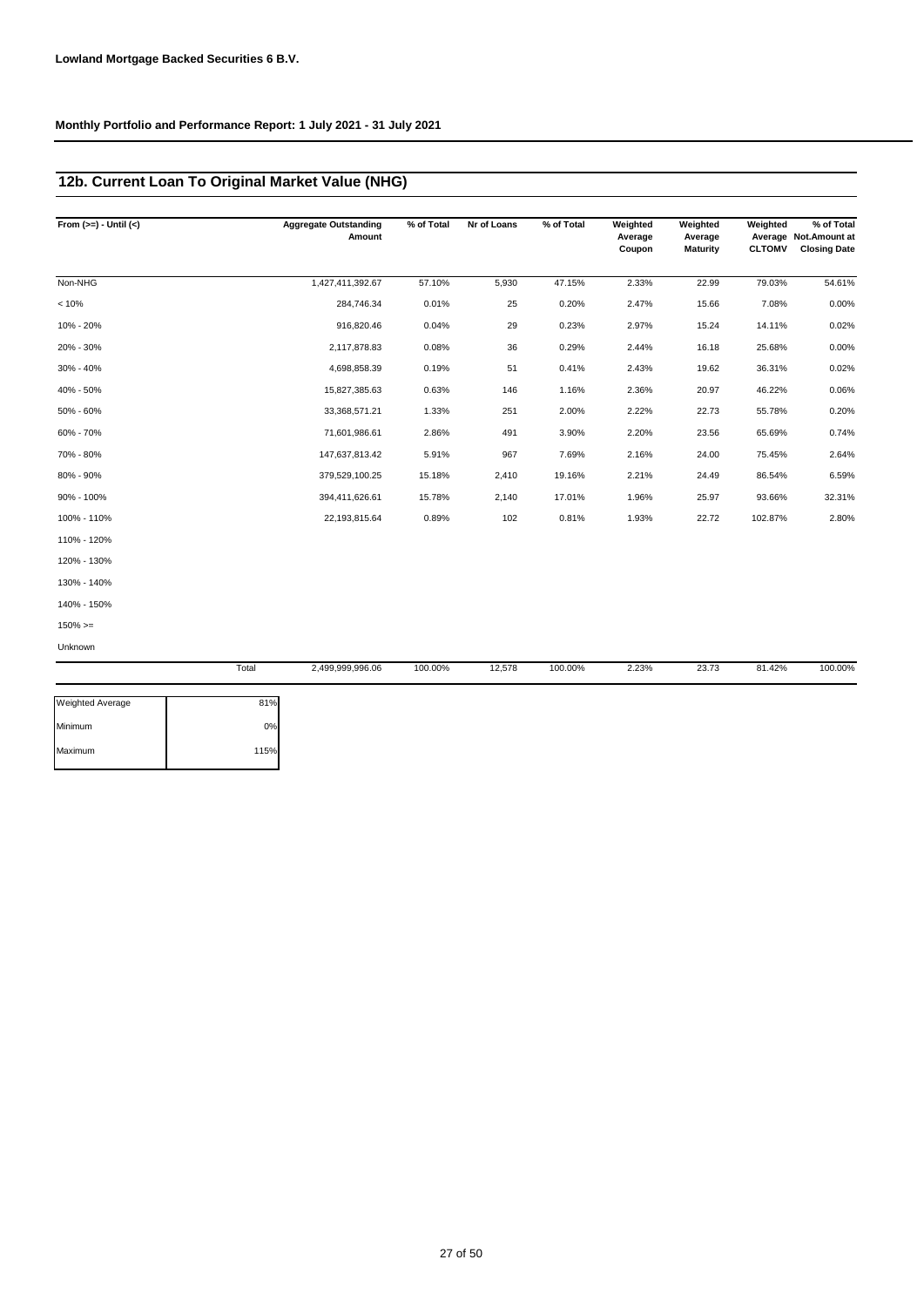## **13a. Current Loan To Indexed Market Value (Non-NHG)**

| From $(>=) -$ Until $(<)$ |       | <b>Aggregate Outstanding</b><br>Amount | % of Total | Nr of Loans | % of Total | Weighted<br>Average<br>Coupon | Weighted<br>Average<br><b>Maturity</b> | Weighted<br><b>CLTOMV</b> | % of Total<br>Average Not. Amount at<br><b>Closing Date</b> |
|---------------------------|-------|----------------------------------------|------------|-------------|------------|-------------------------------|----------------------------------------|---------------------------|-------------------------------------------------------------|
| <b>NHG</b>                |       | 1,072,588,603.39                       | 42.90%     | 6,648       | 52.85%     | 2.11%                         | 24.71                                  | 84.60%                    | 45.39%                                                      |
| < 10%                     |       | 2,057,237.51                           | 0.08%      | 104         | 0.83%      | 2.77%                         | 13.97                                  | 9.76%                     | 0.02%                                                       |
| 10% - 20%                 |       | 6,487,366.46                           | 0.26%      | 110         | 0.87%      | 2.57%                         | 15.81                                  | 22.13%                    | 0.06%                                                       |
| 20% - 30%                 |       | 16,703,798.51                          | 0.67%      | 153         | 1.22%      | 2.27%                         | 18.78                                  | 34.84%                    | 0.12%                                                       |
| 30% - 40%                 |       | 46,504,457.19                          | 1.86%      | 288         | 2.29%      | 2.22%                         | 20.99                                  | 46.98%                    | 0.22%                                                       |
| 40% - 50%                 |       | 121,583,898.52                         | 4.86%      | 613         | 4.87%      | 2.24%                         | 21.56                                  | 58.51%                    | 0.76%                                                       |
| 50% - 60%                 |       | 299,615,058.81                         | 11.98%     | 1,215       | 9.66%      | 2.26%                         | 23.21                                  | 70.74%                    | 1.51%                                                       |
| 60% - 70%                 |       | 440,248,317.97                         | 17.61%     | 1,663       | 13.22%     | 2.34%                         | 23.44                                  | 82.23%                    | 4.01%                                                       |
| 70% - 80%                 |       | 350,817,874.56                         | 14.03%     | 1,258       | 10.00%     | 2.40%                         | 23.45                                  | 89.50%                    | 9.98%                                                       |
| 80% - 90%                 |       | 118,899,946.81                         | 4.76%      | 445         | 3.54%      | 2.38%                         | 22.27                                  | 96.85%                    | 17.06%                                                      |
| 90% - 100%                |       | 24,355,772.09                          | 0.97%      | 80          | 0.64%      | 2.18%                         | 25.76                                  | 99.89%                    | 15.98%                                                      |
| 100% - 110%               |       | 137,664.24                             | 0.01%      | 1           | 0.01%      | 5.09%                         | 17.17                                  | 115.38%                   | 3.81%                                                       |
| 110% - 120%               |       |                                        |            |             |            |                               |                                        |                           | 1.06%                                                       |
| 120% - 130%               |       |                                        |            |             |            |                               |                                        |                           |                                                             |
| 130% - 140%               |       |                                        |            |             |            |                               |                                        |                           |                                                             |
| 140% - 150%               |       |                                        |            |             |            |                               |                                        |                           |                                                             |
| $150\%>=$                 |       |                                        |            |             |            |                               |                                        |                           |                                                             |
| Unknown                   |       |                                        |            |             |            |                               |                                        |                           |                                                             |
|                           | Total | 2,499,999,996.06                       | 100.00%    | 12,578      | 100.00%    | 2.23%                         | 23.73                                  | 81.42%                    | 100.00%                                                     |

| 65%  |
|------|
| 0%   |
| 108% |
|      |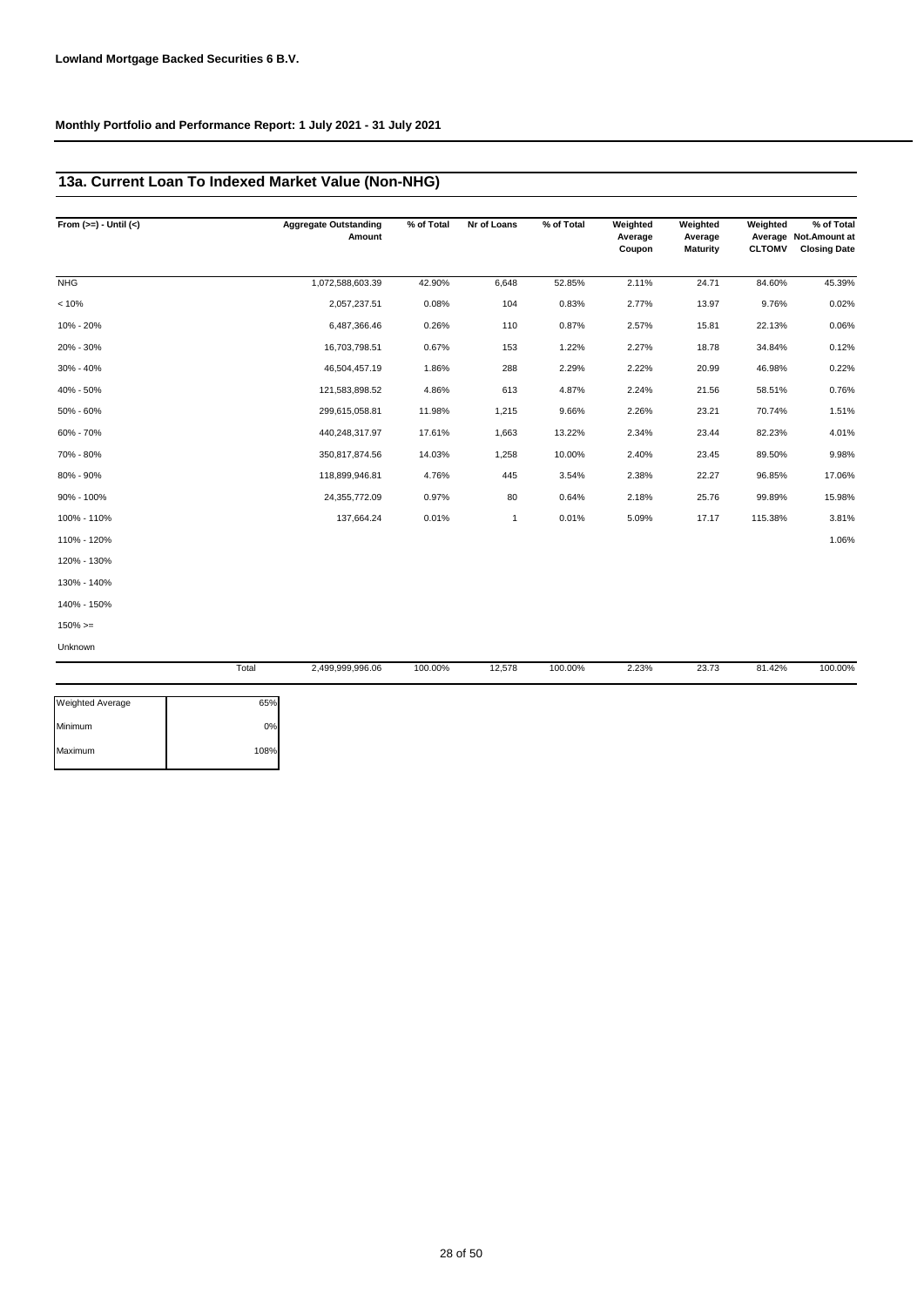## **13b. Current Loan To Indexed Market Value (NHG)**

| From $(>=) -$ Until $(<)$ | <b>Aggregate Outstanding</b><br>Amount | % of Total | Nr of Loans | % of Total | Weighted<br>Average<br>Coupon | Weighted<br>Average<br><b>Maturity</b> | Weighted<br><b>CLTOMV</b> | % of Total<br>Average Not. Amount at<br><b>Closing Date</b> |
|---------------------------|----------------------------------------|------------|-------------|------------|-------------------------------|----------------------------------------|---------------------------|-------------------------------------------------------------|
| Non-NHG                   | 1,427,411,392.67                       | 57.10%     | 5,930       | 47.15%     | 2.33%                         | 22.99                                  | 79.03%                    | 54.61%                                                      |
| < 10%                     | 659,787.39                             | 0.03%      | 40          | 0.32%      | 2.54%                         | 14.68                                  | 9.93%                     | 0.01%                                                       |
| 10% - 20%                 | 1,814,486.89                           | 0.07%      | 40          | 0.32%      | 3.01%                         | 14.70                                  | 22.34%                    | 0.01%                                                       |
| 20% - 30%                 | 4,821,187.61                           | 0.19%      | 61          | 0.48%      | 2.58%                         | 17.21                                  | 37.04%                    | 0.01%                                                       |
| 30% - 40%                 | 17,653,216.42                          | 0.71%      | 168         | 1.34%      | 2.48%                         | 19.65                                  | 48.72%                    | 0.04%                                                       |
| 40% - 50%                 | 61,927,358.68                          | 2.48%      | 467         | 3.71%      | 2.51%                         | 22.08                                  | 63.95%                    | 0.12%                                                       |
| 50% - 60%                 | 234,146,160.59                         | 9.37%      | 1,595       | 12.68%     | 2.49%                         | 23.49                                  | 79.28%                    | 0.50%                                                       |
| 60% - 70%                 | 410,333,394.24                         | 16.41%     | 2,559       | 20.35%     | 2.07%                         | 24.78                                  | 86.94%                    | 2.53%                                                       |
| 70% - 80%                 | 215,724,951.48                         | 8.63%      | 1,178       | 9.37%      | 1.95%                         | 25.50                                  | 90.30%                    | 7.77%                                                       |
| 80% - 90%                 | 80,670,331.41                          | 3.23%      | 355         | 2.82%      | 1.59%                         | 27.27                                  | 93.85%                    | 17.63%                                                      |
| 90% - 100%                | 39,224,723.76                          | 1.57%      | 164         | 1.30%      | 1.37%                         | 28.93                                  | 97.91%                    | 15.77%                                                      |
| 100% - 110%               | 5,613,004.92                           | 0.22%      | 21          | 0.17%      | 1.16%                         | 29.73                                  | 100.85%                   | 0.89%                                                       |
| 110% - 120%               |                                        |            |             |            |                               |                                        |                           | 0.11%                                                       |
| 120% - 130%               |                                        |            |             |            |                               |                                        |                           |                                                             |
| 130% - 140%               |                                        |            |             |            |                               |                                        |                           |                                                             |
| 140% - 150%               |                                        |            |             |            |                               |                                        |                           |                                                             |
| $150\% >=$                |                                        |            |             |            |                               |                                        |                           |                                                             |
| Unknown                   |                                        |            |             |            |                               |                                        |                           |                                                             |
|                           | Total<br>2,499,999,996.06              | 100.00%    | 12,578      | 100.00%    | 2.23%                         | 23.73                                  | 81.42%                    | 100.00%                                                     |

| <b>Weighted Average</b> | 65%  |
|-------------------------|------|
| Minimum                 | 0%   |
| Maximum                 | 108% |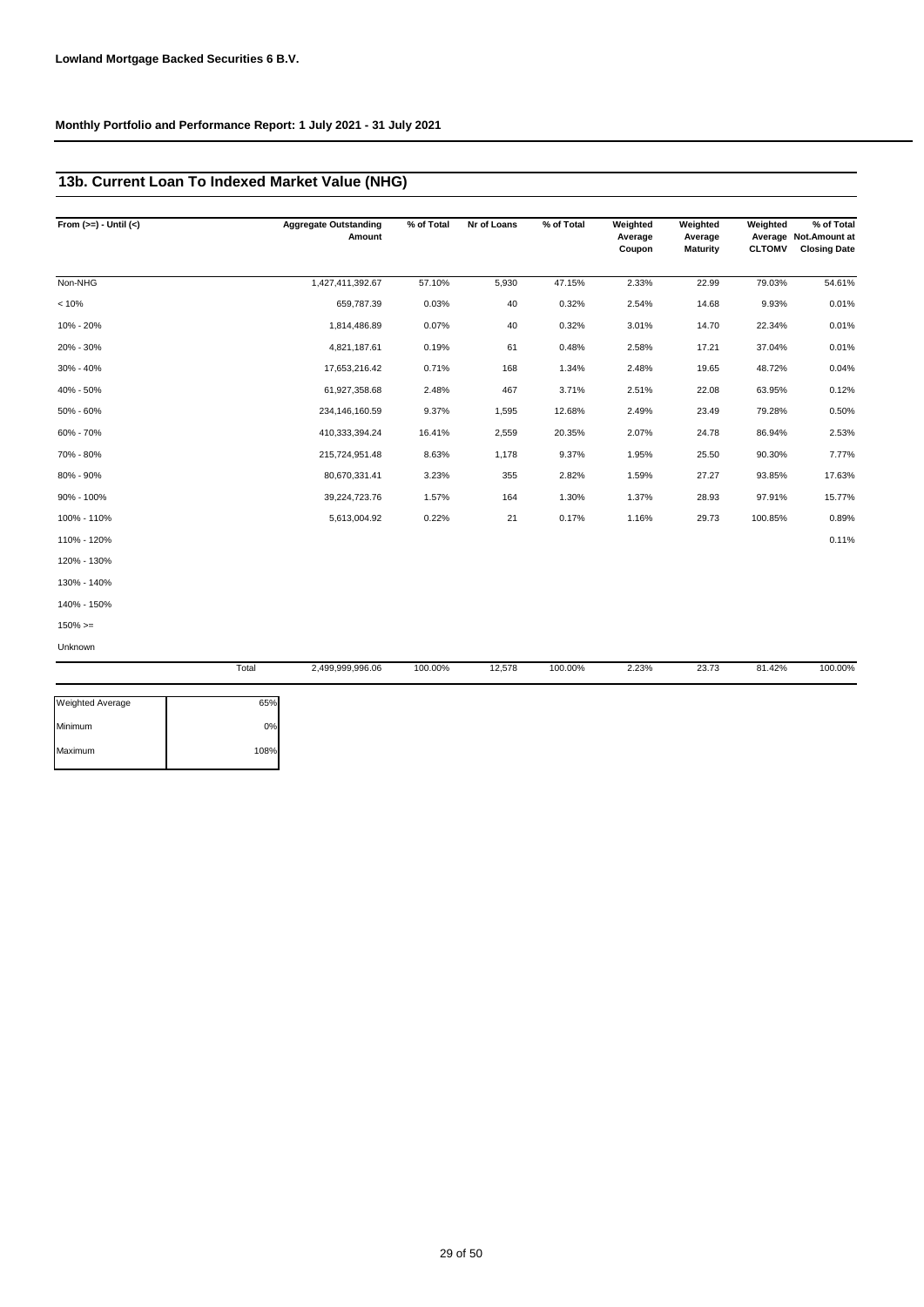## **14. Loanpart Coupon (interest rate bucket)**

| From $(>=) -$ Until $(<)$ |       | <b>Aggregate Outstanding</b><br>Amount | % of Total | Nr of<br>Loanparts | % of Total | Weighted<br>Average<br>Coupon | Weighted<br>Average<br><b>Maturity</b> | Weighted<br><b>CLTOMV</b> | % of Total<br>Average Not. Amount at<br><b>Closing Date</b> |
|---------------------------|-------|----------------------------------------|------------|--------------------|------------|-------------------------------|----------------------------------------|---------------------------|-------------------------------------------------------------|
| $< 0.50\%$                |       | 9,361.06                               | 0.00%      | $\mathbf{1}$       | 0.00%      | 0.49%                         | 28.00                                  | 47.50%                    |                                                             |
| $0.50\% - 1.00\%$         |       | 5,693,821.39                           | 0.23%      | 94                 | 0.34%      | 0.90%                         | 26.24                                  | 81.00%                    |                                                             |
| 1.00% - 1.50%             |       | 183,343,060.59                         | 7.33%      | 2,331              | 8.48%      | 1.29%                         | 26.16                                  | 79.24%                    | 0.07%                                                       |
| 1.50% - 2.00%             |       | 1,011,375,802.93                       | 40.46%     | 11,171             | 40.63%     | 1.76%                         | 25.21                                  | 79.57%                    | 31.42%                                                      |
| 2.00% - 2.50%             |       | 558,928,240.56                         | 22.36%     | 5,750              | 20.92%     | 2.22%                         | 23.68                                  | 82.68%                    | 25.37%                                                      |
| 2.50% - 3.00%             |       | 397,956,554.48                         | 15.92%     | 4,330              | 15.75%     | 2.72%                         | 22.31                                  | 82.59%                    | 20.36%                                                      |
| 3.00% - 3.50%             |       | 192,148,659.80                         | 7.69%      | 2,025              | 7.37%      | 3.19%                         | 20.35                                  | 85.89%                    | 11.24%                                                      |
| $3.50\% - 4.00\%$         |       | 84,701,644.33                          | 3.39%      | 916                | 3.33%      | 3.71%                         | 20.03                                  | 86.16%                    | 6.03%                                                       |
| 4.00% - 4.50%             |       | 31,438,862.47                          | 1.26%      | 326                | 1.19%      | 4.11%                         | 19.86                                  | 82.98%                    | 2.13%                                                       |
| 4.50% - 5.00%             |       | 14,203,154.51                          | 0.57%      | 213                | 0.77%      | 4.70%                         | 16.32                                  | 79.80%                    | 1.46%                                                       |
| $5.00\% - 5.50\%$         |       | 8,763,457.52                           | 0.35%      | 146                | 0.53%      | 5.18%                         | 15.39                                  | 73.90%                    | 1.10%                                                       |
| 5.50% - 6.00%             |       | 7,502,463.88                           | 0.30%      | 116                | 0.42%      | 5.69%                         | 15.48                                  | 76.04%                    | 0.58%                                                       |
| $6.00\% - 6.50\%$         |       | 2,991,161.80                           | 0.12%      | 56                 | 0.20%      | 6.14%                         | 14.05                                  | 63.49%                    | 0.20%                                                       |
| $6.50\% - 7.00\%$         |       | 616,561.59                             | 0.02%      | 11                 | 0.04%      | 6.69%                         | 11.39                                  | 52.80%                    | 0.03%                                                       |
| $7.00\%>=$                |       | 327,189.15                             | 0.01%      | 6                  | 0.02%      | 7.42%                         | 12.65                                  | 45.53%                    | 0.01%                                                       |
| Unknown                   |       |                                        |            |                    |            |                               |                                        |                           |                                                             |
|                           | Total | 2,499,999,996.06                       | 100.00%    | 27,492             | 100.00%    | 2.23%                         | 23.73                                  | 81.42%                    | 100.00%                                                     |

| Weighted Average | 2.23% |
|------------------|-------|
| Minimum          | 0.49% |
| Maximum          | 8.30% |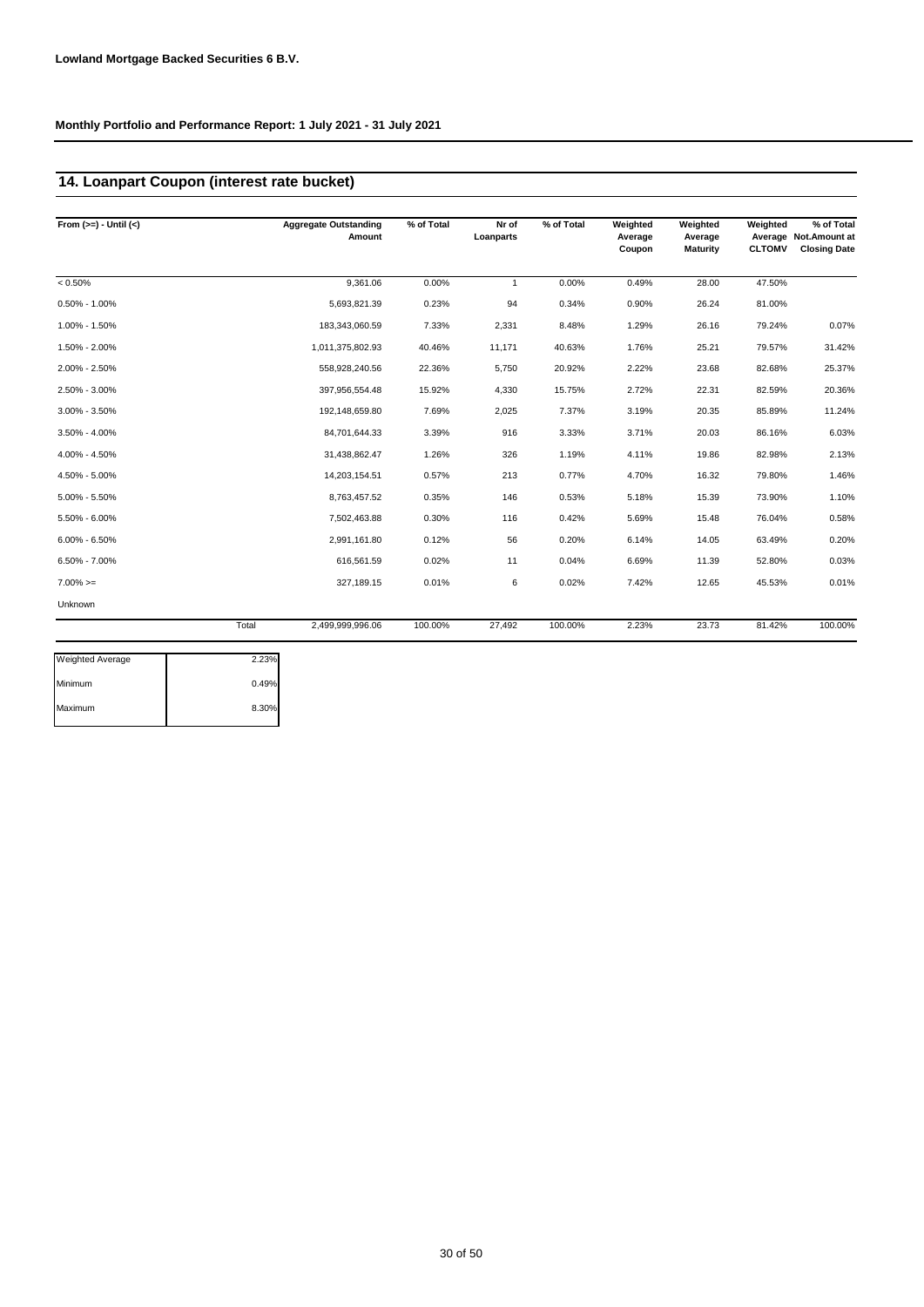# **15. Remaining Interest Rate Fixed Period**

| From $(>=) -$ Until $(<)$   |       | <b>Aggregate Outstanding</b><br>Amount | % of Total | Nr of<br>Loanparts | % of Total | Weighted<br>Average<br>Coupon | Weighted<br>Average<br><b>Maturity</b> | Weighted<br><b>CLTOMV</b> | % of Total<br>Average Not. Amount at<br><b>Closing Date</b> |
|-----------------------------|-------|----------------------------------------|------------|--------------------|------------|-------------------------------|----------------------------------------|---------------------------|-------------------------------------------------------------|
| $<$ 12 month(s)             |       | 76,130,679.79                          | 3.05%      | 1,105              | 4.02%      | 2.29%                         | 16.08                                  | 82.56%                    | 4.05%                                                       |
| 12 month(s) - 24 month(s)   |       | 13,952,756.59                          | 0.56%      | 283                | 1.03%      | 3.10%                         | 15.37                                  | 84.65%                    | 1.53%                                                       |
| 24 month(s) - $36$ month(s) |       | 53,060,431.23                          | 2.12%      | 639                | 2.32%      | 3.74%                         | 20.52                                  | 79.73%                    | 1.49%                                                       |
| 36 month(s) - 48 month(s)   |       | 93,560,809.95                          | 3.74%      | 1,178              | 4.28%      | 3.11%                         | 20.15                                  | 80.70%                    | 0.64%                                                       |
| $48$ month(s) - 60 month(s) |       | 206,082,369.12                         | 8.24%      | 2,359              | 8.58%      | 2.68%                         | 19.67                                  | 83.11%                    | 0.57%                                                       |
| 60 month(s) - $72$ month(s) |       | 382,763,434.73                         | 15.31%     | 4,129              | 15.02%     | 2.06%                         | 23.04                                  | 82.97%                    | 3.10%                                                       |
| 72 month(s) - 84 month(s)   |       | 606,595,598.03                         | 24.26%     | 6,204              | 22.57%     | 1.98%                         | 25.11                                  | 81.43%                    | 7.10%                                                       |
| 84 month(s) - 96 month(s)   |       | 171,854,619.54                         | 6.87%      | 1,845              | 6.71%      | 2.08%                         | 24.64                                  | 79.37%                    | 12.35%                                                      |
| 96 month(s) - 108 month(s)  |       | 124,837,766.89                         | 4.99%      | 1,369              | 4.98%      | 1.70%                         | 24.39                                  | 80.80%                    | 22.13%                                                      |
| 108 month(s) - 120 month(s) |       | 128,012,296.39                         | 5.12%      | 1,476              | 5.37%      | 1.73%                         | 25.01                                  | 81.01%                    | 29.08%                                                      |
| 120 month(s) - 132 month(s) |       | 30,799,717.17                          | 1.23%      | 354                | 1.29%      | 2.48%                         | 22.89                                  | 79.99%                    | 0.16%                                                       |
| 132 month(s) - 144 month(s) |       | 44,356,626.74                          | 1.77%      | 472                | 1.72%      | 2.39%                         | 23.98                                  | 79.43%                    | 0.70%                                                       |
| 144 month(s) - 156 month(s) |       | 9,145,920.74                           | 0.37%      | 107                | 0.39%      | 2.82%                         | 21.74                                  | 80.73%                    | 0.81%                                                       |
| 156 month(s) - 168 month(s) |       | 14,933,128.82                          | 0.60%      | 175                | 0.64%      | 2.94%                         | 21.51                                  | 78.51%                    | 1.26%                                                       |
| 168 month(s) - 180 month(s) |       | 77,683,610.05                          | 3.11%      | 811                | 2.95%      | 2.80%                         | 23.43                                  | 79.50%                    | 1.38%                                                       |
| 180 month(s) - 192 month(s) |       | 98,664,554.77                          | 3.95%      | 987                | 3.59%      | 2.81%                         | 24.53                                  | 81.47%                    | 0.04%                                                       |
| 192 month(s) - 204 month(s) |       | 117,399,092.33                         | 4.70%      | 1,234              | 4.49%      | 2.81%                         | 25.68                                  | 80.35%                    | 0.56%                                                       |
| 204 month(s) - 216 month(s) |       | 27,741,239.25                          | 1.11%      | 322                | 1.17%      | 2.75%                         | 25.22                                  | 77.62%                    | 3.49%                                                       |
| 216 month(s) - 228 month(s) |       | 86,343,011.65                          | 3.45%      | 843                | 3.07%      | 1.83%                         | 27.11                                  | 82.84%                    | 4.83%                                                       |
| 228 month(s) - 240 month(s) |       | 135,817,055.09                         | 5.43%      | 1,592              | 5.79%      | 1.70%                         | 27.51                                  | 81.36%                    | 4.72%                                                       |
| 240 month(s) - 252 month(s) |       | 265,277.19                             | 0.01%      | 8                  | 0.03%      | 1.60%                         | 30.00                                  | 69.48%                    | 0.00%                                                       |
| 252 month(s) - 264 month(s) |       |                                        |            |                    |            |                               |                                        |                           |                                                             |
| 264 month(s) - 276 month(s) |       |                                        |            |                    |            |                               |                                        |                           | 0.01%                                                       |
| 276 month(s) - 288 month(s) |       |                                        |            |                    |            |                               |                                        |                           |                                                             |
| 288 month(s) - 300 month(s) |       |                                        |            |                    |            |                               |                                        |                           |                                                             |
| 300 month(s) - 312 month(s) |       |                                        |            |                    |            |                               |                                        |                           |                                                             |
| 312 month(s) - 324 month(s) |       |                                        |            |                    |            |                               |                                        |                           |                                                             |
| 324 month(s) - 336 month(s) |       |                                        |            |                    |            |                               |                                        |                           |                                                             |
| 336 month(s) - 348 month(s) |       |                                        |            |                    |            |                               |                                        |                           |                                                             |
| 348 month(s) - 360 month(s) |       |                                        |            |                    |            |                               |                                        |                           |                                                             |
| 360 month(s) $>=$           |       |                                        |            |                    |            |                               |                                        |                           |                                                             |
| Unknown                     |       |                                        |            |                    |            |                               |                                        |                           |                                                             |
|                             | Total | 2,499,999,996.06                       | 100.00%    | 27,492             | 100.00%    | 2.23%                         | 23.73                                  | 81.42%                    | 100.00%                                                     |

| <b>Weighted Average</b> | 103.06 month(s) |
|-------------------------|-----------------|
| <i>A</i> inimum         | month(s)        |
| Maximum                 | 240 month(s)    |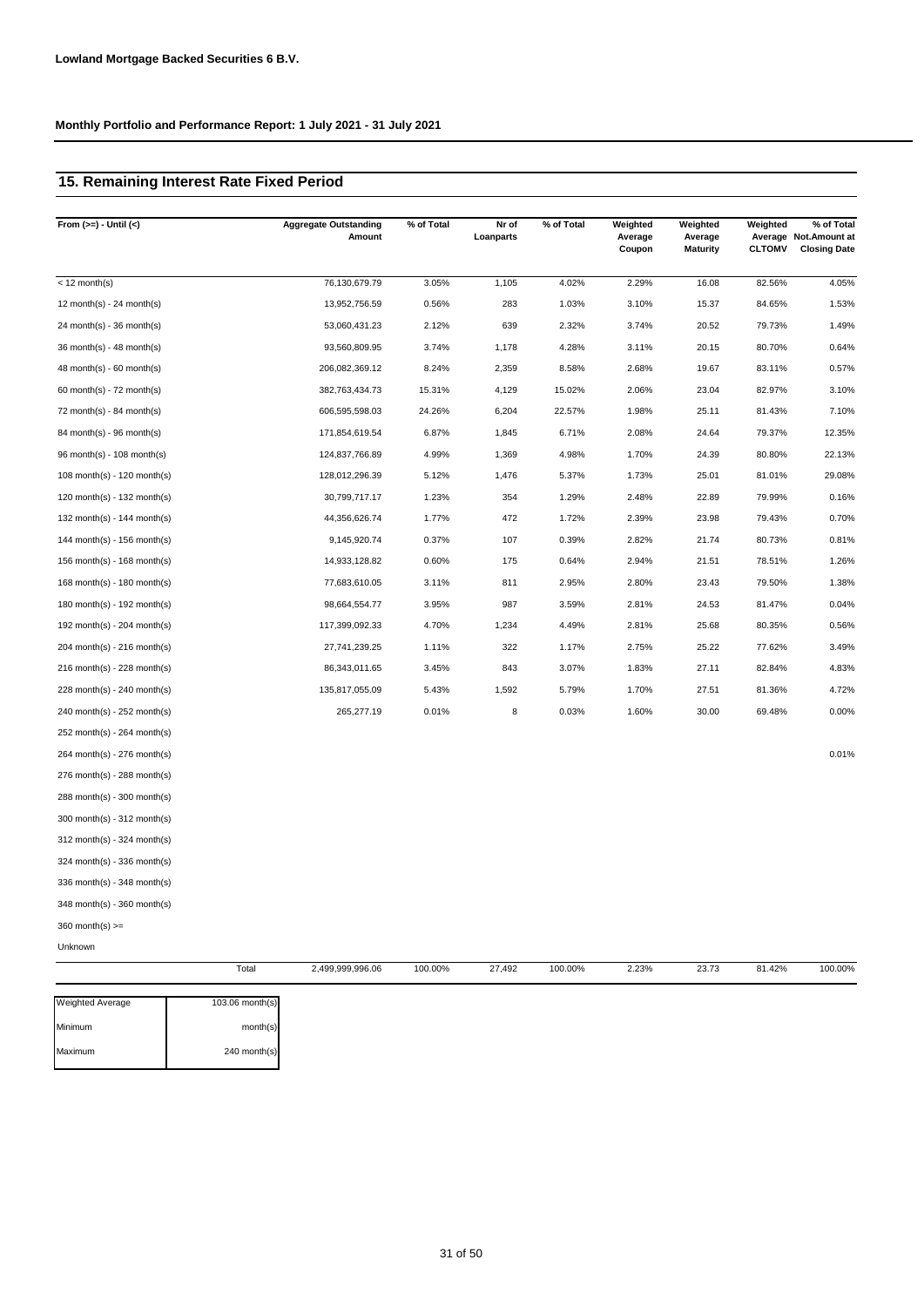# **16. Interest Payment Type**

| <b>Description</b>                  |       | <b>Aggregate Outstanding</b><br>Amount | % of Total | Nr of<br>Loanparts | % of Total | Weighted<br>Average<br>Coupon | Weighted<br>Average<br>Maturity | Weighted<br>Average<br><b>CLTOMV</b> | % of Total<br><b>Not.Amount at</b><br><b>Closing Date</b> |
|-------------------------------------|-------|----------------------------------------|------------|--------------------|------------|-------------------------------|---------------------------------|--------------------------------------|-----------------------------------------------------------|
| <b>Fixed Interest Rate Mortgage</b> |       | 2,460,883,612.95                       | 98.44%     | 26.946             | 98.01%     | 2.24%                         | 23.87                           | 81.35%                               | 98.00%                                                    |
| Floating Interest Rate Mortgage     |       | 39,116,383.11                          | .56%       | 546                | 1.99%      | 1.88%                         | 15.08                           | 85.73%                               | 2.00%                                                     |
| <b>Unknown</b>                      |       |                                        |            |                    |            |                               |                                 |                                      |                                                           |
|                                     | Total | 2,499,999,996.06                       | 100.00%    | 27.492             | 100.00%    | 2.23%                         | 23.73                           | 81.42%                               | 100.00%                                                   |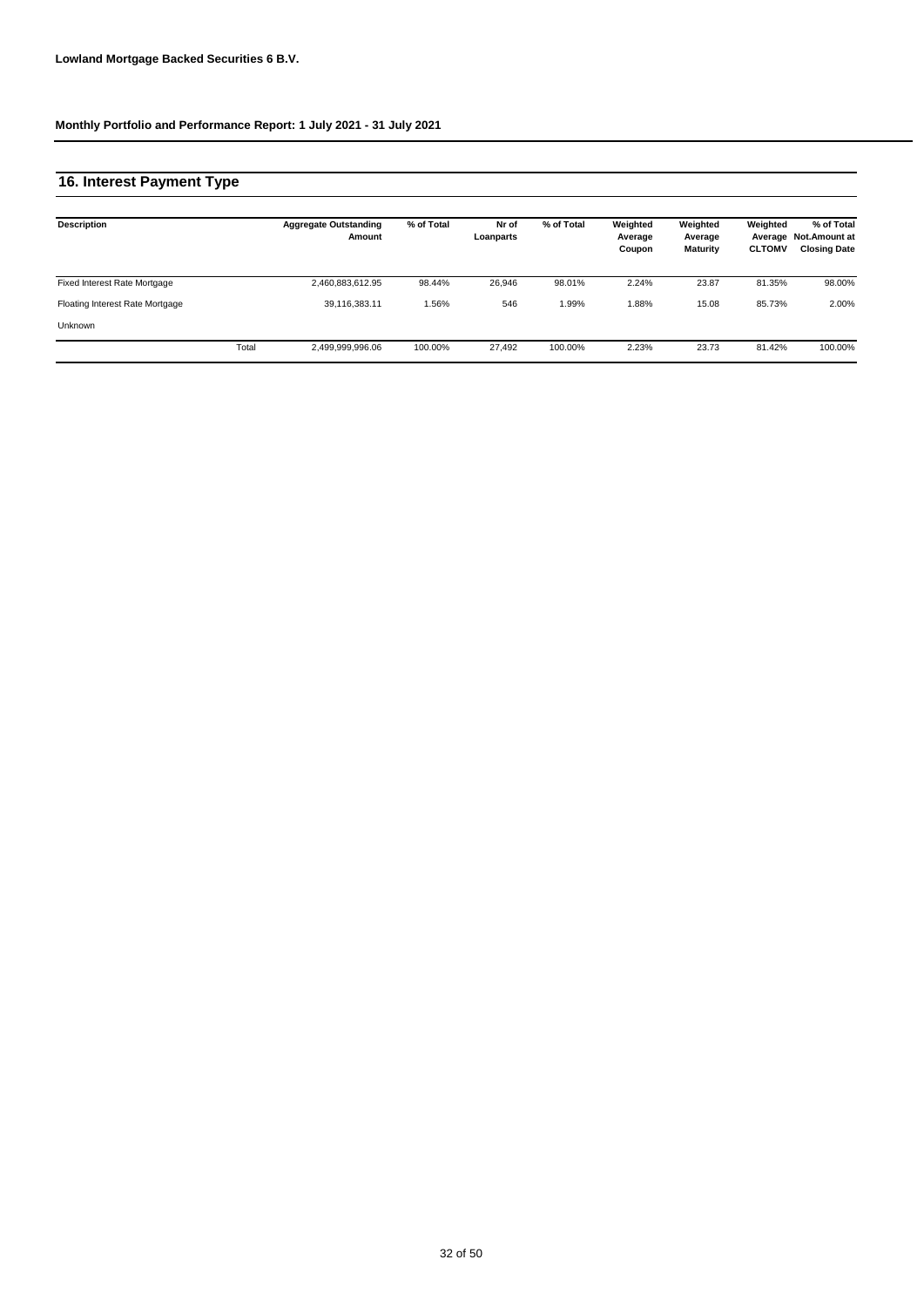## **17. Property Description**

| <b>Description</b> |       | <b>Aggregate Outstanding</b><br>Amount | % of Total | Nr of<br><b>Borrowers</b> | % of Total | Weighted<br>Average<br>Coupon | Weighted<br>Average<br>Maturity | Weighted<br><b>CLTOMV</b> | % of Total<br>Average Not. Amount at<br><b>Closing Date</b> |
|--------------------|-------|----------------------------------------|------------|---------------------------|------------|-------------------------------|---------------------------------|---------------------------|-------------------------------------------------------------|
| House              |       | 2,164,409,339.12                       | 86.58%     | 10.414                    | 82.80%     | 2.26%                         | 23.64                           | 81.54%                    | 84.43%                                                      |
| Apartment          |       | 332,229,436.46                         | 13.29%     | 2,134                     | 16.97%     | 2.05%                         | 24.36                           | 80.85%                    | 15.47%                                                      |
| Other              |       | 3,361,220.48                           | 0.13%      | 30                        | 0.24%      | 2.20%                         | 22.64                           | 59.67%                    | 0.10%                                                       |
|                    | Total | 2,499,999,996.06                       | 100.00%    | 12.578                    | 100.00%    | 2.23%                         | 23.73                           | 81.42%                    | 100.00%                                                     |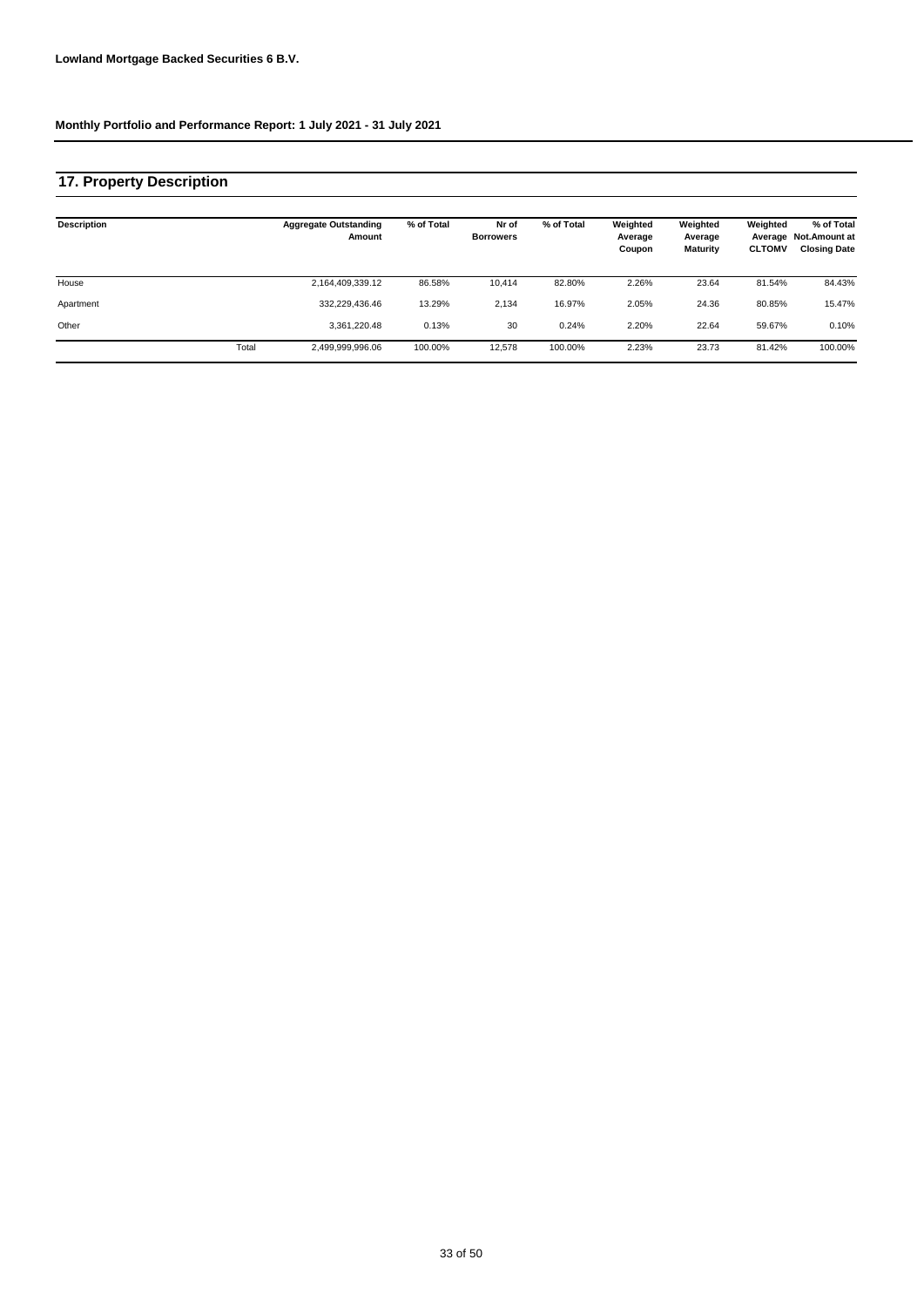## **18. Geographical Distribution (by province)**

| Province              |       | <b>Aggregate Outstanding</b><br>Amount | % of Total | Nr of Loans | % of Total | Weighted<br>Average<br>Coupon | Weighted<br>Average<br><b>Maturity</b> | Weighted<br><b>CLTOMV</b> | % of Total<br>Average Not. Amount at<br><b>Closing Date</b> |
|-----------------------|-------|----------------------------------------|------------|-------------|------------|-------------------------------|----------------------------------------|---------------------------|-------------------------------------------------------------|
| Drenthe               |       | 86,096,699.46                          | 3.44%      | 504         | 4.01%      | 2.30%                         | 23.67                                  | 84.80%                    | 3.27%                                                       |
| Flevoland             |       | 93,413,900.81                          | 3.74%      | 507         | 4.03%      | 2.28%                         | 22.57                                  | 85.59%                    | 3.82%                                                       |
| Friesland             |       | 62,721,112.53                          | 2.51%      | 369         | 2.93%      | 2.17%                         | 24.06                                  | 84.45%                    | 2.36%                                                       |
| Gelderland            |       | 399,199,291.38                         | 15.97%     | 1,917       | 15.24%     | 2.27%                         | 23.67                                  | 82.08%                    | 15.79%                                                      |
| Groningen             |       | 65,033,967.94                          | 2.60%      | 428         | 3.40%      | 2.31%                         | 22.68                                  | 83.93%                    | 2.51%                                                       |
| Limburg               |       | 272,740,382.57                         | 10.91%     | 1,565       | 12.44%     | 2.44%                         | 22.28                                  | 82.06%                    | 10.57%                                                      |
| Noord-Brabant         |       | 364,458,174.09                         | 14.58%     | 1,692       | 13.45%     | 2.21%                         | 24.16                                  | 81.14%                    | 15.32%                                                      |
| Noord-Holland         |       | 341,061,152.74                         | 13.64%     | 1,483       | 11.79%     | 2.12%                         | 24.19                                  | 78.20%                    | 13.29%                                                      |
| Overijssel            |       | 189,270,001.45                         | 7.57%      | 1,013       | 8.05%      | 2.26%                         | 23.78                                  | 83.02%                    | 8.08%                                                       |
| Utrecht               |       | 163,803,829.59                         | 6.55%      | 737         | 5.86%      | 2.21%                         | 24.06                                  | 78.32%                    | 6.99%                                                       |
| Zeeland               |       | 38,124,153.71                          | 1.52%      | 233         | 1.85%      | 2.33%                         | 22.83                                  | 80.31%                    | 1.45%                                                       |
| Zuid-Holland          |       | 424,077,329.79                         | 16.96%     | 2,130       | 16.93%     | 2.14%                         | 24.29                                  | 81.34%                    | 16.55%                                                      |
| Unknown/Not specified |       |                                        |            |             |            |                               |                                        |                           |                                                             |
|                       | Total | 2,499,999,996.06                       | 100.00%    | 12,578      | 100.00%    | 2.23%                         | 23.73                                  | 81.42%                    | 100.00%                                                     |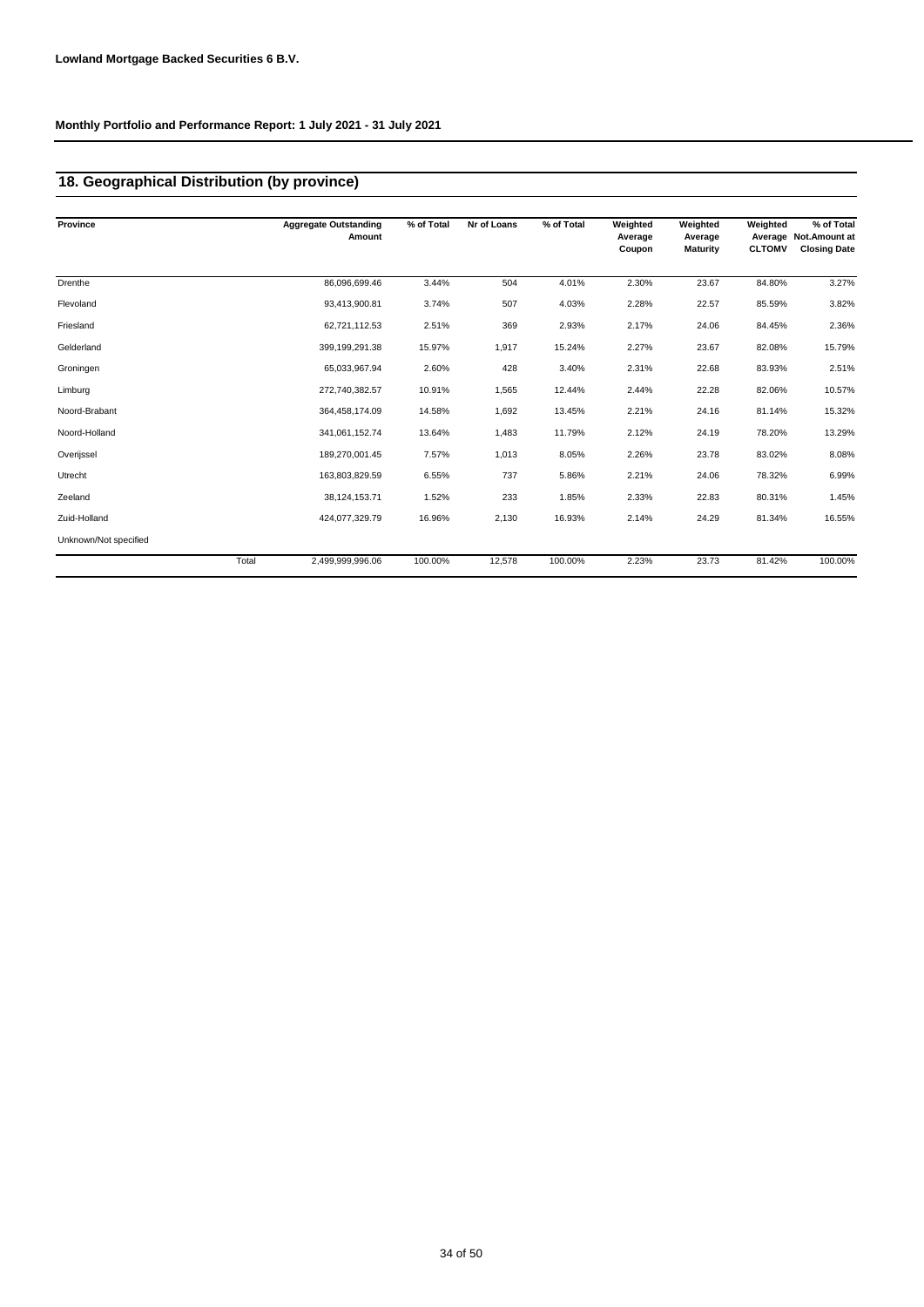## **19. Geographical Distribution (by economic region)**

| <b>Economic Region</b>                     | <b>Aggregate Outstanding</b><br>Amount | % of Total | Nr of Loans | % of Total | Weighted<br>Average<br>Coupon | Weighted<br>Average<br><b>Maturity</b> | Weighted<br><b>CLTOMV</b> | % of Total<br>Average Not. Amount at<br><b>Closing Date</b> |
|--------------------------------------------|----------------------------------------|------------|-------------|------------|-------------------------------|----------------------------------------|---------------------------|-------------------------------------------------------------|
| NL111 - Oost-Groningen                     | 20,251,643.24                          | 0.81%      | 142         | 1.13%      | 2.35%                         | 22.61                                  | 85.63%                    | 0.77%                                                       |
| NL112 - Delfzijl en omgeving               | 6,507,907.49                           | 0.26%      | 42          | 0.33%      | 2.19%                         | 23.99                                  | 90.52%                    | 0.22%                                                       |
| NL113- Overig Groningen                    | 38,274,417.21                          | 1.53%      | 244         | 1.94%      | 2.31%                         | 22.49                                  | 81.92%                    | 1.53%                                                       |
| NL121- Noord-Friesland                     | 29,210,264.64                          | 1.17%      | 178         | 1.42%      | 2.16%                         | 24.52                                  | 85.10%                    | 1.00%                                                       |
| NL122- Zuidwest-Friesland                  | 12,587,913.34                          | 0.50%      | 75          | 0.60%      | 2.10%                         | 24.49                                  | 83.67%                    | 0.52%                                                       |
| NL123- Zuidoost-Friesland                  | 20,922,934.55                          | 0.84%      | 116         | 0.92%      | 2.22%                         | 23.17                                  | 84.01%                    | 0.84%                                                       |
| NL131- Noord-Drenthe                       | 28,934,769.44                          | 1.16%      | 148         | 1.18%      | 2.30%                         | 24.34                                  | 83.41%                    | 0.88%                                                       |
| NL132- Zuidoost-Drenthe                    | 36,522,994.46                          | 1.46%      | 238         | 1.89%      | 2.33%                         | 23.12                                  | 85.99%                    | 1.55%                                                       |
| NL133- Zuidwest-Drenthe                    | 20,638,935.56                          | 0.83%      | 118         | 0.94%      | 2.24%                         | 23.71                                  | 84.62%                    | 0.84%                                                       |
| NL211- Noord-Overijssel                    | 58,293,271.91                          | 2.33%      | 304         | 2.42%      | 2.21%                         | 23.66                                  | 82.75%                    | 2.53%                                                       |
| NL212- Zuidwest-Overijssel                 | 25,888,082.26                          | 1.04%      | 139         | 1.11%      | 2.28%                         | 23.59                                  | 80.71%                    | 1.01%                                                       |
| NL213- Twente                              | 105,088,647.28                         | 4.20%      | 570         | 4.53%      | 2.28%                         | 23.89                                  | 83.73%                    | 4.54%                                                       |
| NL221- Veluwe                              | 109,719,165.30                         | 4.39%      | 490         | 3.90%      | 2.20%                         | 24.44                                  | 80.21%                    | 4.43%                                                       |
| NL224- Zuidwest-Gelderland                 | 44,052,615.49                          | 1.76%      | 207         | 1.65%      | 2.26%                         | 24.18                                  | 81.97%                    | 1.67%                                                       |
| NL225- Achterhoek                          | 90,116,038.53                          | 3.60%      | 454         | 3.61%      | 2.38%                         | 23.34                                  | 83.11%                    | 3.54%                                                       |
| NL226- Arnhem/Nijmegen                     | 155,674,658.30                         | 6.23%      | 768         | 6.11%      | 2.25%                         | 23.18                                  | 82.82%                    | 6.17%                                                       |
| NL230- Flevoland                           | 93,413,900.81                          | 3.74%      | 507         | 4.03%      | 2.28%                         | 22.57                                  | 85.59%                    | 3.82%                                                       |
| NL310- Utrecht                             | 163,440,643.35                         | 6.54%      | 735         | 5.84%      | 2.21%                         | 24.06                                  | 78.32%                    | 6.97%                                                       |
| NL321- Kop van Noord-Holland               | 44,650,599.31                          | 1.79%      | 240         | 1.91%      | 2.17%                         | 24.51                                  | 82.27%                    | 1.79%                                                       |
| NL322- Alkmaar en omgeving                 | 35,828,155.10                          | 1.43%      | 169         | 1.34%      | 2.11%                         | 24.11                                  | 81.66%                    | 1.43%                                                       |
| NL323- IJmond                              | 21,017,598.04                          | 0.84%      | 97          | 0.77%      | 2.10%                         | 24.73                                  | 79.49%                    | 0.76%                                                       |
| NL324- Agglomeratie Haarlem                | 30,825,553.27                          | 1.23%      | 117         | 0.93%      | 2.09%                         | 24.48                                  | 76.39%                    | 1.14%                                                       |
| NL325- Zaanstreek                          | 19,066,254.99                          | 0.76%      | 88          | 0.70%      | 2.06%                         | 24.50                                  | 83.40%                    | 0.61%                                                       |
| NL326- Groot-Amsterdam                     | 151,433,517.98                         | 6.06%      | 616         | 4.90%      | 2.13%                         | 23.95                                  | 75.66%                    | 6.09%                                                       |
| NL327- Het Gooi en Vechtstreek             | 38,239,474.05                          | 1.53%      | 156         | 1.24%      | 2.16%                         | 24.18                                  | 78.43%                    | 1.47%                                                       |
| NL331- Agglomeratie Leiden en Bollenstreek | 56,237,155.06                          | 2.25%      | 237         | 1.88%      | 2.14%                         | 24.95                                  | 78.03%                    | 2.15%                                                       |
| NL332- Agglomeratie 's-Gravenhage          | 93,856,863.42                          | 3.75%      | 467         | 3.71%      | 2.10%                         | 24.41                                  | 80.06%                    | 3.58%                                                       |
| NL333- Delft en Westland                   | 23,467,690.50                          | 0.94%      | 112         | 0.89%      | 2.10%                         | 24.30                                  | 78.55%                    | 1.00%                                                       |
| NL334- Oost-Zuid-Holland                   | 41,504,412.49                          | 1.66%      | 207         | 1.65%      | 2.11%                         | 24.50                                  | 80.74%                    | 1.58%                                                       |
| NL335- Groot-Rijnmond                      | 150,663,813.43                         | 6.03%      | 795         | 6.32%      | 2.12%                         | 24.16                                  | 83.00%                    | 5.90%                                                       |
| NL336- Zuidoost-Zuid-Holland               | 58,347,394.89                          | 2.33%      | 312         | 2.48%      | 2.30%                         | 23.66                                  | 83.86%                    | 2.32%                                                       |
| NL341- Zeeuwsch-Vlaanderen                 | 11,800,179.12                          | 0.47%      | 83          | 0.66%      | 2.32%                         | 22.19                                  | 78.60%                    | 0.43%                                                       |
| NL342- Overig Zeeland                      | 26,323,974.59                          | 1.05%      | 150         | 1.19%      | 2.34%                         | 23.12                                  | 81.08%                    | 1.01%                                                       |
| NL411- West-Noord-Brabant                  | 87,348,576.67                          | 3.49%      | 416         | 3.31%      | 2.16%                         | 24.25                                  | 82.09%                    | 3.66%                                                       |
| NL412- Midden-Noord-Brabant                | 64,007,070.62                          | 2.56%      | 309         | 2.46%      | 2.18%                         | 24.28                                  | 82.44%                    | 2.58%                                                       |
| NL413- Noordoost-Noord-Brabant             | 107,019,358.18                         | 4.28%      | 483         | 3.84%      | 2.23%                         | 24.14                                  | 79.93%                    | 4.34%                                                       |
| NL414- Zuidoost-Noord-Brabant              | 106,083,168.62                         | 4.24%      | 484         | 3.85%      | 2.23%                         | 24.04                                  | 80.80%                    | 4.72%                                                       |
| NL421- Noord-Limburg                       | 65,286,846.66                          | 2.61%      | 347         | 2.76%      | 2.39%                         | 23.03                                  | 81.54%                    | 2.78%                                                       |
| NL422- Midden-Limburg                      | 67,928,450.25                          | 2.72%      | 368         | 2.93%      | 2.42%                         | 22.80                                  | 81.12%                    | 2.37%                                                       |
| NL423- Zuid-Limburg                        | 139,525,085.66                         | 5.58%      | 850         | 6.76%      | 2.47%                         | 21.67                                  | 82.76%                    | 5.43%                                                       |
| Unknown/Not specified                      |                                        |            |             |            |                               |                                        |                           | 0.02%                                                       |
|                                            | Total<br>2,499,999,996.06              | 100.00%    | 12,578      | 100.00%    | 2.23%                         | 23.73                                  | 81.42%                    | 100.00%                                                     |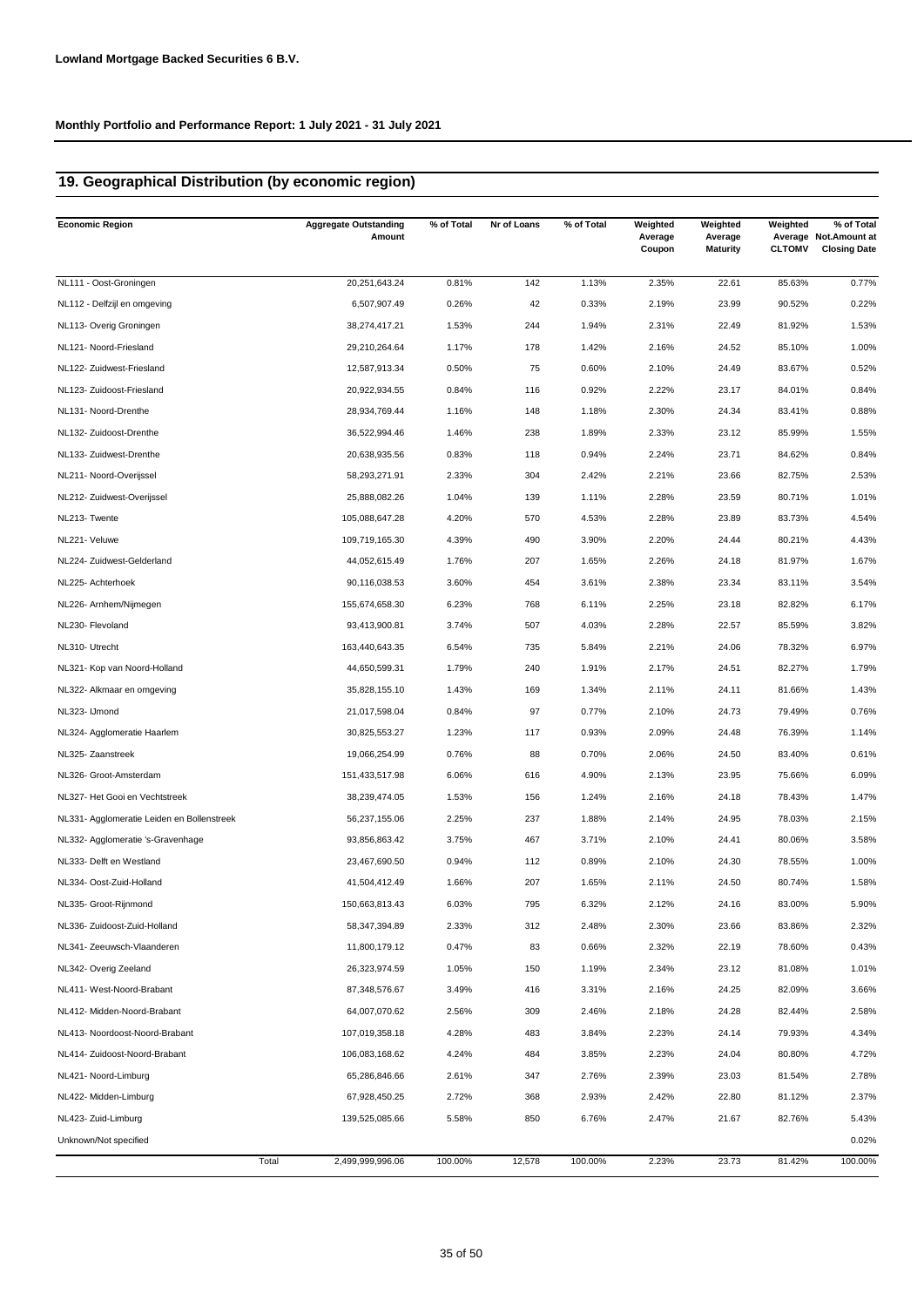# **20. Construction Deposits (% of net princ. amount)**

| From $(>=) -$ Until $(<)$ |       | <b>Aggregate Outstanding</b><br>Amount | % of Total | Nr of<br><b>Borrowers</b> | % of Total | Weighted<br>Average<br>Coupon | Weighted<br>Average<br><b>Maturity</b> | Weighted<br><b>CLTOMV</b> | % of Total<br>Average Not. Amount at<br><b>Closing Date</b> |
|---------------------------|-------|----------------------------------------|------------|---------------------------|------------|-------------------------------|----------------------------------------|---------------------------|-------------------------------------------------------------|
| 0%                        |       | 2,312,455,453.69                       | 92.50%     | 11,872                    | 94.39%     | 2.27%                         | 23.43                                  | 81.39%                    | 84.95%                                                      |
| $0\% - 10\%$              |       | 129,708,109.04                         | 5.19%      | 493                       | 3.92%      | 1.76%                         | 27.26                                  | 82.75%                    | 11.67%                                                      |
| 10% - 20%                 |       | 29,175,638.48                          | 1.17%      | 114                       | 0.91%      | 1.77%                         | 27.26                                  | 80.38%                    | 1.37%                                                       |
| 20% - 30%                 |       | 9,303,165.19                           | 0.37%      | 35                        | 0.28%      | 1.63%                         | 27.68                                  | 77.14%                    | 0.56%                                                       |
| $30\% - 40\%$             |       | 6,085,248.42                           | 0.24%      | 21                        | 0.17%      | 1.63%                         | 28.00                                  | 81.55%                    | 0.50%                                                       |
| 40% - 50%                 |       | 4,376,393.16                           | 0.18%      | 14                        | 0.11%      | 1.72%                         | 28.46                                  | 81.66%                    | 0.30%                                                       |
| 50% - 60%                 |       | 2,353,850.86                           | 0.09%      | $\overline{7}$            | 0.06%      | 1.71%                         | 28.49                                  | 76.89%                    | 0.24%                                                       |
| 60% - 70%                 |       | 3,131,267.58                           | 0.13%      | 11                        | 0.09%      | 1.60%                         | 29.02                                  | 75.37%                    | 0.22%                                                       |
| 70% - 80%                 |       | 1,855,326.76                           | 0.07%      | 6                         | 0.05%      | 1.47%                         | 28.42                                  | 84.46%                    | 0.06%                                                       |
| 80% - 90%                 |       | 1,137,557.14                           | 0.05%      | 3                         | 0.02%      | 1.45%                         | 29.11                                  | 74.47%                    | 0.05%                                                       |
| 90% - 100%                |       | 250,000.00                             | 0.01%      | 1                         | 0.01%      | 1.87%                         | 29.00                                  | 40.69%                    | 0.06%                                                       |
| $100\% >$                 |       | 167,985.74                             | 0.01%      |                           | 0.01%      | 1.65%                         | 29.08                                  | 37.73%                    | 0.01%                                                       |
|                           | Total | 2,499,999,996.06                       | 100.00%    | 12,578                    | 100.00%    | 2.23%                         | 23.73                                  | 81.42%                    | 100.00%                                                     |

| Weighted Average | 1%   |
|------------------|------|
| Minimum          | 0%   |
| Maximum          | 101% |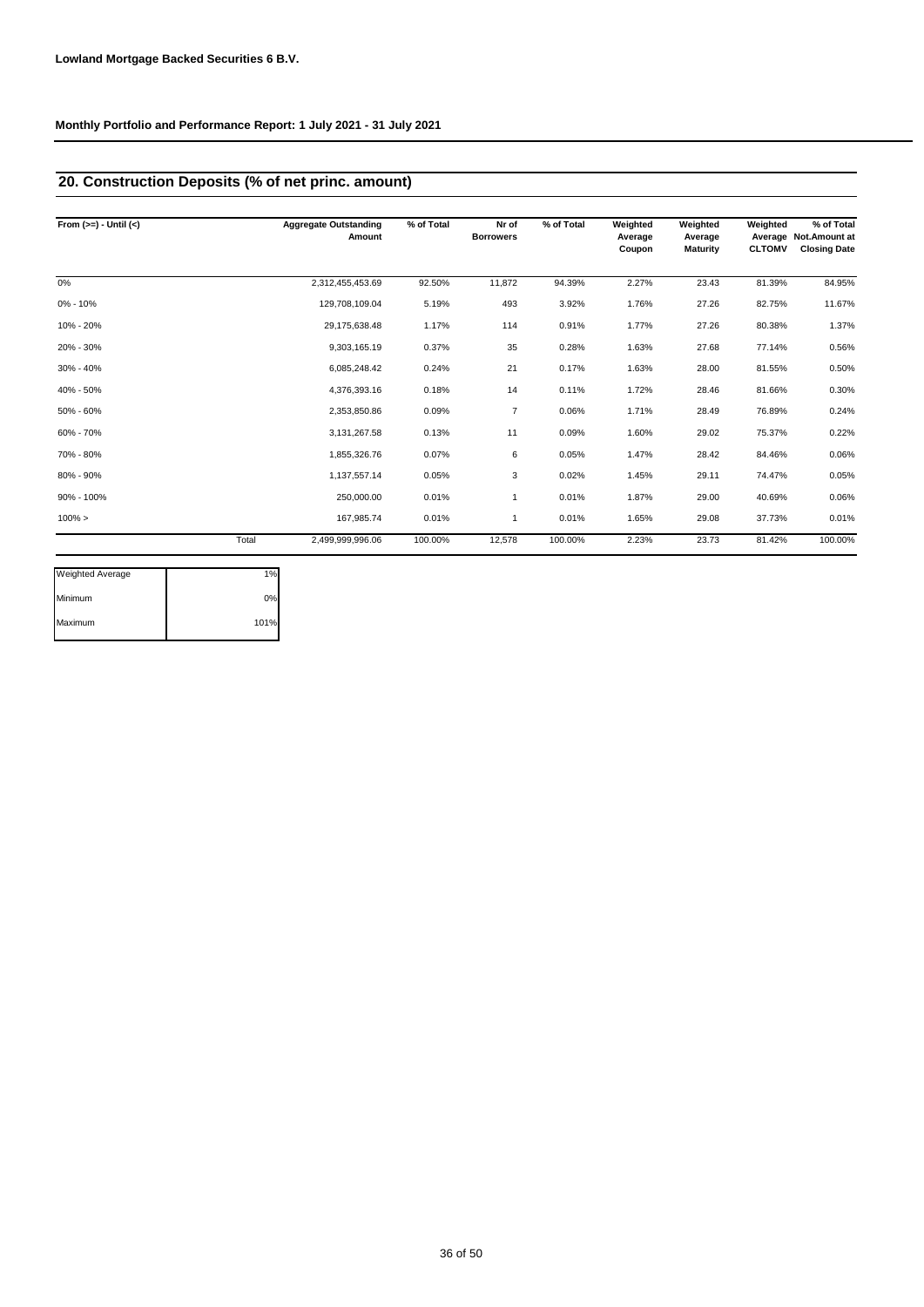# **21. Occupancy**

| <b>Description</b> |       | <b>Aggregate Outstanding</b><br>Amount | % of Total | Nr of<br><b>Borrowers</b> | % of Total | Weighted<br>Average<br>Coupon | Weighted<br>Average<br><b>Maturity</b> | Weighted<br>Average<br><b>CLTOMV</b> | % of Total<br><b>Not.Amount at</b><br><b>Closing Date</b> |
|--------------------|-------|----------------------------------------|------------|---------------------------|------------|-------------------------------|----------------------------------------|--------------------------------------|-----------------------------------------------------------|
| Owner Occupied     |       | 2,499,999,996.06                       | 100.00%    | 12,578                    | 100.00%    | 2.23%                         | 23.73                                  | 81.42%                               | 100.00%                                                   |
| Buy-to-let         |       |                                        |            |                           |            |                               |                                        |                                      |                                                           |
| <b>Unknown</b>     |       |                                        |            |                           |            |                               |                                        |                                      |                                                           |
|                    | Total | 2,499,999,996.06                       | 100.00%    | 12,578                    | 100.00%    | 2.23%                         | 23.73                                  | 81.42%                               | 100.00%                                                   |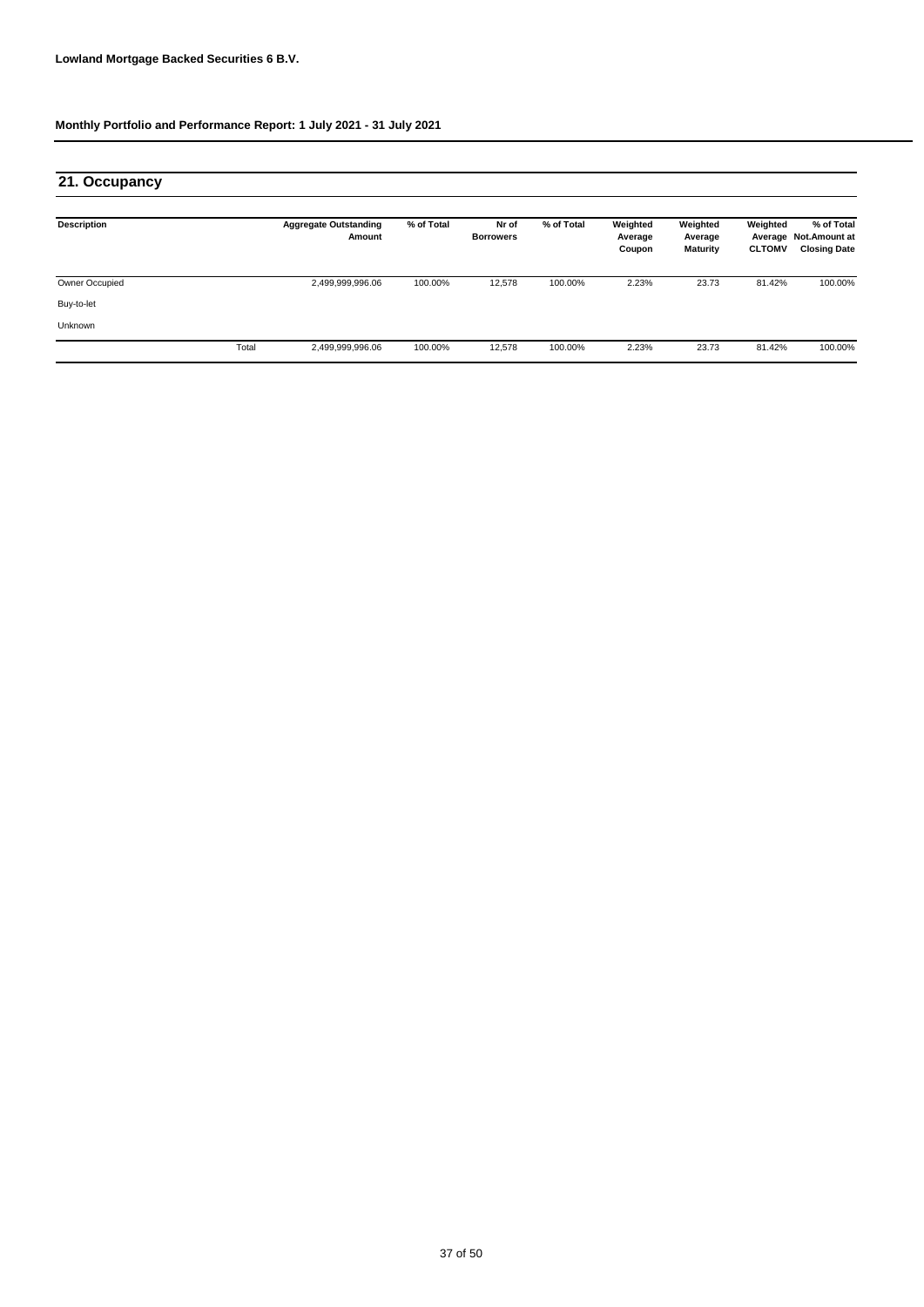# **22. Employment Status Borrower**

| <b>Description</b> |       | <b>Aggregate Outstanding</b><br>Amount | % of Total | Nr of<br><b>Borrowers</b> | % of Total | Weighted<br>Average<br>Coupon | Weighted<br>Average<br><b>Maturity</b> | Weighted<br><b>CLTOMV</b> | % of Total<br>Average Not. Amount at<br><b>Closing Date</b> |
|--------------------|-------|----------------------------------------|------------|---------------------------|------------|-------------------------------|----------------------------------------|---------------------------|-------------------------------------------------------------|
| Employed           |       | 2,397,328,277.69                       | 95.89%     | 12,155                    | 96.64%     | 2.23%                         | 23.74                                  | 81.69%                    | 95.31%                                                      |
| Self Employed      |       | 69.962.645.51                          | 2.80%      | 221                       | 1.76%      | 2.14%                         | 25.28                                  | 74.86%                    | 2.98%                                                       |
| Other              |       | 20.601.142.49                          | 0.82%      | 140                       | 1.11%      | 2.23%                         | 21.81                                  | 70.75%                    | 0.57%                                                       |
| <b>Unknown</b>     |       | 12.107.930.37                          | 0.48%      | 62                        | 0.49%      | 2.74%                         | 15.81                                  | 85.93%                    | 1.15%                                                       |
|                    | Total | 2.499.999.996.06                       | 100.00%    | 12,578                    | 100.00%    | 2.23%                         | 23.73                                  | 81.42%                    | 100.00%                                                     |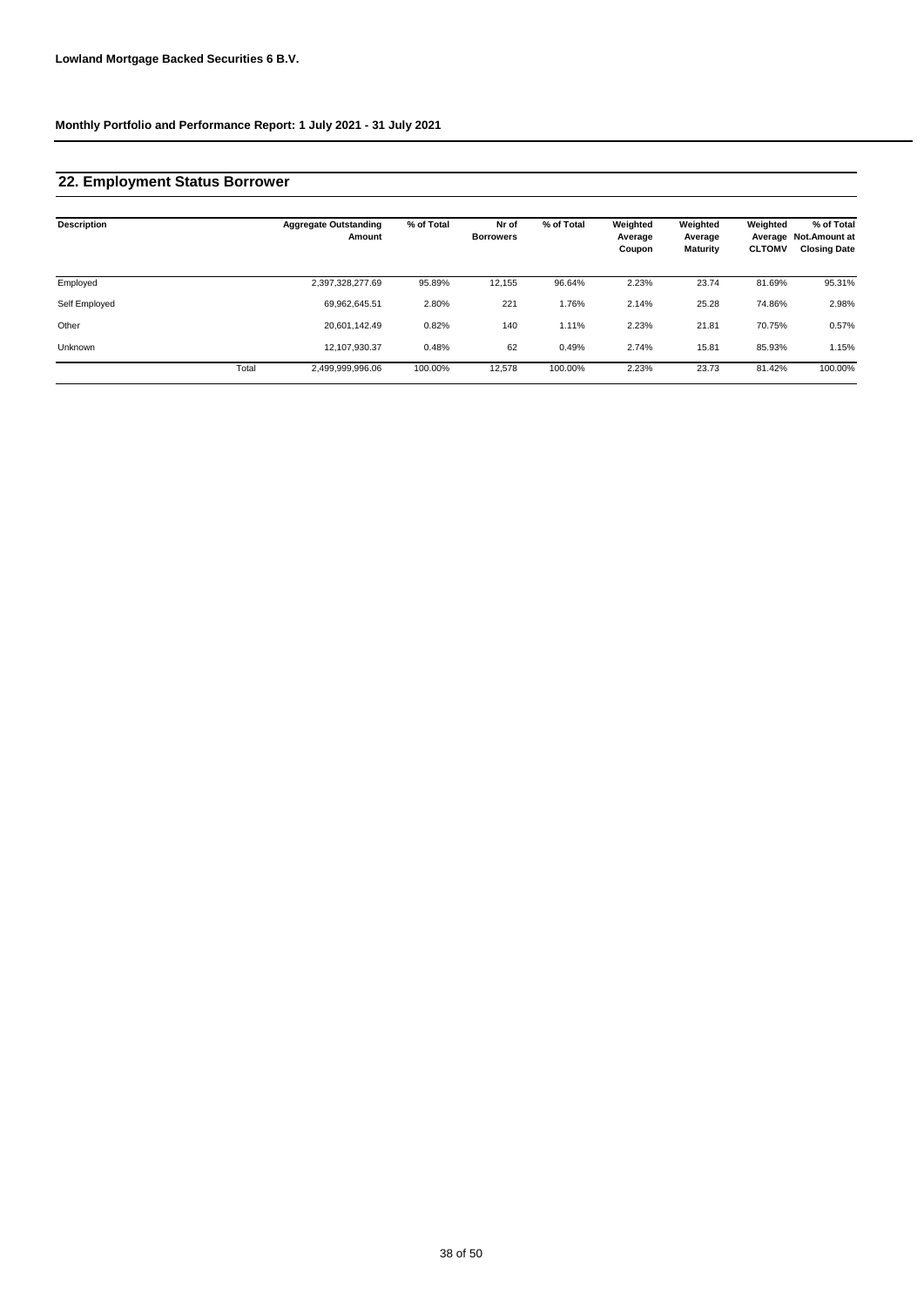## **23. Loan To Income**

| From $(>=) -$ Until $(<)$ |       | <b>Aggregate Outstanding</b><br>Amount | % of Total | Nr of<br><b>Borrowers</b> | % of Total | Weighted<br>Average<br>Coupon | Weighted<br>Average<br><b>Maturity</b> | Weighted<br><b>CLTOMV</b> | % of Total<br>Average Not. Amount at<br><b>Closing Date</b> |
|---------------------------|-------|----------------------------------------|------------|---------------------------|------------|-------------------------------|----------------------------------------|---------------------------|-------------------------------------------------------------|
| Self Certified (main)     |       |                                        |            |                           |            |                               |                                        |                           | 0.03%                                                       |
| < 0.5                     |       | 2,402,737.45                           | 0.10%      | 106                       | 0.84%      | 2.43%                         | 17.68                                  | 36.64%                    | 0.03%                                                       |
| $0.5 - 1.0$               |       | 6,695,779.49                           | 0.27%      | 129                       | 1.03%      | 2.57%                         | 16.66                                  | 34.86%                    | 0.17%                                                       |
| $1.0 - 1.5$               |       | 17,415,713.00                          | 0.70%      | 195                       | 1.55%      | 2.42%                         | 18.62                                  | 44.78%                    | 0.27%                                                       |
| $1.5 - 2.0$               |       | 43,904,165.90                          | 1.76%      | 324                       | 2.58%      | 2.39%                         | 20.78                                  | 62.59%                    | 1.05%                                                       |
| $2.0 - 2.5$               |       | 106,831,974.99                         | 4.27%      | 662                       | 5.26%      | 2.35%                         | 22.03                                  | 69.07%                    | 2.72%                                                       |
| $2.5 - 3.0$               |       | 212,625,099.02                         | 8.51%      | 1,204                     | 9.57%      | 2.34%                         | 22.86                                  | 76.33%                    | 6.16%                                                       |
| $3.0 - 3.5$               |       | 377,364,122.26                         | 15.09%     | 1,976                     | 15.71%     | 2.29%                         | 23.86                                  | 80.50%                    | 11.94%                                                      |
| $3.5 - 4.0$               |       | 590,487,286.60                         | 23.62%     | 2,981                     | 23.70%     | 2.25%                         | 24.44                                  | 82.98%                    | 18.84%                                                      |
| $4.0 - 4.5$               |       | 616,017,752.21                         | 24.64%     | 2,909                     | 23.13%     | 2.12%                         | 24.88                                  | 84.00%                    | 30.59%                                                      |
| $4.5 - 5.0$               |       | 284,196,108.35                         | 11.37%     | 1,129                     | 8.98%      | 2.12%                         | 24.39                                  | 84.83%                    | 16.48%                                                      |
| $5.0 - 5.5$               |       | 108,893,755.16                         | 4.36%      | 422                       | 3.36%      | 2.24%                         | 22.57                                  | 85.77%                    | 5.89%                                                       |
| $5.5 - 6.0$               |       | 51,122,312.96                          | 2.04%      | 199                       | 1.58%      | 2.32%                         | 21.48                                  | 85.07%                    | 2.20%                                                       |
| $6.0 - 6.5$               |       | 26,098,409.74                          | 1.04%      | 113                       | 0.90%      | 2.29%                         | 19.30                                  | 88.44%                    | 1.57%                                                       |
| $6.5 - 7.0$               |       | 20,156,461.64                          | 0.81%      | 82                        | 0.65%      | 2.46%                         | 17.37                                  | 87.59%                    | 0.86%                                                       |
| $7.0 =$                   |       | 35,788,317.29                          | 1.43%      | 147                       | 1.17%      | 2.50%                         | 17.27                                  | 86.50%                    | 1.17%                                                       |
| Unknown                   |       |                                        |            |                           |            |                               |                                        |                           |                                                             |
|                           | Total | 2,499,999,996.06                       | 100.00%    | 12,578                    | 100.00%    | 2.23%                         | 23.73                                  | 81.42%                    | 100.00%                                                     |

| Weighted Average |       |
|------------------|-------|
| Minimum          | 0.0   |
| Maximum          | 622.6 |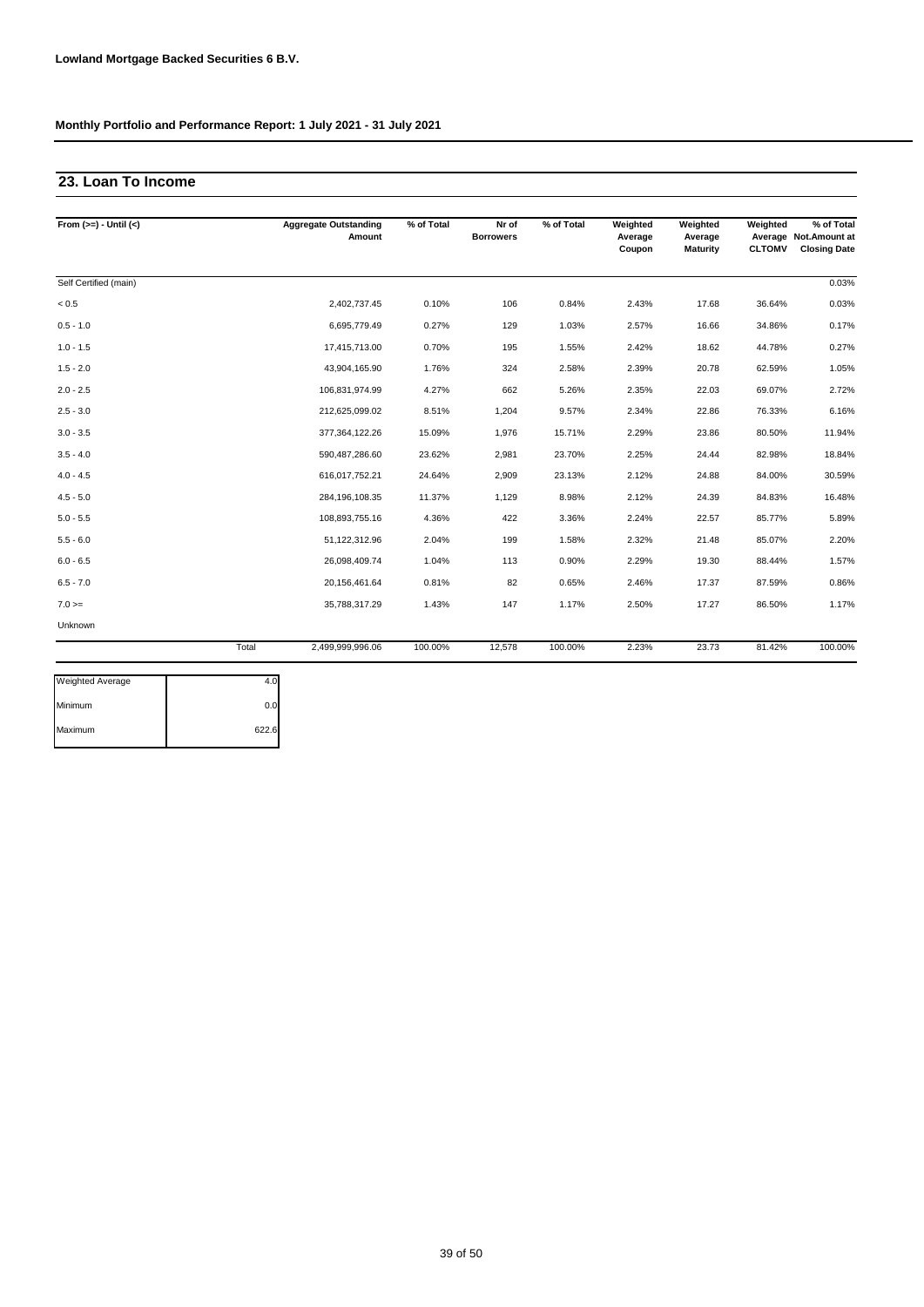## **24. Debt Service to Income**

| From $(>=) -$ Until $(<)$ |       | <b>Aggregate Outstanding</b><br>Amount | % of Total | Nr of<br><b>Borrowers</b> | % of Total | Weighted<br>Average<br>Coupon | Weighted<br>Average<br><b>Maturity</b> | Weighted<br><b>CLTOMV</b> | % of Total<br>Average Not. Amount at<br><b>Closing Date</b> |
|---------------------------|-------|----------------------------------------|------------|---------------------------|------------|-------------------------------|----------------------------------------|---------------------------|-------------------------------------------------------------|
| $< 5\%$                   |       | 23,101,454.95                          | 0.92%      | 305                       | 2.42%      | 1.92%                         | 19.20                                  | 46.62%                    | 0.46%                                                       |
| $5% - 10%$                |       | 174,748,240.17                         | 6.99%      | 1,030                     | 8.19%      | 1.99%                         | 21.28                                  | 71.70%                    | 4.61%                                                       |
| 10% - 15%                 |       | 653,102,523.04                         | 26.12%     | 3,169                     | 25.19%     | 2.11%                         | 23.42                                  | 80.61%                    | 21.67%                                                      |
| 15% - 20%                 |       | 1,050,625,853.14                       | 42.03%     | 5,146                     | 40.91%     | 2.16%                         | 24.55                                  | 83.30%                    | 42.55%                                                      |
| 20% - 25%                 |       | 497,739,176.31                         | 19.91%     | 2,403                     | 19.10%     | 2.48%                         | 23.92                                  | 83.12%                    | 24.62%                                                      |
| 25% - 30%                 |       | 80,279,751.44                          | 3.21%      | 413                       | 3.28%      | 3.05%                         | 22.09                                  | 84.13%                    | 4.96%                                                       |
| 30% - 35%                 |       | 11,289,999.58                          | 0.45%      | 61                        | 0.48%      | 3.36%                         | 20.13                                  | 84.02%                    | 0.86%                                                       |
| 35% - 40%                 |       | 3,913,425.01                           | 0.16%      | 23                        | 0.18%      | 3.21%                         | 18.08                                  | 79.21%                    | 0.18%                                                       |
| 40% - 45%                 |       | 1,307,375.32                           | 0.05%      | $\overline{7}$            | 0.06%      | 2.25%                         | 22.30                                  | 65.95%                    | 0.04%                                                       |
| 45% - 50%                 |       | 880,435.99                             | 0.04%      | 6                         | 0.05%      | 3.50%                         | 15.13                                  | 76.35%                    | 0.02%                                                       |
| 50% - 55%                 |       | 428,705.45                             | 0.02%      | 3                         | 0.02%      | 2.91%                         | 17.66                                  | 84.70%                    |                                                             |
| 55% - 60%                 |       |                                        |            |                           |            |                               |                                        |                           | 0.02%                                                       |
| 60% - 65%                 |       | 427,385.65                             | 0.02%      | 3                         | 0.02%      | 3.45%                         | 17.47                                  | 74.37%                    |                                                             |
| 65% - 70%                 |       | 606,341.45                             | 0.02%      | 3                         | 0.02%      | 3.31%                         | 20.59                                  | 81.46%                    |                                                             |
| $70\%>=$                  |       | 1,549,328.56                           | 0.06%      | 6                         | 0.05%      | 2.59%                         | 18.61                                  | 71.31%                    | 0.00%                                                       |
| Unknown                   |       |                                        |            |                           |            |                               |                                        |                           |                                                             |
|                           | Total | 2,499,999,996.06                       | 100.00%    | 12,578                    | 100.00%    | 2.23%                         | 23.73                                  | 81.42%                    | 100.00%                                                     |

| <b>Weighted Average</b> | 18%    |
|-------------------------|--------|
| Minimum                 | 0%     |
| Maximum                 | 3,093% |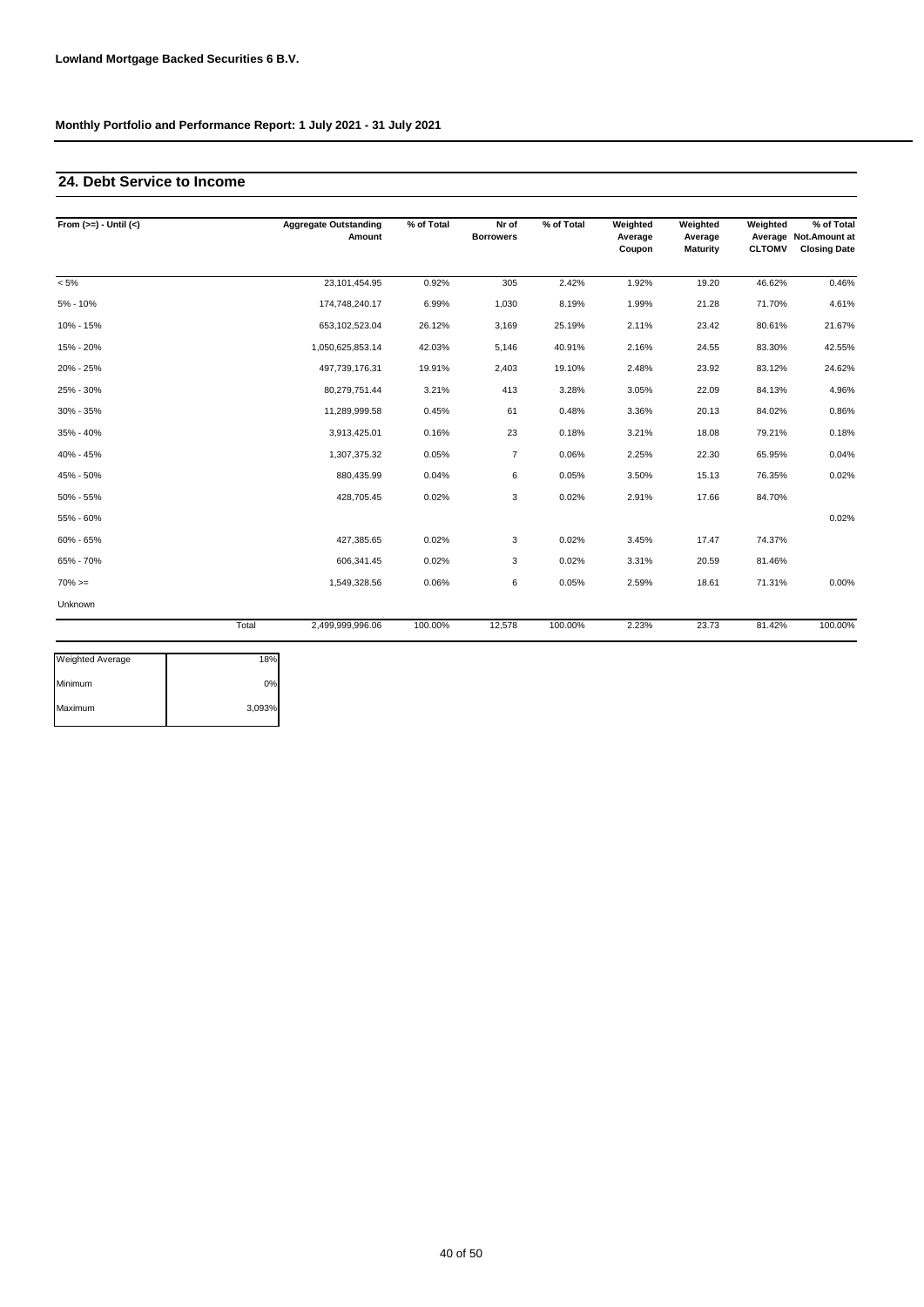## **25. Loanpart Payment Frequency**

| <b>Description</b> |       | <b>Aggregate Outstanding</b><br>Amount | % of Total | Nr of Loans | % of Total | Weighted<br>Average<br>Coupon | Weighted<br>Average<br><b>Maturity</b> | Weighted<br>Average<br><b>CLTOMV</b> | % of Total<br>Not.Amount at<br><b>Closing Date</b> |
|--------------------|-------|----------------------------------------|------------|-------------|------------|-------------------------------|----------------------------------------|--------------------------------------|----------------------------------------------------|
| Monthly            |       | 2,499,999,996.06                       | 100.00%    | 12,578      | 100.00%    | 2.23%                         | 23.73                                  | 81.42%                               | 100.00%                                            |
| Quarterly          |       |                                        |            |             |            |                               |                                        |                                      |                                                    |
| Semi-annualy       |       |                                        |            |             |            |                               |                                        |                                      |                                                    |
| Annualy            |       |                                        |            |             |            |                               |                                        |                                      |                                                    |
| Unknown            |       |                                        |            |             |            |                               |                                        |                                      |                                                    |
|                    | Total | 2,499,999,996.06                       | 100.00%    | 12,578      | 100.00%    | 2.23%                         | 23.73                                  | 81.42%                               | 100.00%                                            |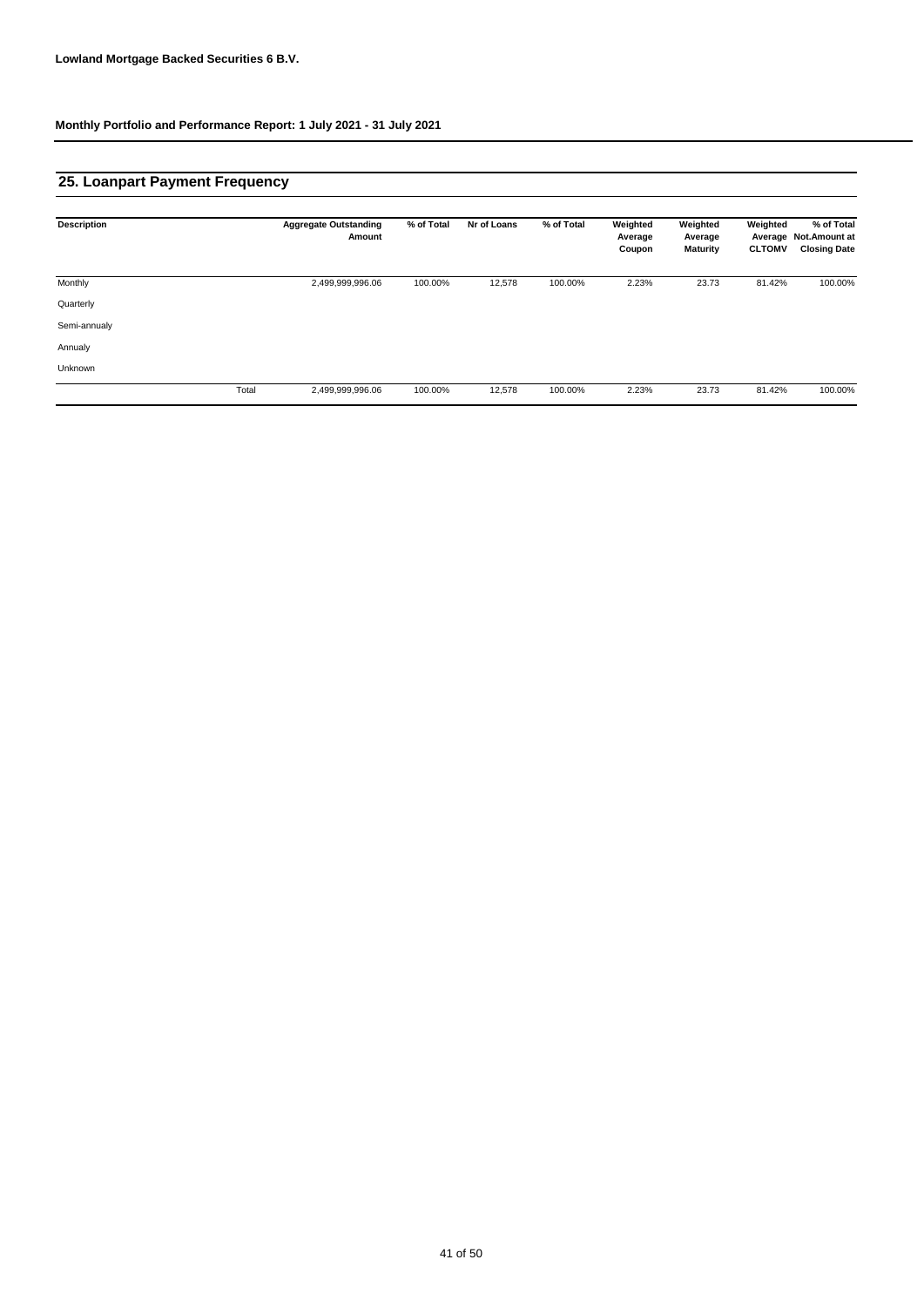# **26a. Guarantee Type - Loan**

| <b>Description</b>   |       | <b>Aggregate Outstanding</b><br>Amount | % of Total | Nr of Loans | % of Total | Weighted<br>Average<br>Coupon | Weighted<br>Average<br><b>Maturity</b> | Weighted<br><b>CLTOMV</b> | % of Total<br>Average Not. Amount at<br><b>Closing Date</b> |
|----------------------|-------|----------------------------------------|------------|-------------|------------|-------------------------------|----------------------------------------|---------------------------|-------------------------------------------------------------|
| <b>NHG Guarantee</b> |       | 1,072,588,603.39                       | 42.90%     | 6.648       | 52.85%     | 2.11%                         | 24.71                                  | 84.60%                    | 45.39%                                                      |
| Non-NHG Guarantee    |       | 1,427,411,392.67                       | 57.10%     | 5,930       | 47.15%     | 2.33%                         | 22.99                                  | 79.03%                    | 54.61%                                                      |
| Other                |       |                                        |            |             |            |                               |                                        |                           |                                                             |
|                      | Total | 2,499,999,996.06                       | 100.00%    | 12.578      | 100.00%    | 2.23%                         | 23.73                                  | 81.42%                    | 100.00%                                                     |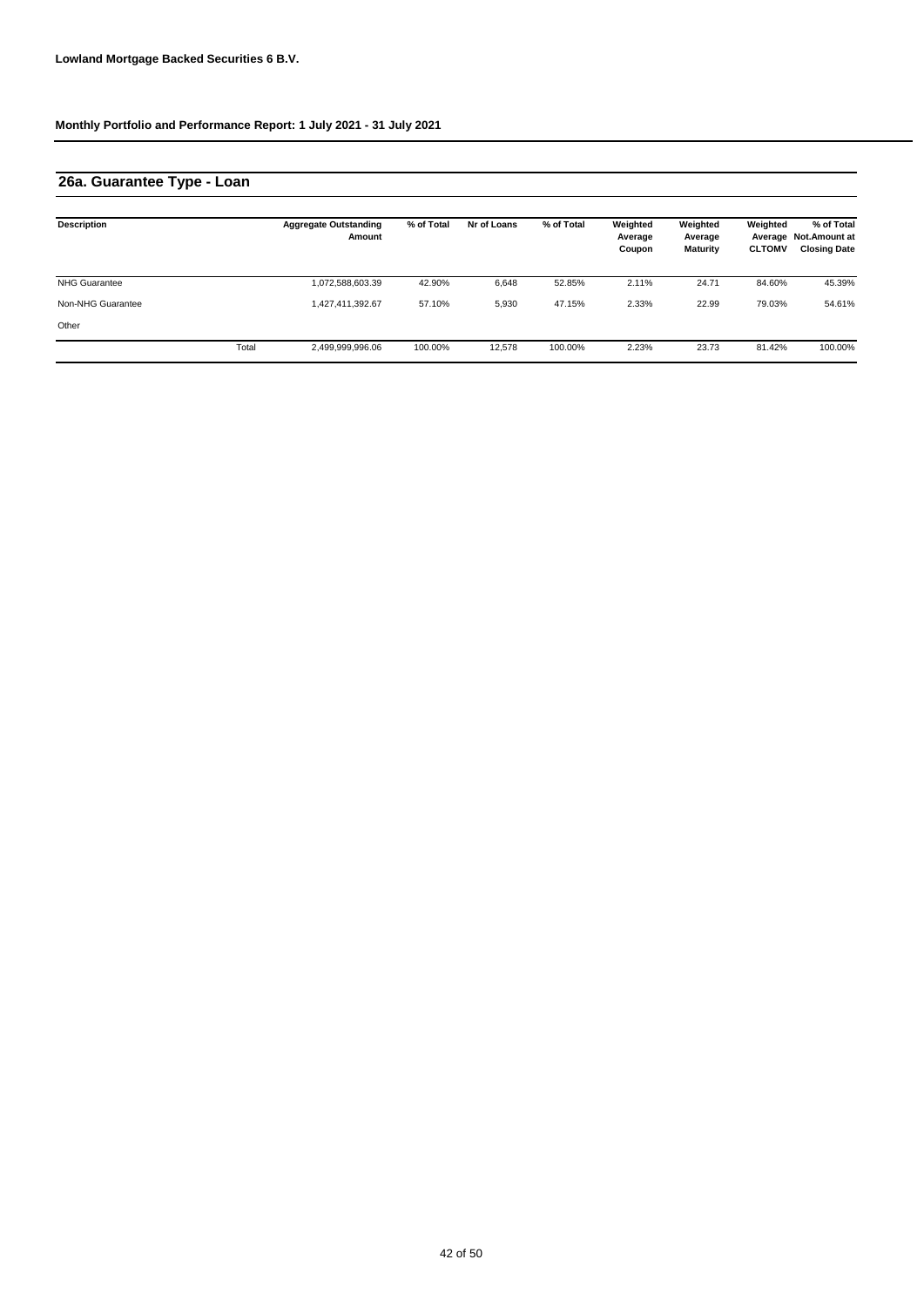# **26b. Guarantee Type - Loanpart**

| <b>Description</b>   |       | <b>Aggregate Outstanding</b><br>Amount | % of Total | Nr of<br>Loanparts | % of Total | Weighted<br>Average<br>Coupon | Weighted<br>Average<br><b>Maturity</b> | Weighted<br>Average<br><b>CLTOMV</b> | % of Total<br><b>Not.Amount at</b><br><b>Closing Date</b> |
|----------------------|-------|----------------------------------------|------------|--------------------|------------|-------------------------------|----------------------------------------|--------------------------------------|-----------------------------------------------------------|
| <b>NHG Guarantee</b> |       | 1,141,698,577.03                       | 45.67%     | 13.547             | 49.28%     | 2.12%                         | 24.51                                  | 84.50%                               | 47.56%                                                    |
| Non-NHG Guarantee    |       | 1,358,301,419.03                       | 54.33%     | 13.945             | 50.72%     | 2.33%                         | 23.07                                  | 78.82%                               | 52.44%                                                    |
| Unknown              |       |                                        |            |                    |            |                               |                                        |                                      |                                                           |
|                      | Total | 2,499,999,996.06                       | 100.00%    | 27,492             | 100.00%    | 2.23%                         | 23.73                                  | 81.42%                               | 100.00%                                                   |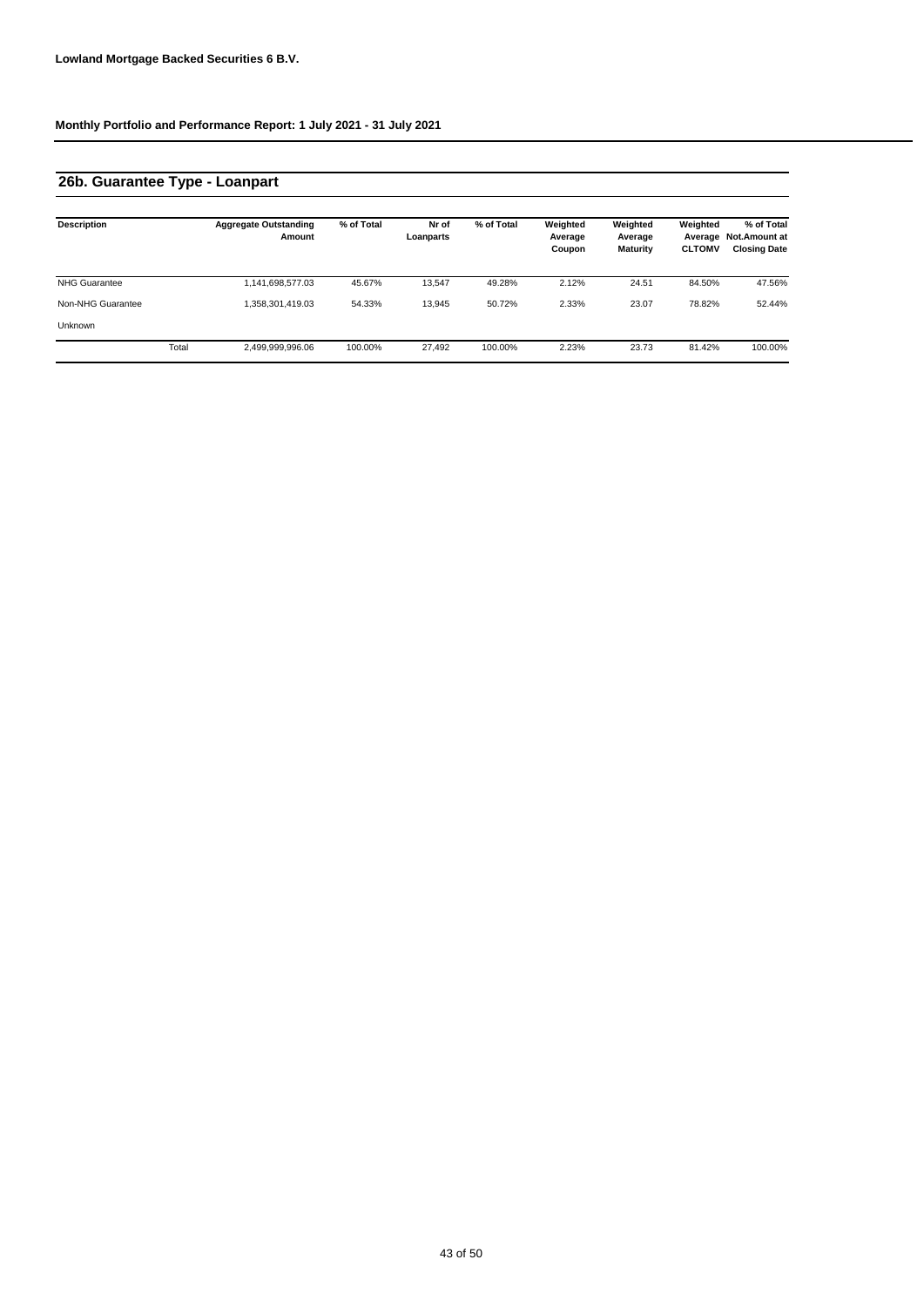| 27. Originator |       |                                        |            |             |            |                               |                                        |                           |                                                             |
|----------------|-------|----------------------------------------|------------|-------------|------------|-------------------------------|----------------------------------------|---------------------------|-------------------------------------------------------------|
| Originator     |       | <b>Aggregate Outstanding</b><br>Amount | % of Total | Nr of Loans | % of Total | Weighted<br>Average<br>Coupon | Weighted<br>Average<br><b>Maturity</b> | Weighted<br><b>CLTOMV</b> | % of Total<br>Average Not. Amount at<br><b>Closing Date</b> |
| Reaal          |       |                                        |            |             |            |                               |                                        |                           |                                                             |
| de Volksbank   |       | 2,499,999,996.06                       | 100.00%    | 12,578      | 100.00%    | 2.23%                         | 23.73                                  | 81.42%                    | 100.00%                                                     |
|                | Total | 2,499,999,996.06                       | 100.00%    | 12,578      | 100.00%    | 2.23%                         | 23.73                                  | 81.42%                    | 100.00%                                                     |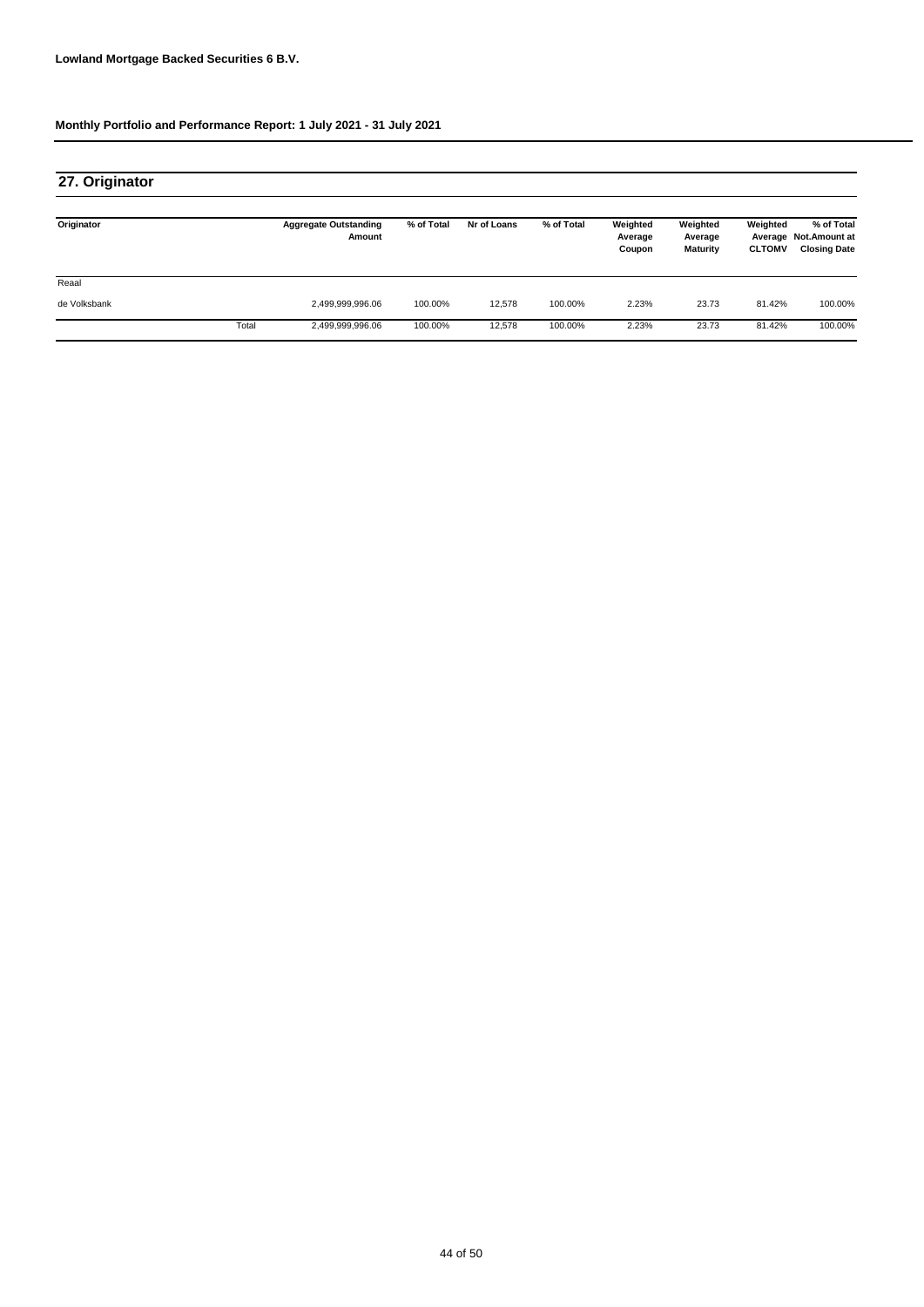| 28. Servicer |       |                                        |            |             |            |                               |                                        |                           |                                                             |
|--------------|-------|----------------------------------------|------------|-------------|------------|-------------------------------|----------------------------------------|---------------------------|-------------------------------------------------------------|
| Servicer     |       | <b>Aggregate Outstanding</b><br>Amount | % of Total | Nr of Loans | % of Total | Weighted<br>Average<br>Coupon | Weighted<br>Average<br><b>Maturity</b> | Weighted<br><b>CLTOMV</b> | % of Total<br>Average Not. Amount at<br><b>Closing Date</b> |
| de Volksbank |       | 2,499,999,996.06                       | 100.00%    | 12.578      | 100.00%    | 2.23%                         | 23.73                                  | 81.42%                    | 100.00%                                                     |
|              | Total | 2,499,999,996.06                       | 100.00%    | 12,578      | 100.00%    | 2.23%                         | 23.73                                  | 81.42%                    | 100.00%                                                     |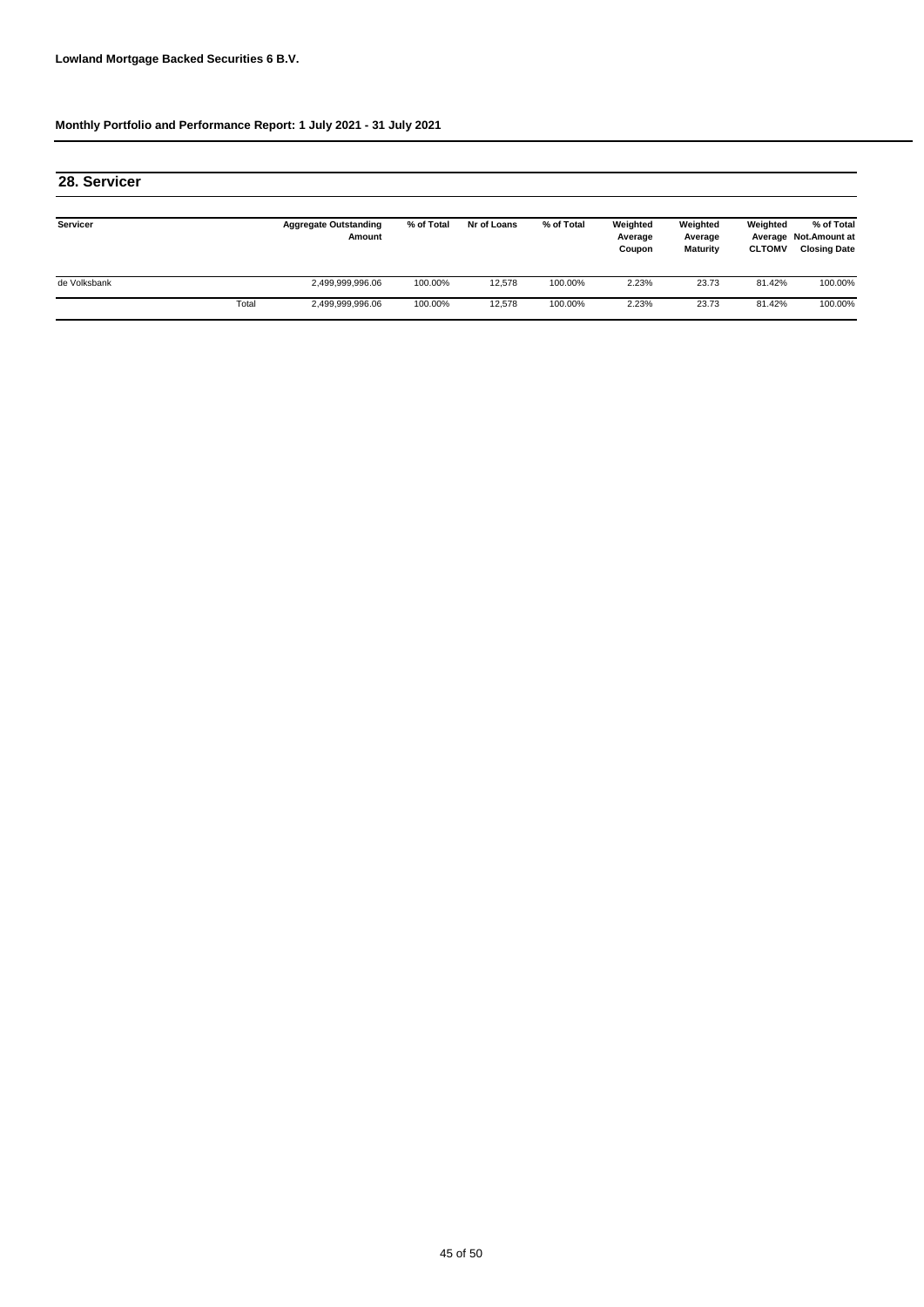# **29. Capital Insurance**

| <b>Insurance Policy Provider</b> |       | <b>Aggregate Outstanding</b><br>Amount | % of Total | Nr of<br>Loanparts | % of Total | Weighted<br>Average<br>Coupon | Weighted<br>Average<br><b>Maturity</b> | Average<br><b>CLTOMV</b> | Weighted % of Total Not.<br><b>Amount at</b><br>Closing |
|----------------------------------|-------|----------------------------------------|------------|--------------------|------------|-------------------------------|----------------------------------------|--------------------------|---------------------------------------------------------|
| SRLEV                            |       | 37,545,569.39                          | $.50\%$    | 772                | 2.81%      | 3.21%                         | 13.35                                  | 70.22%                   | 1.54%                                                   |
| Unknown                          |       | 2,462,454,426.67                       | 98.50%     | 26.720             | 97.19%     | 2.22%                         | 23.89                                  | 81.59%                   | 98.46%                                                  |
|                                  | Total | 2,499,999,996.06                       | 100.00%    | 27.492             | 100.00%    | 2.23%                         | 23.73                                  | 81.42%                   | 100.00%                                                 |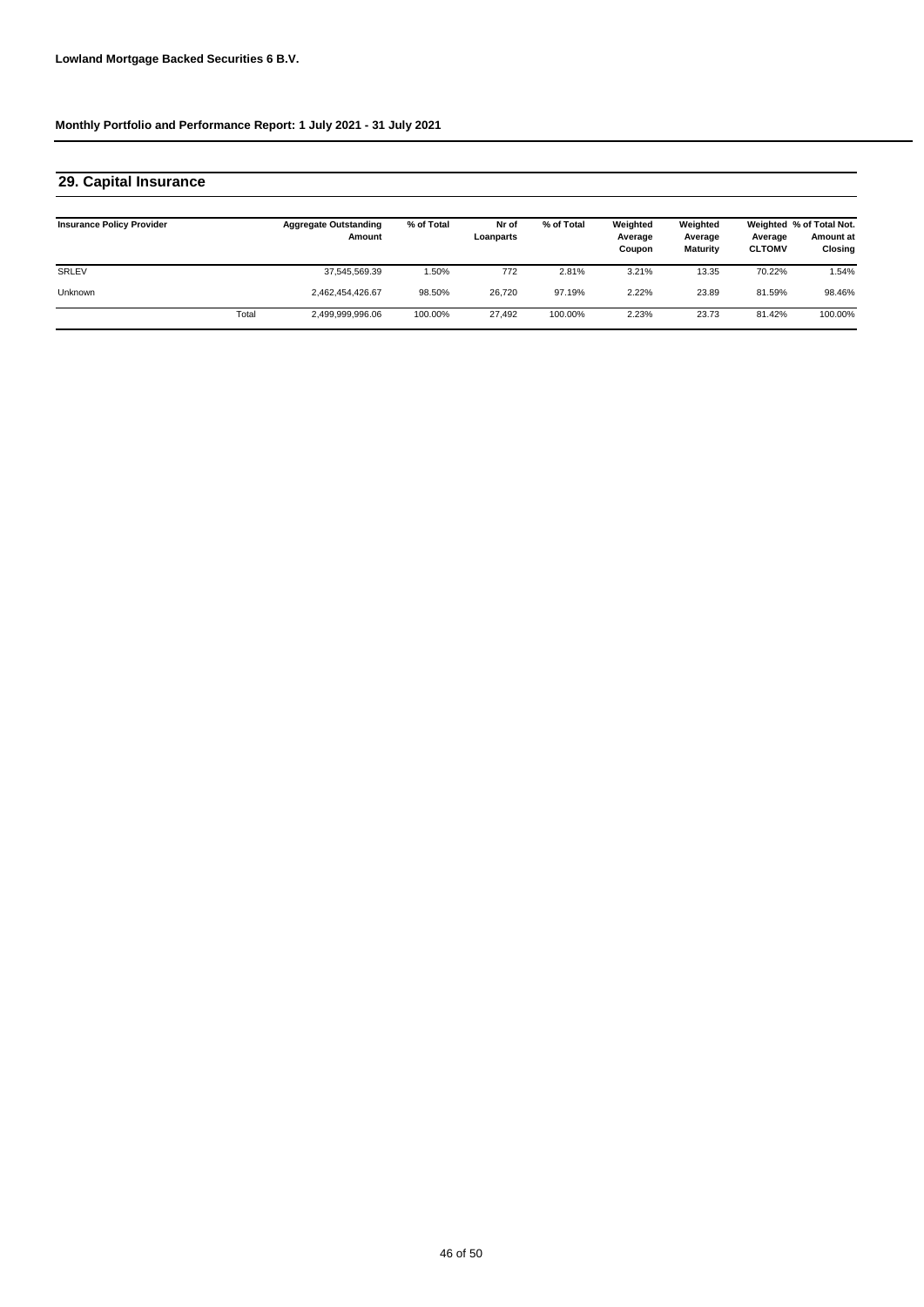### **Glossary**

| Term                                                         | <b>Definition / Calculation</b>                                                                                                                                                                                                                                                                                                                                          |  |  |  |  |  |  |
|--------------------------------------------------------------|--------------------------------------------------------------------------------------------------------------------------------------------------------------------------------------------------------------------------------------------------------------------------------------------------------------------------------------------------------------------------|--|--|--|--|--|--|
| Arrears                                                      | means an amount that is overdue exceeding EUR 11;                                                                                                                                                                                                                                                                                                                        |  |  |  |  |  |  |
| Article 405 of the CRR                                       | means Article 405 of Regulation (EU) No 575/2013 of the European Parliament and of the Council of 26 June 2013 on prudential requirements<br>for credit institutions and investment firms and amending Regulation (EU) No 648/2012;<br>means Article 51 of the Commission Delegated Regulation No 231/2013 of 19 December 2012 supplementing Directive 2011/61/EU of the |  |  |  |  |  |  |
| Article 51 of the AIFMR                                      | European Parliament and of the Council with regard to exemptions, general operating conditions, depositaries, leverage, transparency and<br>supervision;                                                                                                                                                                                                                 |  |  |  |  |  |  |
| Back-Up Servicer                                             | $N/A$ ;                                                                                                                                                                                                                                                                                                                                                                  |  |  |  |  |  |  |
| Cash Advance Facility                                        | means the cash advance facility as referred to in Clause 3.1 of the Cash Advance Facility Agreement;                                                                                                                                                                                                                                                                     |  |  |  |  |  |  |
| Cash Advance Facility Maximum Available Amount               | means an amount equal to the greater of (i) 1.6 per cent. of the Principal Amount Outstanding of the Class A Notes on such date and (ii) 0.6 per<br>cent of the Principal Amount Outstanding of the Class A Notes as at the Closing Date.                                                                                                                                |  |  |  |  |  |  |
| Cash Advance Facility Provider                               | means de Volkbank N.V.;                                                                                                                                                                                                                                                                                                                                                  |  |  |  |  |  |  |
| Cash Advance Facility Stand-by Drawing Account               | means the Issuer Collection Account on which any Cash Advance Facility Stand-by Drawing will be deposited;                                                                                                                                                                                                                                                               |  |  |  |  |  |  |
| Constant Default Rate (CDR)                                  | represents the percentage of outstanding principal balances in the pool that are in default in relation to the principal balance of the mortgage pool;                                                                                                                                                                                                                   |  |  |  |  |  |  |
| Constant Prepayment Rate (CPR)                               | means prepayment as ratio of the principal mortgage balance outstanding at the beginning of the relevant period;                                                                                                                                                                                                                                                         |  |  |  |  |  |  |
| <b>Construction Deposit</b>                                  | means in relation to a Mortgage Loan, that part of the Mortgage Loan which the relevant Borrower requested to be disbursed into a blocked<br>account held in his name with the relevant Seller, the proceeds of which may be applied towards construction of, or improvements to, the relevant                                                                           |  |  |  |  |  |  |
| <b>Construction Deposit Guarantee</b>                        | $N/A$ :                                                                                                                                                                                                                                                                                                                                                                  |  |  |  |  |  |  |
| Coupon                                                       | means the interest coupons appertaining to the Notes;                                                                                                                                                                                                                                                                                                                    |  |  |  |  |  |  |
| <b>Credit Enhancement</b>                                    | the combined structural features that improve the credit worthiness of the respective notes.                                                                                                                                                                                                                                                                             |  |  |  |  |  |  |
| <b>Credit Rating</b>                                         | an assessment of the credit worthiness of the notes assigned by the Credit Rating Agencies;                                                                                                                                                                                                                                                                              |  |  |  |  |  |  |
| Curr. Loan to Original Foreclosure Value (CLTOFV)            | means the ratio calculated by dividing the current outstanding loan amount by the Orignal Foreclosure Value;                                                                                                                                                                                                                                                             |  |  |  |  |  |  |
| Current Loan to Indexed Foreclosure Value (CLTIFV)           | means the ratio calculated by dividing the current outstanding loan amount by the Indexed Foreclosure Value;                                                                                                                                                                                                                                                             |  |  |  |  |  |  |
| Current Loan to Indexed Market Value (CLTIMV)                | means the ratio calculated by dividing the current outstanding loan amount by the Indexed Market Value;                                                                                                                                                                                                                                                                  |  |  |  |  |  |  |
| Current Loan to Original Market Value (CLTOMV)               | means the ratio calculated by dividing the current outstanding loan amount by the Original Market Value;                                                                                                                                                                                                                                                                 |  |  |  |  |  |  |
| Custodian                                                    | means ING Bank N.V.                                                                                                                                                                                                                                                                                                                                                      |  |  |  |  |  |  |
| Cut-Off Date<br>Day Count Convention                         | means (i) with respect to the Mortgage Receivables purchased on the Closing Date, 30 september 2018 and (ii) with respect to Further Advance<br>Receivables purchased on a Notes Payment Date, the first day of the month of the relevant Notes Payment Date;<br>means Actual/360 for the class A1 notes and 30/360 for the class A2 notes;                              |  |  |  |  |  |  |
| Debt Service to Income                                       | means the ratio calculated by dividing the amount a borrower is required to pay (in interest and principal repayments) on an annual basis by the                                                                                                                                                                                                                         |  |  |  |  |  |  |
| Deferred Purchase Price                                      | borrower(s) disposable income;<br>means part of the purchase price for the Mortgage Receivables equal to the sum of all Deferred Purchase Price Instalments;                                                                                                                                                                                                             |  |  |  |  |  |  |
| Deferred Purchase Price Installment                          | means, after application of the relevant available amounts in accordance with the relevant Priority of Payments, any amount remaining after all                                                                                                                                                                                                                          |  |  |  |  |  |  |
| Delinquency                                                  | items ranking higher than the item relating to the Deferred Purchase Price have been satisfied;<br>refer to Arrears;                                                                                                                                                                                                                                                     |  |  |  |  |  |  |
| Economic Region (NUTS)                                       | The Nomenclature of Territorial Units for Statistics (NUTS) was drawn up by Eurostat more than 30 years ago in order to provide a single uniform                                                                                                                                                                                                                         |  |  |  |  |  |  |
| <b>Equivalent Securities</b>                                 | breakdown of territorial units for the production of regional statistics for the European Union. The NUTS classification has been used in EU<br>legislation since 1988;<br>securities equivalent to Purchased Securities under that Transaction. If and to the extent that such Purchased Securities have been redeemed,                                                 |  |  |  |  |  |  |
|                                                              | the expression shall mean a sum of money equivalent to the proceeds of the redemption (other than Distributions);                                                                                                                                                                                                                                                        |  |  |  |  |  |  |
| <b>Excess Spread</b>                                         | $N/A$ ;                                                                                                                                                                                                                                                                                                                                                                  |  |  |  |  |  |  |
| Excess Spread Margin                                         | $N/A$ ;                                                                                                                                                                                                                                                                                                                                                                  |  |  |  |  |  |  |
| Final Maturity Date<br><b>First Optional Redemption Date</b> | means the Notes Payment Date falling in October 2055;<br>means the Notes Payment Date falling in October 2023;                                                                                                                                                                                                                                                           |  |  |  |  |  |  |
| Foreclosed Mortgage Loan                                     | means all mortgage rights and ancillary rights have been exercised;                                                                                                                                                                                                                                                                                                      |  |  |  |  |  |  |
| Foreclosed NHG Loan                                          | means all mortgage rights and ancillary rights have been exercised on mortgage loan that has the benefit of an NHG Guarantee;                                                                                                                                                                                                                                            |  |  |  |  |  |  |
| Foreclosed Non NHG Loan                                      | means all mortgage rights and ancillary rights have been exercised on mortgage loan that does not have the benefit of an NHG Guarantee;                                                                                                                                                                                                                                  |  |  |  |  |  |  |
| Foreclosure                                                  | means forced (partial) repayment of the mortgage loan;                                                                                                                                                                                                                                                                                                                   |  |  |  |  |  |  |
| Foreclosure Value                                            | means the estimated value of the mortgaged property if the mortgaged property would be sold in a public auction;                                                                                                                                                                                                                                                         |  |  |  |  |  |  |
| Further Advances / Modified Loans                            | "Further Advance" means a loan or a further advance to be made to a Borrower under a Mortgage Loan, which is secured by the same Mortgage;                                                                                                                                                                                                                               |  |  |  |  |  |  |
|                                                              |                                                                                                                                                                                                                                                                                                                                                                          |  |  |  |  |  |  |
| Indexed Foreclosure Value                                    | means the estimated value of the mortgaged property if the mortgaged property would be sold in a public auction multiplied with the indexation<br>rate per the valuation date;                                                                                                                                                                                           |  |  |  |  |  |  |
| Indexed Market Value                                         | means the value of the collateral multiplied with the indexation rate per the valuation date, multiplied with the market value factor;                                                                                                                                                                                                                                   |  |  |  |  |  |  |
| Interest Rate Fixed Period                                   | relates to the period for which mortgage loan interest has been fixed;                                                                                                                                                                                                                                                                                                   |  |  |  |  |  |  |
| Issuer Account Bank                                          | means Rabobank.                                                                                                                                                                                                                                                                                                                                                          |  |  |  |  |  |  |
| <b>Issuer Transaction Account</b>                            | means the Issuer Collection Account.                                                                                                                                                                                                                                                                                                                                     |  |  |  |  |  |  |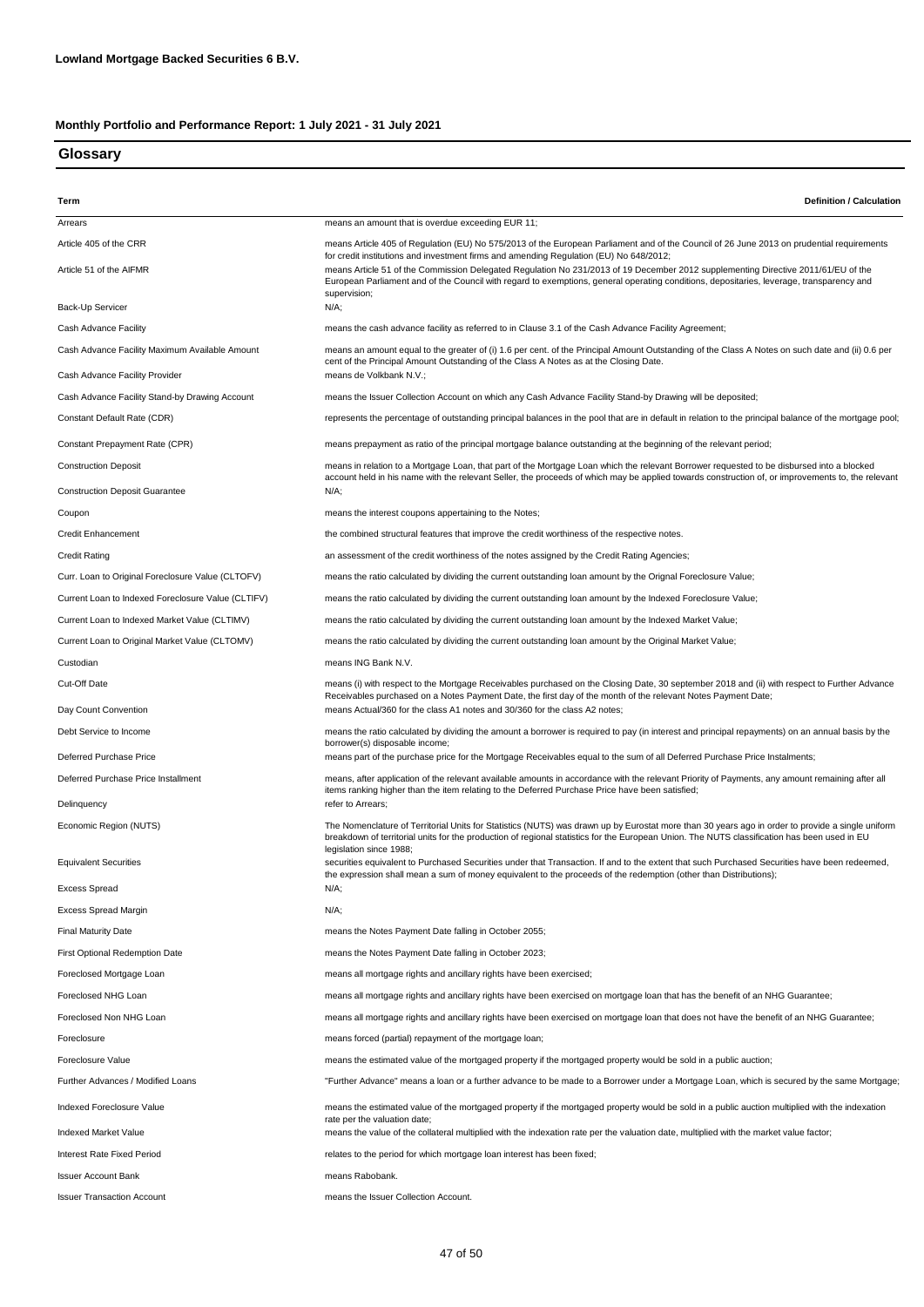| Loan to Income (LTI)                              | means the ratio calculated by dividing the original loan amount by the income of the borrower at the moment of origination of the Mortgage Loan;                                                                                                                                                                                                                                                                                                                                                                                                                                                                                                                                                                                                                                                                                                                                                                                                                                                                                                                                                                                                                                                                                                                                                                                                                                                                                                                                                                                                                                                                                                                                                                                                                                                                                                                                                                                                                                                                                                                                                                                                                                                                                                                                                                                                                                                                                                    |
|---------------------------------------------------|-----------------------------------------------------------------------------------------------------------------------------------------------------------------------------------------------------------------------------------------------------------------------------------------------------------------------------------------------------------------------------------------------------------------------------------------------------------------------------------------------------------------------------------------------------------------------------------------------------------------------------------------------------------------------------------------------------------------------------------------------------------------------------------------------------------------------------------------------------------------------------------------------------------------------------------------------------------------------------------------------------------------------------------------------------------------------------------------------------------------------------------------------------------------------------------------------------------------------------------------------------------------------------------------------------------------------------------------------------------------------------------------------------------------------------------------------------------------------------------------------------------------------------------------------------------------------------------------------------------------------------------------------------------------------------------------------------------------------------------------------------------------------------------------------------------------------------------------------------------------------------------------------------------------------------------------------------------------------------------------------------------------------------------------------------------------------------------------------------------------------------------------------------------------------------------------------------------------------------------------------------------------------------------------------------------------------------------------------------------------------------------------------------------------------------------------------------|
| Loanpart Payment Frequency                        | monthly;                                                                                                                                                                                                                                                                                                                                                                                                                                                                                                                                                                                                                                                                                                                                                                                                                                                                                                                                                                                                                                                                                                                                                                                                                                                                                                                                                                                                                                                                                                                                                                                                                                                                                                                                                                                                                                                                                                                                                                                                                                                                                                                                                                                                                                                                                                                                                                                                                                            |
| Loanpart(s)                                       | means one or more of the loan parts (leningdelen) of which a Mortgage Loan consists;                                                                                                                                                                                                                                                                                                                                                                                                                                                                                                                                                                                                                                                                                                                                                                                                                                                                                                                                                                                                                                                                                                                                                                                                                                                                                                                                                                                                                                                                                                                                                                                                                                                                                                                                                                                                                                                                                                                                                                                                                                                                                                                                                                                                                                                                                                                                                                |
| Loss                                              | refer to Realised Loss:                                                                                                                                                                                                                                                                                                                                                                                                                                                                                                                                                                                                                                                                                                                                                                                                                                                                                                                                                                                                                                                                                                                                                                                                                                                                                                                                                                                                                                                                                                                                                                                                                                                                                                                                                                                                                                                                                                                                                                                                                                                                                                                                                                                                                                                                                                                                                                                                                             |
| <b>Loss Severity</b>                              | means loss as a percentage of the principal outstanding at foreclosure;                                                                                                                                                                                                                                                                                                                                                                                                                                                                                                                                                                                                                                                                                                                                                                                                                                                                                                                                                                                                                                                                                                                                                                                                                                                                                                                                                                                                                                                                                                                                                                                                                                                                                                                                                                                                                                                                                                                                                                                                                                                                                                                                                                                                                                                                                                                                                                             |
| Market Value                                      | means estimated value of the mortgaged property if the mortgaged property would be privately sold voluntarily;                                                                                                                                                                                                                                                                                                                                                                                                                                                                                                                                                                                                                                                                                                                                                                                                                                                                                                                                                                                                                                                                                                                                                                                                                                                                                                                                                                                                                                                                                                                                                                                                                                                                                                                                                                                                                                                                                                                                                                                                                                                                                                                                                                                                                                                                                                                                      |
| Mortgage Loan                                     | means the mortgage loans granted by the relevant Seller to the relevant borrowers which may consist of one or more Loan Parts as set forth in<br>the List of Mortgage Loans and, after any purchase and assignment of any New Mortgage Receivables or Further Advance Receivables has<br>taken place in accordance with the Mortgage Receivables Purchase Agreement, the relevant New Mortgage Loans and/or Further Advances, to<br>the extent not retransferred or otherwise disposed of by the Issuer;                                                                                                                                                                                                                                                                                                                                                                                                                                                                                                                                                                                                                                                                                                                                                                                                                                                                                                                                                                                                                                                                                                                                                                                                                                                                                                                                                                                                                                                                                                                                                                                                                                                                                                                                                                                                                                                                                                                                            |
| Mortgage Loan Portfolio                           | means the portfolio of Mortgage Loans;                                                                                                                                                                                                                                                                                                                                                                                                                                                                                                                                                                                                                                                                                                                                                                                                                                                                                                                                                                                                                                                                                                                                                                                                                                                                                                                                                                                                                                                                                                                                                                                                                                                                                                                                                                                                                                                                                                                                                                                                                                                                                                                                                                                                                                                                                                                                                                                                              |
| Mortgage Receivable(s)                            | means any and all rights of the relevant Seller (and after assignment of such rights to the Issuer, of the Issuer) against the Borrower under or in<br>connection with a Mortgage Loan, including any and all claims of the relevant Seller (or the Issuer after assignment) on the Borrower as a result of<br>the Mortgage Loan being terminated, dissolved or declared null and void;                                                                                                                                                                                                                                                                                                                                                                                                                                                                                                                                                                                                                                                                                                                                                                                                                                                                                                                                                                                                                                                                                                                                                                                                                                                                                                                                                                                                                                                                                                                                                                                                                                                                                                                                                                                                                                                                                                                                                                                                                                                             |
| <b>NHG Guarantee</b>                              | means a guarantee (borgtocht) under the NHG Conditions granted by Stichting WEW;                                                                                                                                                                                                                                                                                                                                                                                                                                                                                                                                                                                                                                                                                                                                                                                                                                                                                                                                                                                                                                                                                                                                                                                                                                                                                                                                                                                                                                                                                                                                                                                                                                                                                                                                                                                                                                                                                                                                                                                                                                                                                                                                                                                                                                                                                                                                                                    |
| NHG Loan                                          | means a Mortgage Loan that has the benefit of an NHG Guarantee;                                                                                                                                                                                                                                                                                                                                                                                                                                                                                                                                                                                                                                                                                                                                                                                                                                                                                                                                                                                                                                                                                                                                                                                                                                                                                                                                                                                                                                                                                                                                                                                                                                                                                                                                                                                                                                                                                                                                                                                                                                                                                                                                                                                                                                                                                                                                                                                     |
| Non NHG Loan                                      | means a Mortgage Loan that does not have the benefit of an NHG Guarantee;                                                                                                                                                                                                                                                                                                                                                                                                                                                                                                                                                                                                                                                                                                                                                                                                                                                                                                                                                                                                                                                                                                                                                                                                                                                                                                                                                                                                                                                                                                                                                                                                                                                                                                                                                                                                                                                                                                                                                                                                                                                                                                                                                                                                                                                                                                                                                                           |
| <b>Notification Events</b>                        | means any of the Assignment Notification Events and the Pledge Notification Events;                                                                                                                                                                                                                                                                                                                                                                                                                                                                                                                                                                                                                                                                                                                                                                                                                                                                                                                                                                                                                                                                                                                                                                                                                                                                                                                                                                                                                                                                                                                                                                                                                                                                                                                                                                                                                                                                                                                                                                                                                                                                                                                                                                                                                                                                                                                                                                 |
| <b>Notification Trigger</b>                       | A notification trigger is an event that when it occurs or a threshold that when it is breached, is considered to be an Assignment Notification Event;                                                                                                                                                                                                                                                                                                                                                                                                                                                                                                                                                                                                                                                                                                                                                                                                                                                                                                                                                                                                                                                                                                                                                                                                                                                                                                                                                                                                                                                                                                                                                                                                                                                                                                                                                                                                                                                                                                                                                                                                                                                                                                                                                                                                                                                                                               |
| Occupancy                                         | means the way the mortgaged property is used (eg. owner occupied);                                                                                                                                                                                                                                                                                                                                                                                                                                                                                                                                                                                                                                                                                                                                                                                                                                                                                                                                                                                                                                                                                                                                                                                                                                                                                                                                                                                                                                                                                                                                                                                                                                                                                                                                                                                                                                                                                                                                                                                                                                                                                                                                                                                                                                                                                                                                                                                  |
| Orig. Loan to Original Foreclosure Value (OLTOFV) | means the ratio calculated by dividing the original principal amount of a Mortgage Receivable at the moment of origination by the Original<br>Foreclosure Value;                                                                                                                                                                                                                                                                                                                                                                                                                                                                                                                                                                                                                                                                                                                                                                                                                                                                                                                                                                                                                                                                                                                                                                                                                                                                                                                                                                                                                                                                                                                                                                                                                                                                                                                                                                                                                                                                                                                                                                                                                                                                                                                                                                                                                                                                                    |
| Orig. Loan to Original Market Value (OLTOMV)      | means the ratio calculated by dividing the original loan amount by the Original Market Value;                                                                                                                                                                                                                                                                                                                                                                                                                                                                                                                                                                                                                                                                                                                                                                                                                                                                                                                                                                                                                                                                                                                                                                                                                                                                                                                                                                                                                                                                                                                                                                                                                                                                                                                                                                                                                                                                                                                                                                                                                                                                                                                                                                                                                                                                                                                                                       |
| Original Foreclosure Value                        | means the Foreclosure Value as assessed by the relevant Originator at the time of granting the Mortgage Loan;                                                                                                                                                                                                                                                                                                                                                                                                                                                                                                                                                                                                                                                                                                                                                                                                                                                                                                                                                                                                                                                                                                                                                                                                                                                                                                                                                                                                                                                                                                                                                                                                                                                                                                                                                                                                                                                                                                                                                                                                                                                                                                                                                                                                                                                                                                                                       |
| Original Market Value                             | means the value of the mortgaged property if the mortgaged property would be privately sold voluntarily, estimated during the assessment of the<br>application;                                                                                                                                                                                                                                                                                                                                                                                                                                                                                                                                                                                                                                                                                                                                                                                                                                                                                                                                                                                                                                                                                                                                                                                                                                                                                                                                                                                                                                                                                                                                                                                                                                                                                                                                                                                                                                                                                                                                                                                                                                                                                                                                                                                                                                                                                     |
| Originator                                        | means each of de Volksbank N.V.                                                                                                                                                                                                                                                                                                                                                                                                                                                                                                                                                                                                                                                                                                                                                                                                                                                                                                                                                                                                                                                                                                                                                                                                                                                                                                                                                                                                                                                                                                                                                                                                                                                                                                                                                                                                                                                                                                                                                                                                                                                                                                                                                                                                                                                                                                                                                                                                                     |
| Outstanding Principal Amount<br>Payment Ratio     | means, at any moment in time, (i) the outstanding principal amount of a Mortgage Receivable at such time and (ii), after a Realised Loss of type<br>(a) and (b) of the definition in respect of such Mortgage Receivable has been debited to the Principal Deficiency Ledger, zero;                                                                                                                                                                                                                                                                                                                                                                                                                                                                                                                                                                                                                                                                                                                                                                                                                                                                                                                                                                                                                                                                                                                                                                                                                                                                                                                                                                                                                                                                                                                                                                                                                                                                                                                                                                                                                                                                                                                                                                                                                                                                                                                                                                 |
| Penalties                                         | The actual principal and interest payments received as ratio of the scheduled principal and interest payments during the relevant period;                                                                                                                                                                                                                                                                                                                                                                                                                                                                                                                                                                                                                                                                                                                                                                                                                                                                                                                                                                                                                                                                                                                                                                                                                                                                                                                                                                                                                                                                                                                                                                                                                                                                                                                                                                                                                                                                                                                                                                                                                                                                                                                                                                                                                                                                                                           |
| Performing Loans                                  | means amounts to be paid by the borrower with regard to amounts in arrears and or (partial) prepayment of the mortgage loan according to the<br>relevant mortgage contract and applicable general conditions;<br>means Mortgage Loans that are not in Arrears or Delinquent;                                                                                                                                                                                                                                                                                                                                                                                                                                                                                                                                                                                                                                                                                                                                                                                                                                                                                                                                                                                                                                                                                                                                                                                                                                                                                                                                                                                                                                                                                                                                                                                                                                                                                                                                                                                                                                                                                                                                                                                                                                                                                                                                                                        |
| Post-Foreclosure Proceeds                         | means all amounts with regard to the relevant mortgage loan received after foreclosure of that mortgage loan;                                                                                                                                                                                                                                                                                                                                                                                                                                                                                                                                                                                                                                                                                                                                                                                                                                                                                                                                                                                                                                                                                                                                                                                                                                                                                                                                                                                                                                                                                                                                                                                                                                                                                                                                                                                                                                                                                                                                                                                                                                                                                                                                                                                                                                                                                                                                       |
| Prepayments                                       | means non scheduled principal paid by the borrower prior to the expected maturity date;                                                                                                                                                                                                                                                                                                                                                                                                                                                                                                                                                                                                                                                                                                                                                                                                                                                                                                                                                                                                                                                                                                                                                                                                                                                                                                                                                                                                                                                                                                                                                                                                                                                                                                                                                                                                                                                                                                                                                                                                                                                                                                                                                                                                                                                                                                                                                             |
| Principal Deficiency Ledger                       | means the principal deficiency ledger relating to the relevant Classes of Notes and comprising sub-ledgers for each such Class of Notes;                                                                                                                                                                                                                                                                                                                                                                                                                                                                                                                                                                                                                                                                                                                                                                                                                                                                                                                                                                                                                                                                                                                                                                                                                                                                                                                                                                                                                                                                                                                                                                                                                                                                                                                                                                                                                                                                                                                                                                                                                                                                                                                                                                                                                                                                                                            |
| Principal Payment Date                            | means the current monthly payment date on which principal is paid out on the relevant notes;                                                                                                                                                                                                                                                                                                                                                                                                                                                                                                                                                                                                                                                                                                                                                                                                                                                                                                                                                                                                                                                                                                                                                                                                                                                                                                                                                                                                                                                                                                                                                                                                                                                                                                                                                                                                                                                                                                                                                                                                                                                                                                                                                                                                                                                                                                                                                        |
| Principal Payment Rate (PPR)                      | means scheduled repayment as ratio of scheduled repayments to the principal mortgage balance outstanding at the beginning of the relevant<br>period;                                                                                                                                                                                                                                                                                                                                                                                                                                                                                                                                                                                                                                                                                                                                                                                                                                                                                                                                                                                                                                                                                                                                                                                                                                                                                                                                                                                                                                                                                                                                                                                                                                                                                                                                                                                                                                                                                                                                                                                                                                                                                                                                                                                                                                                                                                |
| Prospectus                                        | means the prospectus dated 18 October 2018 relating to the issue of the Notes;                                                                                                                                                                                                                                                                                                                                                                                                                                                                                                                                                                                                                                                                                                                                                                                                                                                                                                                                                                                                                                                                                                                                                                                                                                                                                                                                                                                                                                                                                                                                                                                                                                                                                                                                                                                                                                                                                                                                                                                                                                                                                                                                                                                                                                                                                                                                                                      |
| Realised Losses                                   | means, on any relevant Notes Calculation Date, the sum of<br>(a) with respect to the Mortgage Receivables in respect of which the relevant Seller, the relevant Servicer on behalf of the Issuer, the Issuer or<br>the Security Trustee has completed the foreclosure, such that there is no more collateral securing the Mortgage Receivable, in the immediately<br>preceding Notes Calculation Period, the amount by which (i) the aggregate Outstanding Principal Amount of all Mortgage Receivables less, with<br>respect to the Savings Mortgage Receivables and Bank Savings Mortgage Receivables, the Participations, exceeds (ii) the amount of the Net<br>Foreclosure Proceeds applied to reduce the Outstanding Principal Amount of the Mortgage Receivables less, with respect to Savings Mortgage<br>Receivables and Bank Savings Mortgage Receivables, the Participations; and<br>(b) with respect to the Mortgage Receivables sold by the Issuer in the immediately preceding Notes Calculation Period, the amount by which (i)<br>the aggregate Outstanding Principal Amount of such Mortgage Receivables, less, with respect to Savings Mortgage Receivables and Bank<br>Savings Mortgage Receivables, the Participations, exceeds (ii) the purchase price of the Mortgage Receivables sold to the extent relating to<br>principal, less, with respect to the Savings Mortgage Receivables and Bank Savings Mortgage Receivables, the Participations; and<br>(c) with respect to the Mortgage Receivables in respect of which the Borrower has (x) successfully asserted set-off or defence to payments or (y)<br>repaid or prepaid any amount in the immediately preceding Notes Calculation Period, the amount by which (i) the aggregate Outstanding Principal<br>Amount of such Mortgage Receivables less, with respect to Savings Mortgage Receivables and Bank Savings Mortgage Receivables, the<br>Participations, prior to such set-off or defence or repayment or prepayment exceeds (ii) the aggregate Outstanding Principal Amount of such<br>Mortgage Receivables, less, with respect to Savings Mortgage Receivables and Bank Savings Mortgage Receivables, the Participations after<br>such set-off or defence or repayment or prepayment having been made, unless, and to the extent, such amount is received from the relevant<br>Seller or otherwise in accordance with any item of the Available Principal Funds; |
| Recoveries                                        | refer to Post-Foreclosure-Proceeds;                                                                                                                                                                                                                                                                                                                                                                                                                                                                                                                                                                                                                                                                                                                                                                                                                                                                                                                                                                                                                                                                                                                                                                                                                                                                                                                                                                                                                                                                                                                                                                                                                                                                                                                                                                                                                                                                                                                                                                                                                                                                                                                                                                                                                                                                                                                                                                                                                 |
| <b>Redemption Priority of Payments</b>            | means the priority of payments set out as such Clause 5.4 of the Trust Deed;                                                                                                                                                                                                                                                                                                                                                                                                                                                                                                                                                                                                                                                                                                                                                                                                                                                                                                                                                                                                                                                                                                                                                                                                                                                                                                                                                                                                                                                                                                                                                                                                                                                                                                                                                                                                                                                                                                                                                                                                                                                                                                                                                                                                                                                                                                                                                                        |
| Remaining Tenor                                   | the length of time until the final maturity date of the mortgage loan expressed in years;                                                                                                                                                                                                                                                                                                                                                                                                                                                                                                                                                                                                                                                                                                                                                                                                                                                                                                                                                                                                                                                                                                                                                                                                                                                                                                                                                                                                                                                                                                                                                                                                                                                                                                                                                                                                                                                                                                                                                                                                                                                                                                                                                                                                                                                                                                                                                           |
| Replacements                                      | $N/A$ ;                                                                                                                                                                                                                                                                                                                                                                                                                                                                                                                                                                                                                                                                                                                                                                                                                                                                                                                                                                                                                                                                                                                                                                                                                                                                                                                                                                                                                                                                                                                                                                                                                                                                                                                                                                                                                                                                                                                                                                                                                                                                                                                                                                                                                                                                                                                                                                                                                                             |
| Replenishments                                    | means any Portfolio Mortgage Loan which is sold and assigned by the Seller to the Issuer pursuant to clause 6 and 11 of the Mortgage<br>Receivables Purchase Agreement;                                                                                                                                                                                                                                                                                                                                                                                                                                                                                                                                                                                                                                                                                                                                                                                                                                                                                                                                                                                                                                                                                                                                                                                                                                                                                                                                                                                                                                                                                                                                                                                                                                                                                                                                                                                                                                                                                                                                                                                                                                                                                                                                                                                                                                                                             |

Repossesions

refer to foreclosure;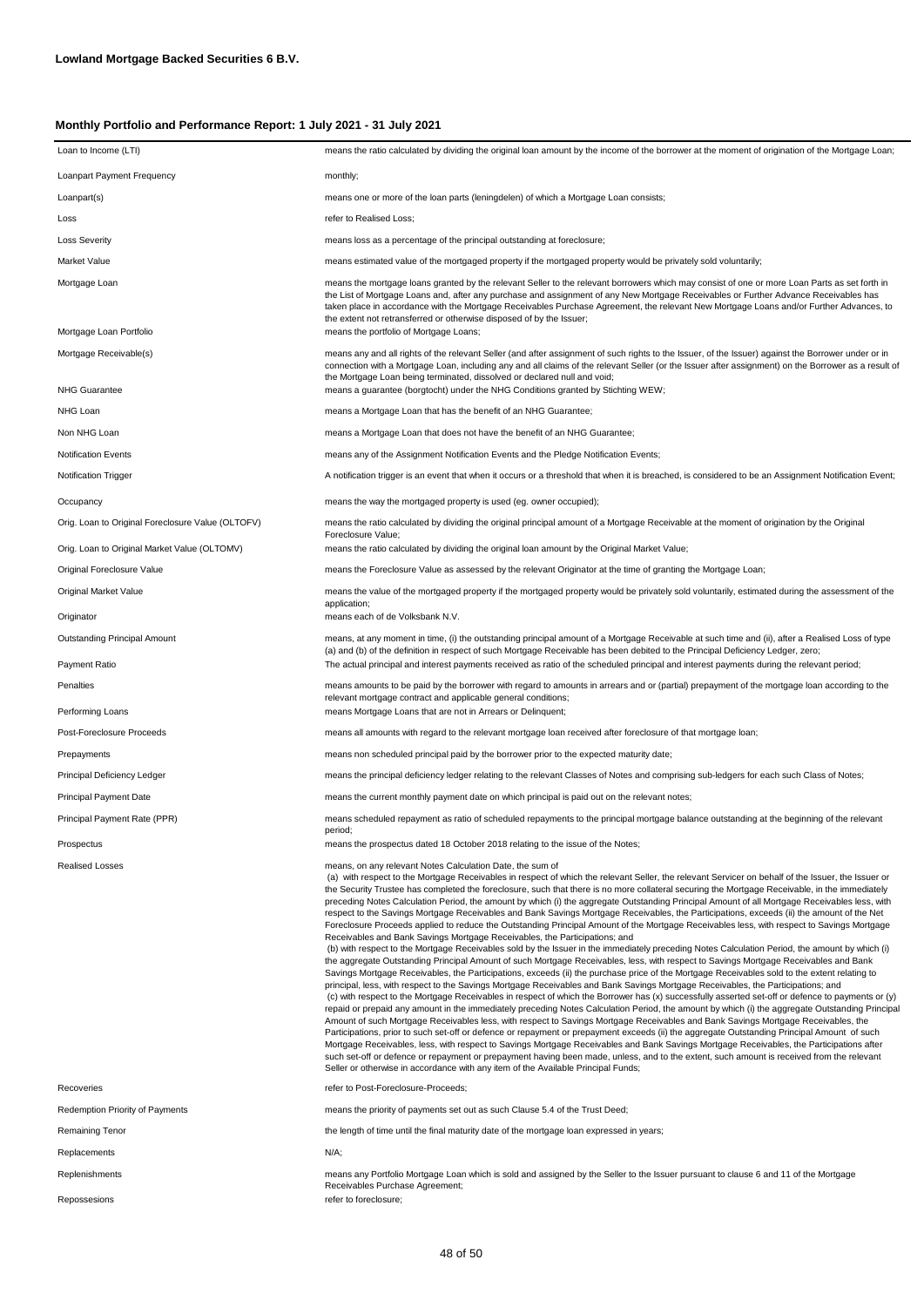| Reserve Account                   | $N/A$ ;                                                                                                                                                                                                                |
|-----------------------------------|------------------------------------------------------------------------------------------------------------------------------------------------------------------------------------------------------------------------|
| Reserve Account Target Level      | $N/A$ ;                                                                                                                                                                                                                |
| Revenue Priority of Payments      | means the priority of payments set out as such in section 5.2 (Priorities of Payments) of this Prospectus;                                                                                                             |
| <b>Saving Deposits</b>            | means savings in a bank account, pledged to the mortgage lender, which are meant to repay the loan at maturity;                                                                                                        |
| Seasoning                         | means the difference between the loan start date and the current reporting period;                                                                                                                                     |
| Seller                            | means each of de Volksbank N.V.;                                                                                                                                                                                       |
| Servicer                          | means each of de Volksbank N.V.;                                                                                                                                                                                       |
| Signing Date                      | means 18 October 2018 or such later date as may be agreed between the Issuer, the Seller and the Manager;                                                                                                              |
| <b>Special Servicer</b>           | $N/A$ ;                                                                                                                                                                                                                |
| Subordinated Loan                 | $N/A$ ;                                                                                                                                                                                                                |
| Swap Counterparty                 | $N/A$ ;                                                                                                                                                                                                                |
| Swap Counterparty Default Payment | $N/A$ ;                                                                                                                                                                                                                |
| Swap Notional Amount              | $N/A$ ;                                                                                                                                                                                                                |
| <b>Trust Deed</b>                 | means the trust deed entered into by, amongst others, the Issuer and the Security Trustee dated the Closing Date;                                                                                                      |
| Weighted Average Life             | means the expected average total number of years needed for the issuer to repay all principal, whereby the time between origination and each<br>repayment is weighted by the repayment amount;                         |
| <b>Weighted Average Maturity</b>  | means the expected average number of years between the reporting date and the maturity of each loan, whereby the time between the reporting<br>date and the maturity of each loan is weighted by the size of the loan; |
| WEW                               | Stichting Waarborgfonds Eigen Woning;                                                                                                                                                                                  |
| <b>WEW Claims</b>                 | means losses which are claimed with the WEW based on the NHG conditions:                                                                                                                                               |